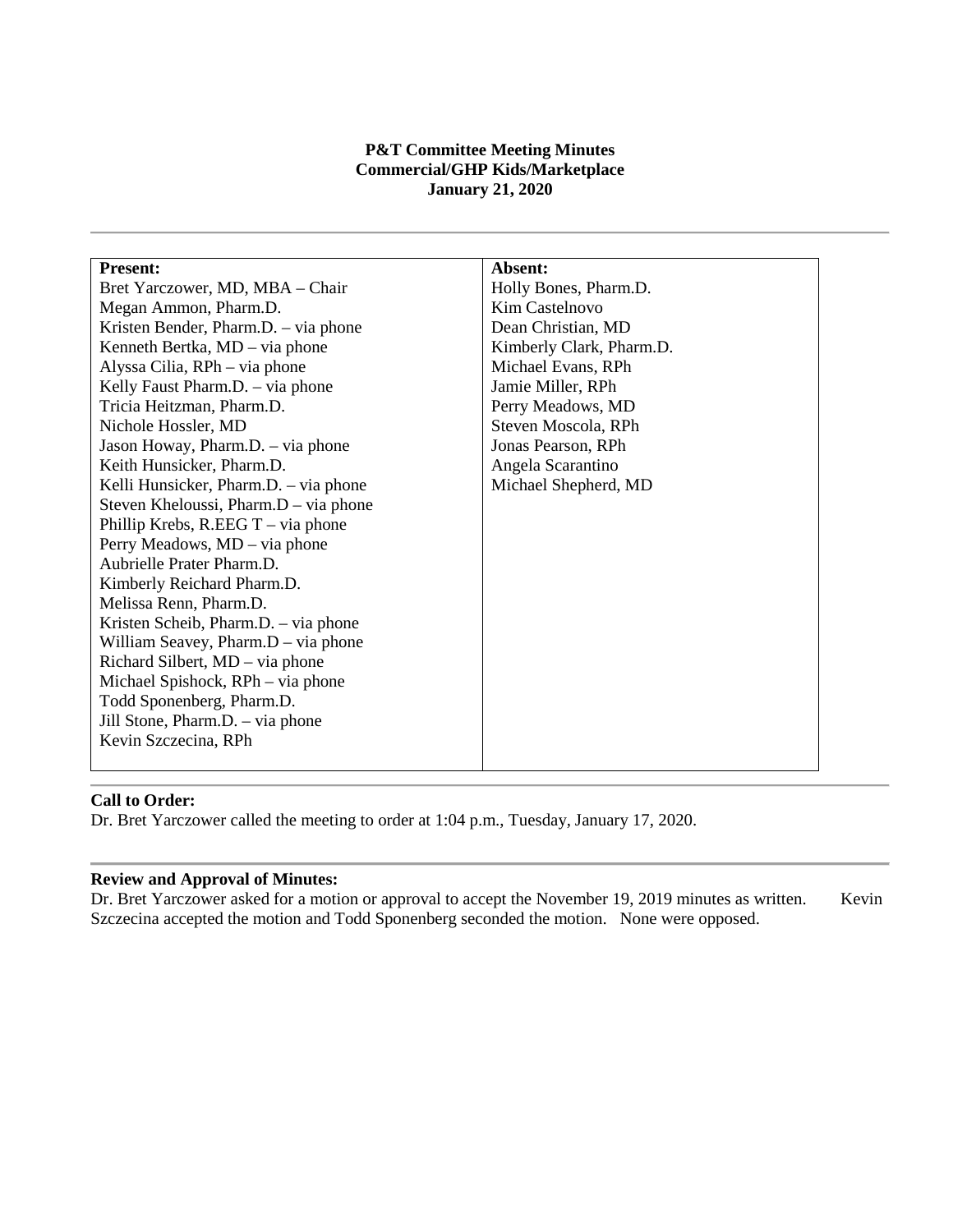#### **DRUG REVIEWS RINVOQ (upadacitinib)**

**Review**: Rinvoq is the third orally administered JAK inhibitor available for the treatment of rheumatoid arthritis. All three available JAK inhibitors differ slightly in their specificity, with Rinvoq being the most selective. This high selectivity for the JAK 1 enzyme was intended to provide a safer drug profile, specifically lowering the risk of thrombosis that is commonly seen with this class of drugs. Rinvoq is approved for use in patients with moderately to severely active RA who have had an inadequate response or intolerance to methotrexate. Rinvoq is available as 15mg extend release tablet and the FDA approved dose 15mg once daily. It should not be given in combination with other JAK inhibitors, biologic DMARDs, or potent immunosuppressants.

The safety and efficacy of Rinvoq was demonstrated in five phase 3 randomized double-blind, multicenter studies of patients 18 years and older with moderately to severely active RA. Patients treated with Rinvoq 15mg (alone or in combination with other cDMARDs) achieved a higher ACR response rate compared to methotrexate monotherapy or placebo. In two studies, a higher ACR20 response rate was seen at week one, compared to placebo. A higher proportion of patients treated with Rinvoq also achieved DAS28-CRP of less than 2.6. The DAS28-CRP is a disease activity score that looks at the patient's c-reactive protein levels as well as evaluating 28 different joints for swelling or tenderness. A DAS28-CRP score of less than 2.6 is considered remission. In the SELECT-COMPARE trial, Rinvoq was compared to adalimumab 40mg every other week, in combination with methotrexate. At week 12, Rinvoq was shown to be significantly better than placebo or adalimumab based on ACR50 and ACR 70 response rates. It also met the multiplicity-controlled superiority comparison to adalimumab for ACR 50, which was 45% in the upadacitinib group compared to 15% in placebo and 29% for adalimumab. A greater proportion of patients in the Rinvoq group reached low disease activity, based on the CDAI score at week 12, and achieved a DAS28-CRP score of less than 2.6 There was also a superiority to adalimumab seen in improvement of pain and physical function.

As with the other agents in the class, Rinvoq carries a boxed warning for serious infections, malignancy, and thrombosis. The most common adverse reactions seen in the study (incidence  $> 1\%$ ) were upper respiratory tract infections, nausea, cough and pyrexia. Rinvoq should not be used in patients with severe (Child Pugh C) hepatic impairment.

The American College of Rheumatology guidelines were last updated in 2015 and therefore do not include Rinvoq. The guidelines do not currently recommend use of one TNFi or nonTNFi biologic over another. At the time of the development of the AIM FARTHER 2 Carepath, Geisinger rheumatologists recommended having agents with various mechanisms of action as the preferred agents. Humira and Xeljanz were the agents initially recommended by the prescribers for preferred status. When asked about how Rinvoq would fit into their treatment protocols, the physicians stated that their experience was limited. Dr. Brian Opperman noted he felt it would be appropriate to position Xeljanz & Rinvoq on par with each other.

A Clinical Review including Clinical Information, Efficacy Evidence, Safety Evidence, Other Considerations and a Financial Review Based on Cost Analysis were presented.

**Clinical Discussion:** No comments or questions. Keith Hunsicker made a motion to accept the recommendations as written. Kevin Szczecina seconded the motion. None were opposed.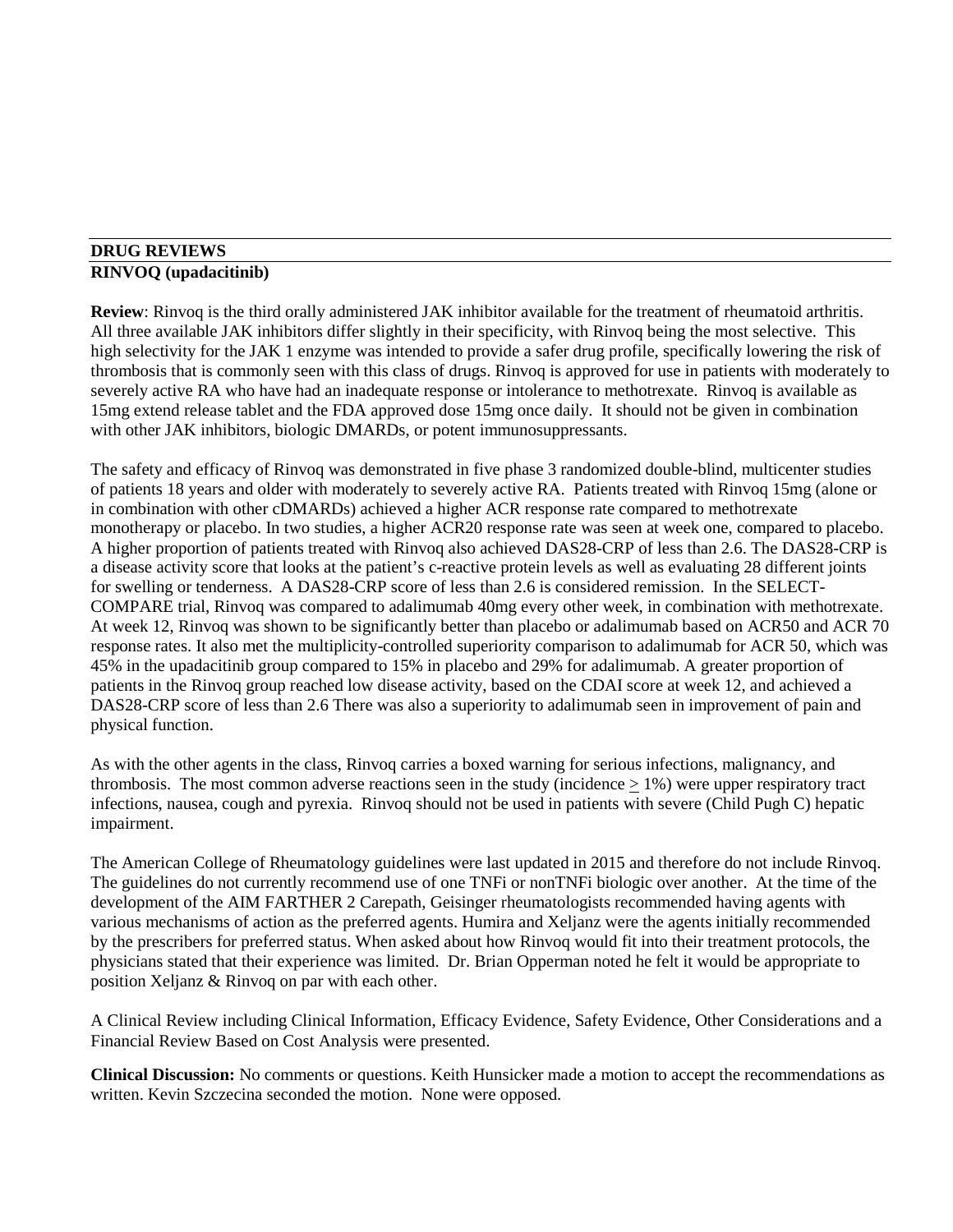**Financial Discussion**: No comments or questions. Aubrielle Prater made a motion to accept the recommendations as written. Tricia Heitzman seconded the motion. None were opposed.

**Outcome:** Rinvoq is a pharmacy benefit that will be added to the pharmacy formularies at the Specialty tier or the Brand Non-Preferred tier for commercial members with a 3-tier benefit. The following prior authorization criteria will apply:

- Prescription is written by a rheumatologist **AND**
- Medical record documentation of age greater than or equal to 18 years **AND**
- Medical record documentation of a diagnosis of moderate to severe rheumatoid arthritis made in accordance with the American College of Rheumatology Criteria for the Classification and Diagnosis of RA **AND**
- Medical record documentation that Rinvoq is not being used concurrently with a TNF blocker or other biologic agent **AND**
- Medical record documentation of therapeutic failure on, intolerance to, or contraindication to methotrexate

# **QUANTITY LIMITS**: 1 tablet per day

**AUTHORIZATION DURATION:** Approval will be given for an initial duration of six (6) months. For continuation of coverage, medical record documentation of clinical improvement or lack of progression in signs and symptoms of rheumatoid arthritis on six (6) months of Rinvoq therapy is required.

After the initial six (6) month approval, subsequent approvals for coverage will be for a duration of one (1) year. Reevaluation of coverage will be every one (1) year requiring medical record documentation of continued or sustained improvement in the signs and symptoms of rheumatoid arthritis while on Rinvoq therapy.

### **Other Policy Updates:**

As a result of this review, existing policies for treatment of RA will need to be updated to reflect the changes in preferred agents. The policies listed in the chart below should be updated to require the following for a diagnosis of Rheumatoid Arthritis:

• Medical record documentation of therapeutic failure on, intolerance to, or contraindication to a minimum 3 month trial of Humira, Rinvoq, OR Xeljanz

| <b>Commercial/Exchange</b> | <b>Medical Benefit</b> |
|----------------------------|------------------------|
| Actemra SC 321.0           | Actemra IV MBP 76.0    |
| Cimzia 197.0               | Cimzia MBP 74.0        |
| Enbrel $41.0$              | Inflectra MBP 5.0      |
| Keyzara 472.0              | Orencia IV MBP 40.0    |
| Kineret 71.0               | Simponi Aria MBP       |
| Olumiant 530.0             | 112.0                  |
| Orencia SC 253.0           | Rituxan MBP 48.0       |
| Simponi 198.0              |                        |
|                            |                        |

As a result of this review, existing policies for Xeljanz/Xeljanz XR will need to be updated to reflect the move to a preferred status. The policies listed in the chart below should be updated to require the following for a diagnosis of Rheumatoid Arthritis:

| Commercial/Exchange |                |
|---------------------|----------------|
| Xeljanz/Xeljanz XR  | <b>Remove:</b> |
| 273.0               |                |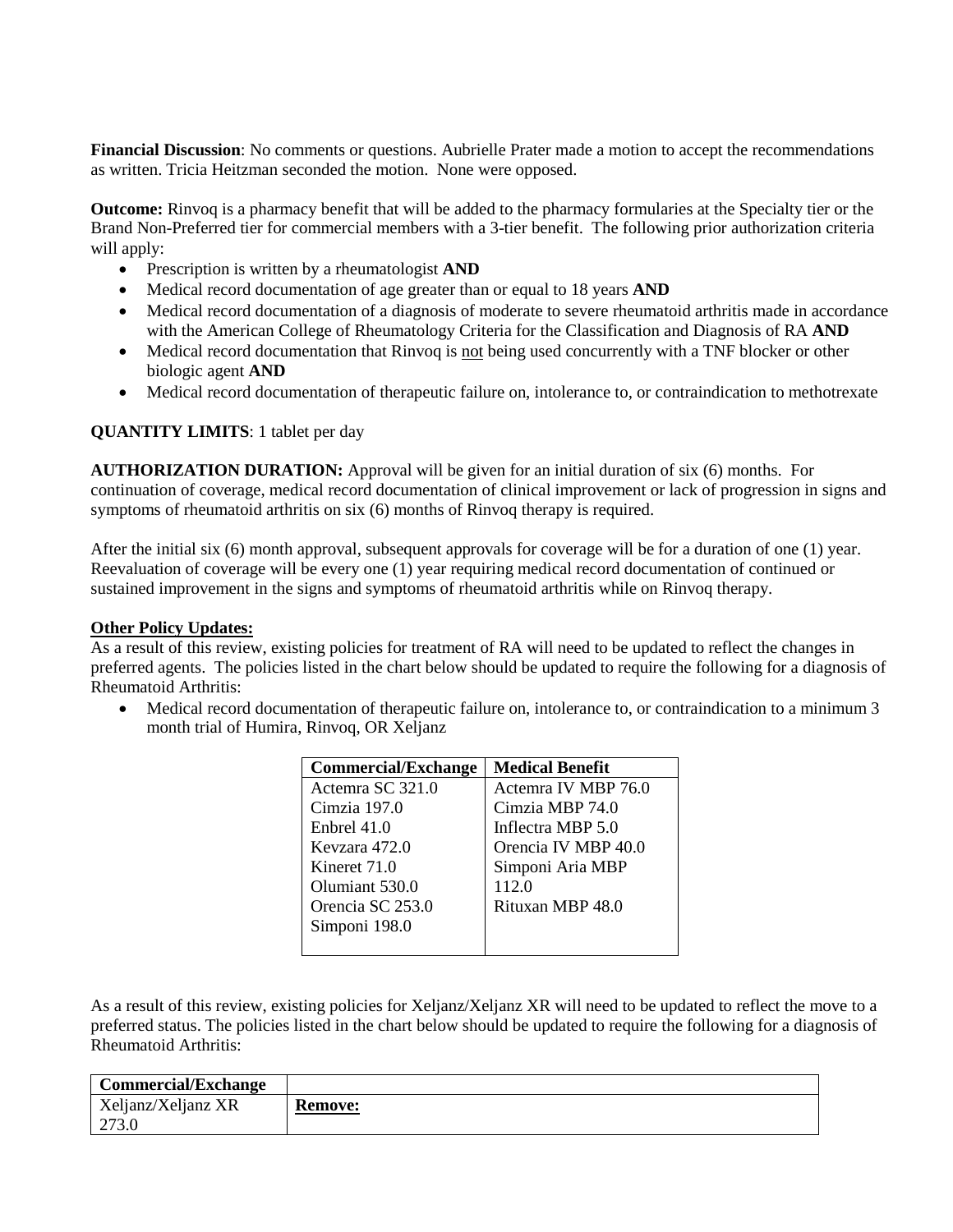| Medical record documentation of intolerance to, contraindication to, or<br>therapeutic failure on a minimum 3 month trial of Humira*                                                                                                                                                                                                  |
|---------------------------------------------------------------------------------------------------------------------------------------------------------------------------------------------------------------------------------------------------------------------------------------------------------------------------------------|
| Add:<br>Medical record documentation of an inadequate response to a minimum 3<br>month trial of methotrexate or other disease modifying anti-rheumatic drug<br>(DMARD) if methotrexate is not tolerated or contraindicated OR medical<br>record documentation of a therapeutic failure on or intolerance to prior<br>biologic therapy |

**Discussion**: No comments or questions. Keith Hunsicker made a motion to accept the recommendations as written. Tricia Heitzman seconded the motion. None were opposed.

Additional evidence of the criteria used to make this decision can be found in the drug review presented to the committee.

# **BAQSIMI (glucagon)**

**Review:** Baqsimi is an intranasal formulation of glucagon indicated for the treatment of severe hypoglycemia in patients with diabetes age 4 years and older. Unlike other available formulations of glucagon, it doesn't require reconstitution and has been shown to have higher rates of successful administration in usability studies. It does not need to be inhaled since the Baqsimi is passively absorbed through the nasal mucosa and can be administered to patients who are unresponsive.

The efficacy of Baqsimi was investigated in two randomized multicenter open-label crossover non-inferiority studies in adults and one randomized, quasi-blinded, quasi-crossover study in pediatric patients. In adult studies, patients were given an insulin infusion in a controlled environment to induce severe hypoglycemia (plasma glucose levels < 60 mg/dL) then randomized to receive Baqsimi 3 mg intranasally or GlucaGen HypoKit 1 mg intramuscularly. Baqsimi was found to be non-inferior to IM GlucaGen HypoKit for the primary efficacy endpoint of successful treatment, defined as an increase in plasma glucose to  $\geq$  70 mg/dL or an increase of  $\geq$  20 mg/dL from plasma glucose nadir within 30 minutes of glucagon administration. The mean time to treatment success in minutes was 11.6 for Baqsimi and 9.9 for GlucaGen in Study 1 and 15.9 for Baqsimi and 12.1 for GlucaGen in Study 2.

In the pediatric study, patients were assigned to one of 3 cohorts determined by age. The two cohorts that included patients between the ages of 4 and 12, randomized patients 1:1 to receive one of two crossover treatment sequences of Baqsimi 2 and 3 mg or one treatment with IM GlucaGen HypoKit (0.5 or 1 mg dose based on weight). For the third cohort of patients between the age of 12 and 17, patients were randomized to receive Baqsimi 3 mg or IM GlucaGen. For all cohorts, patients were given an IV infusion to reduce plasma glucose level to < 80 mg/dL in a controlled environment. The primary efficacy endpoint, successful reversal of lowered blood glucose levels by at least 25 mg/dL within 20 minutes following glucagon administration, was achieved in 100% of the Baqsimi 3 mg compared to 100% in patients treated with IM GlucaGen HypoKit. One patient in the Baqsimi 2 mg treatment group did not achieve the primary endpoint attributed to the patient blowing his nose immediately following the administration of the Baqsimi 2 mg. This patient later achieved the primary endpoint when dosed with the Baqsimi 3 mg treatment. Mean times to plasma glucose increase by  $\geq$  25 mg/dL were comparable between all treatment groups.

Overall the adverse events during clinical trials with Baqsimi were comparable to the known safety profile of intramuscular glucagon with similar incidences of non-nasal/facial side effects reported between treatment groups. Patients treated with Baqsimi did have an increased incidence of headache, nasal congestion, and other nasal and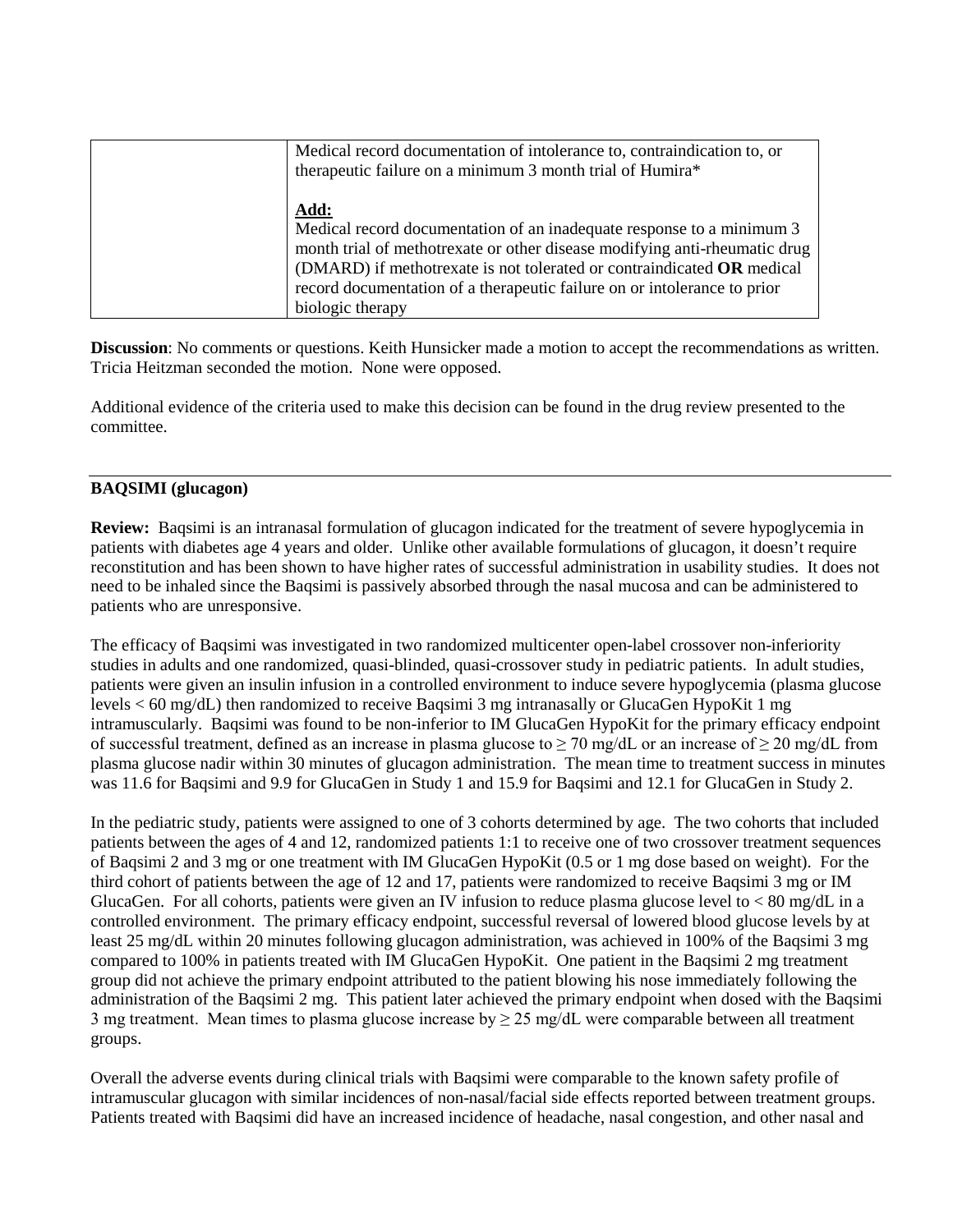facial adverse events compared to intramuscular glucagon which is expected given the route of administration of Baqsimi.

A Clinical Review including Clinical Information, Efficacy Evidence, Safety Evidence, Other Considerations and a Financial Review Based on Cost Analysis were presented.

**Clinical Discussion:** No comments or questions. Kevin Szczecina made a motion to accept the recommendations as written. Keith Hunsicker seconded the motion. None were opposed.

**Financial Discussion**: No comments or questions. Aubrielle Prater made a motion to accept the recommendations as written. Keith Hunsicker seconded the motion. None were opposed.

**Outcome:** Baqsimi is a pharmacy benefit that will be added to the Brand Preferred tier. It will not require a prior authorization, but the following quantity limits will apply:

#### **QUANTITY LIMITS**: **Commercial/CHIP:** 1 day supply per fill

### **Exchange:**1 unit per fill

Additional evidence of the criteria used to make this decision can be found in the drug review presented to the committee.

### **GVOKE (glucagon)**

**Review:** Gvoke is a prefilled syringe or autoinjector containing glucagon indicated for the treatment of severe hypoglycemia in pediatric and adult patients with diabetes ages 2 years and above. The easy administration of Gvoke reduces the steps required to prepare and administer glucagon in emergency situations arising from low blood sugar levels. Two multicenter, randomized, single-blind, two way crossover studies comparing Gvoke to Glucagon emergency kits in adult patients with Type 1 diabetes proved Gvoke to be non-inferior to Glucagon emergency kits. In both trials, patients received and IV infusion of insulin to a hypoglycemic state (plasma glucose < 50 mg/dL) then randomized 1:1 to receive Gvoke or Glucagon emergency kit. Gvoke achieved non-inferiority for the primary efficacy endpoint assessing patients for positive response, defined as an increase in plasma glucose to >70 mg/dL within 20 minutes of glucagon administration.

Clinical trials showed Gvoke had a similar safety profile to the known adverse event profile of glucagon. The most commonly reported adverse reactions reported during clinical trials in adult patients was nausea, vomiting, headache, and injection side edema (raised 1 mm or greater). Pediatric patients also reported abdominal pain, hypoglycemia, hyperglycemia, urticaria in addition to those reported in adult patients. These two studies, along with other pharmacokinetic studies, show that Gvoke is a safe and effective treatment option for hypoglycemia in adult and pediatric patients age 2 years and older with diabetes.

A Clinical Review including Clinical Information, Efficacy Evidence, Safety Evidence, Other Considerations and a Financial Review Based on Cost Analysis were presented.

**Clinical Discussion:** No comments or questions. Tricia Heitzman made a motion to accept the recommendations as written. Aubrielle Prater seconded the motion. None were opposed.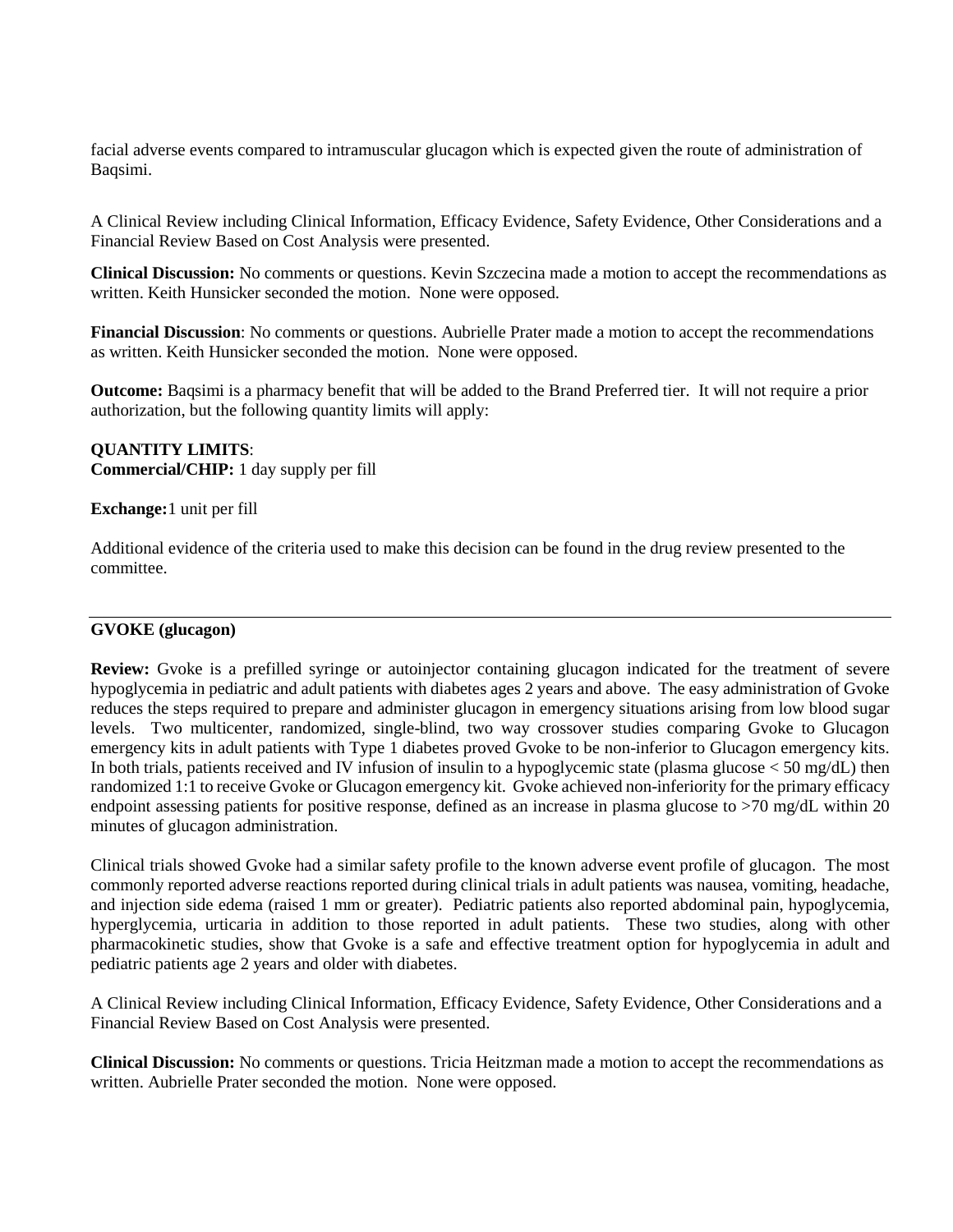**Financial Discussion**: No comments or questions. Tricia Heitzman made a motion to accept the recommendations as written. Aubrielle Prater seconded the motion. None were opposed.

**Outcome:** Gvoke is a pharmacy benefit that will be added to the Brand Preferred tier of the formularies. It will not require a prior authorization, but the following quantity limits should apply:

# **QUANTITY LIMITS**: **Commercial/CHIP:** 1 day supply per fill

#### **Exchange:**1 unit per fill

Additional evidence of the criteria used to make this decision can be found in the drug review presented to the committee.

#### **TRIKAFTA (elexacaftor, tezacaftor, and ivacaftor)**

**Review:** Trikafta (elexacaftor, tezacaftor, and ivacaftor) is indicated for the treatment of cystic fibrosis (CF) in patients aged 12 years and older who have at least one *F508del* mutation in the cystic fibrosis transmembrane conductance regulator (*CFTR*) gene. Trikafta is the first FDA-approved triple combination therapy available for CF and is the first indicated to treat patients who only have one F508del mutation (heterozygous mutations). It is anticipated that patients with at least one mutation in F508del make up approximately 90% of the 30,000 patients in the US with CF.

Previously approved therapies include Orkambi (lumacaftor/ivacaftor), which is only indicated for patients who are homozygous for the *F508del* mutation in the *CFTR* gene; Symdeko (tezacaftor/ivacaftor), which is indicated for patients who are homozygous for the *F508del* mutation or have at least one mutation in the *CFTR* gene; and Kalydeco (ivacaftor), which is not indicated for F508del mutations, but instead only for patients who have one mutation in the *CFTR* gene that is responsive to ivacaftor potentiation.

Trikafta is supplied as a fixed dose combination tablet containing elexacaftor 100 mg, tezacaftor 50 mg, and ivacaftor 75 mg, co-packaged with ivacaftor 150 mg tablets to be taken as two combination tablets in the morning and one ivacaftor tablet in the evening, approximately 12 hours apart. Efficacy was shown in two phase 3 trials, in which Trikafta improved  $FEV<sub>1</sub>$  and sweat chloride concentrations, amongst other efficacy measures, compared to placebo in heterozygous and homozygous patients and compared to Symdeko in homozygous patients at 4 weeks. Ongoing trials are investigating the efficacy of Trikafta in patients 6 to 11 years of age.

Warnings exist for elevated liver function tests, drug interactions with CYP3A inducers and inhibitors, and cataracts. Patients with severe hepatic impairment (Child-Pugh Class C) should not be treated with Trikafta. Use is not recommended in patients with moderate hepatic impairment (Child-Pugh Class B) unless the benefit exceeds the risk. If used in patients with moderate hepatic impairment, Trikafta should be used with caution and at a reduced dose.

Trikafta was approved by the FDA using all available programs, including Priority Review, Fast Track, Breakthrough Therapy, and orphan drug designations, to approve this therapy 5 months ahead of its review goal date. Guidelines have not yet been updated to include Trikafta. However, it is anticipated that Trikafta will be a mainstay of therapy and that some existing users of previously approved therapies will transition therapy to Trikafta due to inadequate response. Additionally, those experiencing adverse events to lumacaftor specifically may benefit from a change in therapy to Trikafta.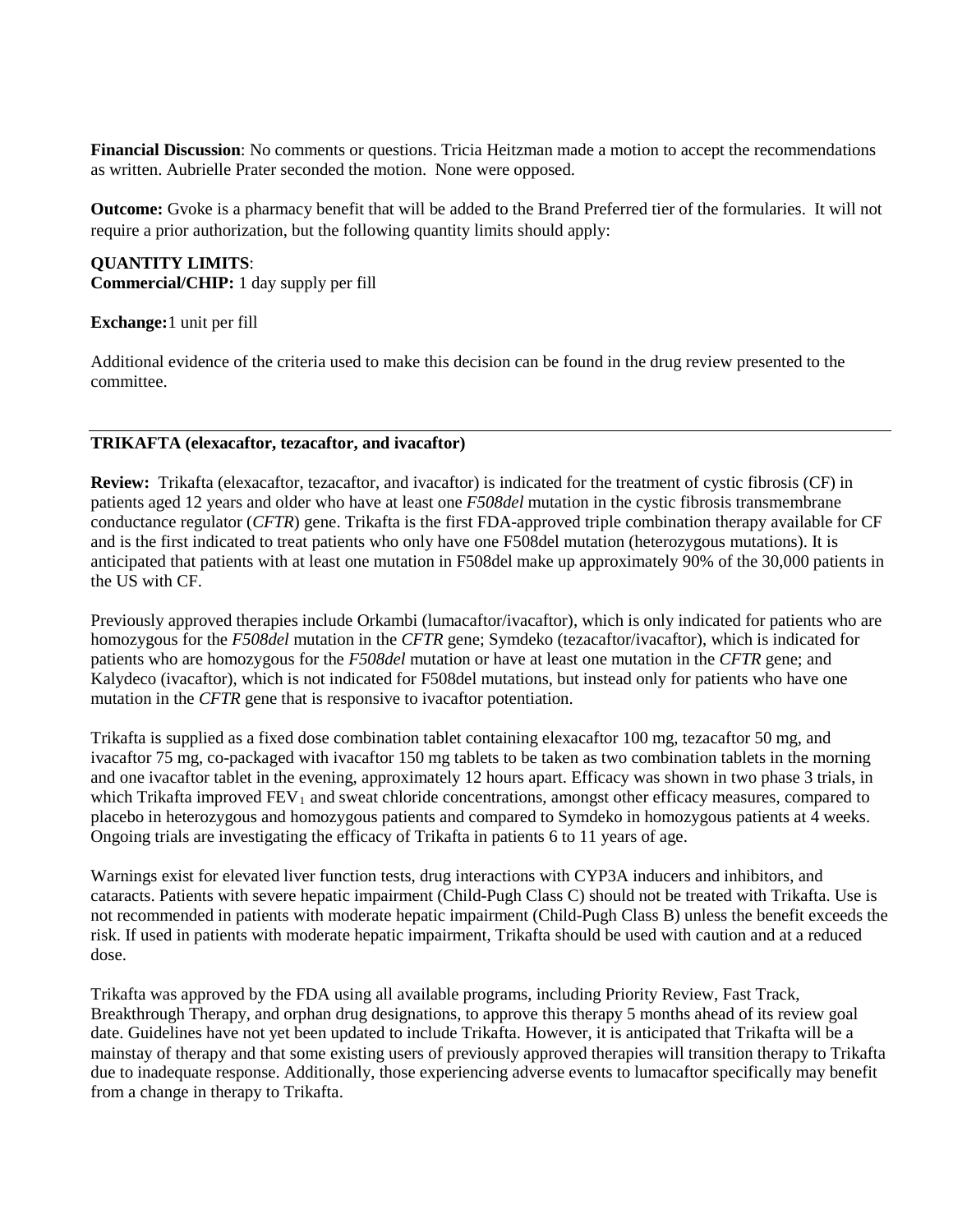A Clinical Review including Clinical Information, Efficacy Evidence, Safety Evidence, Other Considerations and a Financial Review Based on Cost Analysis were presented.

**Clinical Discussion:** No comments or questions. Todd Sponenberg made a motion to accept the recommendations as written. Keith Hunsicker seconded the motion. None were opposed.

**Financial Discussion**: No comments or questions. Tricia Heitzman made a motion to accept the recommendations as written. Kevin Szczecina seconded the motion. None were opposed.

**Outcome:** Trikafta is a pharmacy benefit that will be added to the pharmacy formularies at the Specialty tier or the Brand Non-Preferred tier for commercial members with a 3-tier benefit. The following prior authorization criteria will apply:

- Medical record documentation that the patient is  $\geq 12$  years of age **AND**
- Medical record documentation of a diagnosis of cystic fibrosis **AND**
- Medical record documentation that the patient has at least one F508del mutation in the cystic fibrosis transmembrane conductance regulator (*CFTR*) gene as determined by an FDA-cleared cystic fibrosis mutation test **AND**
- Medical record documentation that the medication is prescribed by, or in consultation with, a pulmonologist or a physician who specializes in the treatment of cystic fibrosis.

**QUANTITY LIMITS**: 3 tablets per day, 34 day supply per fill

**AUTHORIZATION DURATION:** Initial approval will be for four (4) months and subsequent approvals will be for twelve (12) months. Additional authorizations will require medical record documentation of improvement or stabilization in the signs and symptoms of cystic fibrosis. The medication will no longer be covered if the member experiences worsening of disease.

Additional evidence of the criteria used to make this decision can be found in the drug review presented to the committee.

### **OGIVRI (trastuzumab-dkst)**

**Review:** Ogivri was the first FDA approved biosimilar for Herceptin, and the second available in the US following Kanjinti, and shares the FDA approved indications of Herceptin in the treatment of adjuvant breast cancer, metastatic breast cancer, and metastatic gastric cancer. Trastuzumab products, including Ogivri, combined with chemotherapy in patients with HER2 positive metastatic breast and gastric cancer has significantly improved response rates, progression free survival, and overall survival as well as improved survival in early HER2 positive breast cancer. NCCN recommends Ogivri as a substitution for trastuzumab in the treatment of breast cancer and gastric cancer (category 2A). NCCN does not currently recommend one biosimilar over another, stating that "an FDA-approved biosimilar is an appropriate substitution for trastuzumab".

The approval of Ogivri was based on the results of pharmacokinetic studies comparing the pharmacokinetics and pharmacodynamics of Ogivri compared to Herceptin and a randomized, double-blind, parallel group study comparing the efficacy of Ogivri to Herceptin in patients with previously untreated HER2-positive metastatic breast cancer. In the clinical trial, 458 patients without previous exposure in the metastatic settings were randomized 1:1 to receive Ogivri or Herceptin every 3 weeks for a minimum 8 treatment cycles in combination with a taxane. After 8 cycles, chemotherapy could be discontinued and Ogivri or Herceptin treatments continued until disease progression or unacceptable toxicity. Ogivri was found to be statistically therapeutically equivalent to Herceptin for the primary efficacy endpoint of overall response rate at 24 weeks (69.6% vs. 64.0%, respectively). Secondary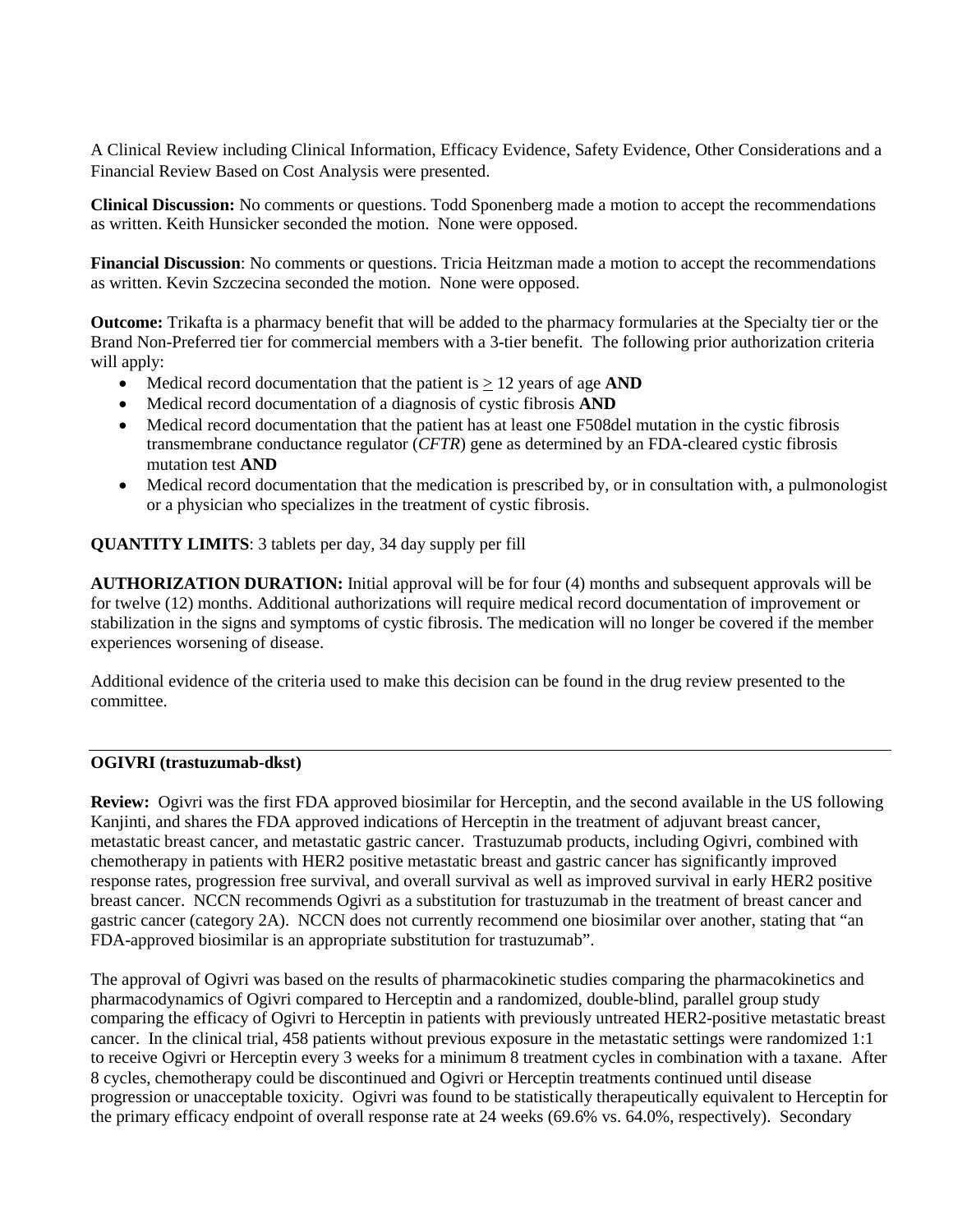endpoints measuring time to first progression, progression free survival, and overall survival also showed no statistically significant differences between the two groups.

During clinical trials, adverse events occurred were comparable between Ogivri and Herceptin in regard to type, severity, and incidence. The most frequently reported Grade 3 or higher adverse events were neutropenia and leukopenia, and the most frequently reported non-hematologic adverse events were peripheral neuropathy, diarrhea, asthenia, and nausea. The safety and immunogenicity profiles of Ogivri were generally consistent with the known profile of Herceptin and no new safety concerns were identified during clinical trials. Ogivri shares the same warnings, precautions, and black box warnings as Herceptin.

A Clinical Review including Clinical Information, Efficacy Evidence, Safety Evidence, Other Considerations and a Financial Review Based on Cost Analysis were presented.

**Clinical Discussion:** No comments or questions. Keith Hunsicker made a motion to accept the recommendations as written. Kevin Szczecina seconded the motion. None were opposed.

**Financial Discussion**: No comments or questions. Keith Hunsicker made a motion to accept the recommendations as written. Aubrielle Prater seconded the motion. None were opposed.

**Outcome:** Ogivri will be covered as a medical benefit and will not be added to the Commercial/Exchange/CHIP pharmacy formularies. It will not require a prior authorization

Additional evidence of the criteria used to make this decision can be found in the drug review presented to the committee.

#### **XENLETA (lefamulin)**

**Review:** Xenleta (lefamulin) is an antibiotic that is first in its class. It comes as a tablet or single-use vial for IV infusion. The treatment duration is 5 days for the tablet and 5-7 days for the IV formulation. It is FDA approved to treat community acquired bacterial pneumonia that is susceptible to *Streptococcus pneumoniae, Staphylococcus aureus* (methicillin-susceptible isolates)*, Haemophilus influenzae, Legionella pneumophila, Mycoplasma pneumoniae,* and *Chlamydophila pneumoniae*. Of the most common bacterial causes for CABP, as described by the Clinical Practice Guideline of the American Thoracic Society and Infectious Diseases Society of America. lefamulin only does not cover *Moraxella catarrhalis.* Lefamulin is not recommended for empiric therapy. In two clinical trials, LEAP 1 and LEAP 2, lefamulin was shown to be noninferior to moxifloxacin. The main adverse event for the oral formulation is GI upset, mainly diarrhea, but nausea and vomiting were also noted. The most common adverse event with the injection was injection site reactions. Lefamulin can cause QT prolongation, embryo-fetal toxicity, *Clostridium difficle*-associate diarrhea (CDAD), and inappropriate use may lead to the development of drug resistant bacteria. Lefamulin has interactions within the CYP3A and P-gp systems. Currently, Xenleta is not recommended in guidelines but the 2019 Clinical Practice Guideline of the American Thoracic Society and Infectious Diseases Society of America mentioned that further outpatient validation is needed.

A Clinical Review including Clinical Information, Efficacy Evidence, Safety Evidence, Other Considerations and a Financial Review Based on Cost Analysis were presented.

**Clinical Discussion:** Steve commented that the IV product now has a unique J-code associated with it. 1 unit= 1 mg. Medical system should be configured with a RX count up to 2100 units. Tricia Heitzman made a motion to accept the recommendations as written. Keith Hunsicker seconded the motion. None were opposed.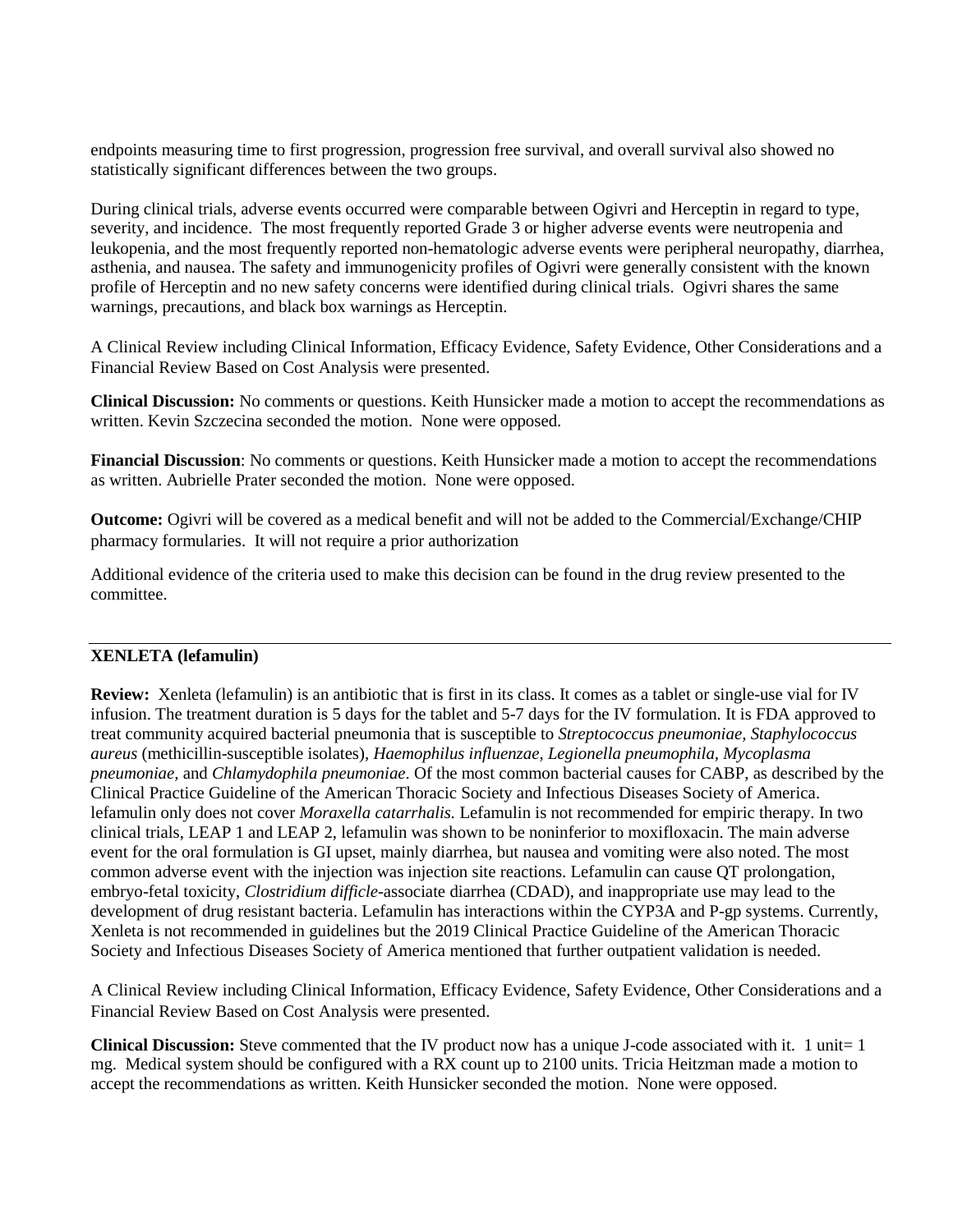**Financial Discussion**: No comments or questions. Kevin Szczecina made a motion to accept the recommendations as written. Tricia Heitzman seconded the motion. None were opposed.

**Outcome:** Xenleta vials will be covered as a medical benefit and will not be added to the pharmacy formularies. Xenleta tablets are a pharmacy benefit that will be added to the pharmacy formularies at the Specialty tier or the Brand Non-Preferred tier for commercial members with a 3-tier benefit. The following prior authorization criteria will apply:

- Prescription is written by or in consultation with Infectious Disease **AND**
- Medical record documentation of a diagnosis of community-acquired bacterial pneumonia (CABP) caused by the following susceptible microorganisms: *Streptococcus pneumoniae, Staphylococcus aureus*  (methicillin-susceptible isolates)*, Haemophilus influenzae, Legionella pneumophila, Mycoplasma pneumoniae,* and *Chlamydophila pneumoniae* **AND**
- Medical record documentation that patient is ≥18 years of age **AND**
- Medical record documentation of a culture and sensitivity showing the patient's infection is not susceptible to alternative antibiotic treatments **OR** a documented history of previous intolerance to or contraindication to three (3) alternative antibiotics shown to be susceptible on the culture and sensitivity **OR**
- Medical record documentation that treatment with Xenleta was initiated within an inpatient setting

# **QUANTITY LIMITS**:

- Medical Facets RX Count: up to 2100 units
- Commercial/Exchange/CHIP 10 tablets per 5 days

## **AUTHORIZATION DURATION:**

- Medical Up to 7 days of total treatment
- Commercial/Exchange/Medicaid 5 days

Additional evidence of the criteria used to make this decision can be found in the drug review presented to the committee.

## **BRUKINSA (zanubrutinib)**

**Review:** Brukinsa is a second generation Bruton Tyrosine Kinase (BTK) inhibitor indicated for the treatment of adult patients with mantle cell lymphoma (MCL) who have received at least one prior therapy. It is the third BTK inhibitor to receive this indication, following Imbruvica and Calquence. Mantle cell lymphoma, a rare subtype of Non-Hodgkin lymphoma involving malignant B-cells, has an aggressive disease course where a majority of patients relapse after first-line treatments. BTK inhibitors are one of the NCCN preferred regimens for patients who achieve only a short duration of response to first line treatments.

The efficacy of Brukinsa was shown in two ongoing, open-label, single arm clinical trials in patients with relapsed or refractory mantle cell lymphoma. In the first trial, 86 adult patients who had failed to achieve at least a partial response to prior therapy received Brukinsa 160 mg twice daily until disease progression or unacceptable toxicity. The primary endpoint measuring overall response rate was 84% with 59% of patients achieving a completed response. Secondary outcomes showed a median duration of response of 19.5 months and progression free survival of 17 months. In the second trial, 32 adult patients who had failed at least one prior therapy received Brukinsa 160 mg twice daily or 320 mg daily until disease progression or unacceptable toxicity. The primary endpoint measuring overall response rate was 84%, with 22% of patients achieving a complete response. Secondary outcomes showed a median duration of response of 18.5 months and progression free survival of 15 months.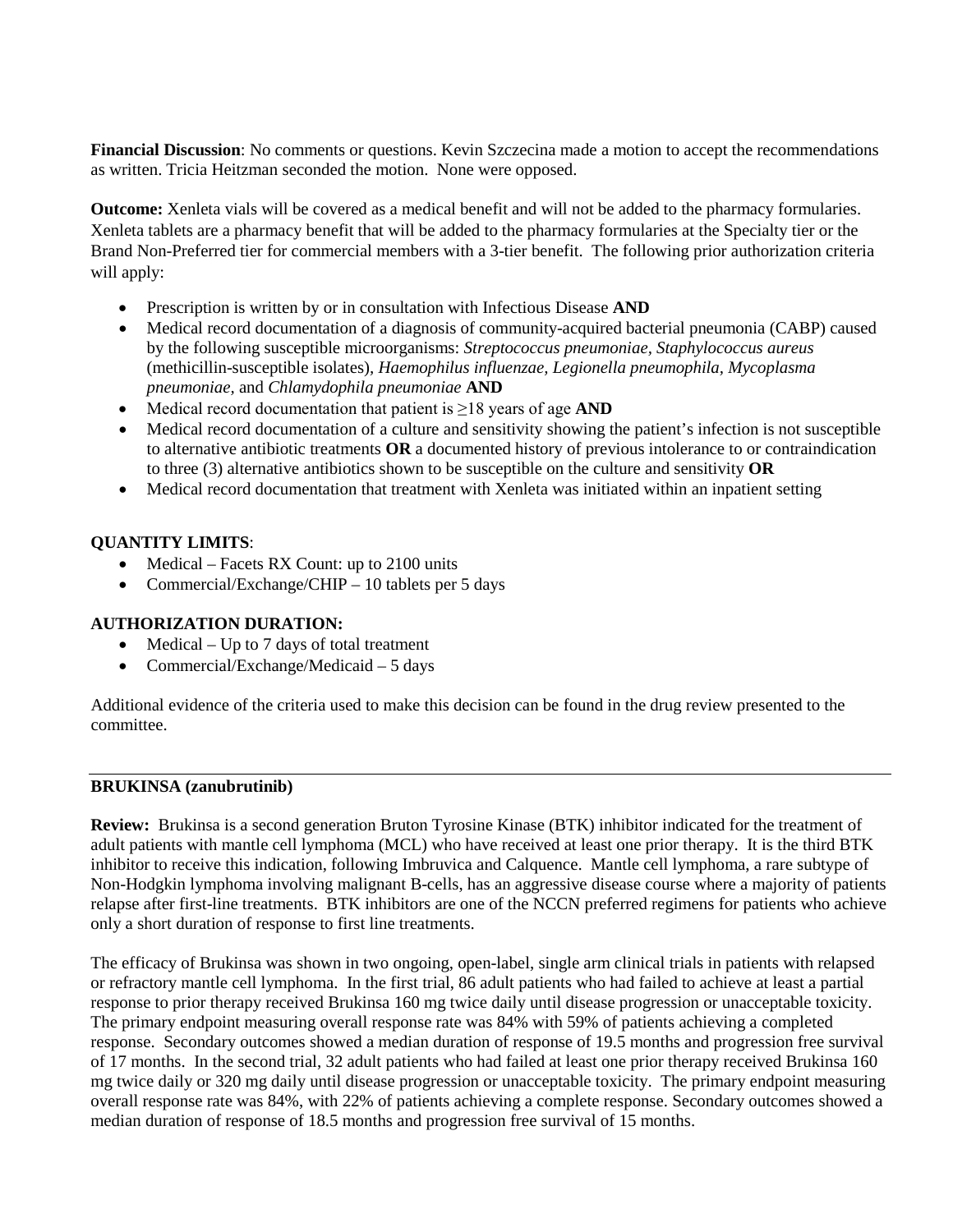During clinical trials evaluating the safety and efficacy of Brukinsa in the treatment of mantle cell lymphoma, fatal events within 30 days of the last dose of Brukinsa occurred in 8/118 patients (7%), including cases of pneumonia and cerebral hemorrhage. Serious adverse reactions were reported in 36 patients (31%), most frequently pneumonia and hemorrhage and led to drug discontinuation in 7% of patients. During treatment with Brukinsa monotherapy, 50 % of patients experienced bleeding events with 2% of patients reporting Grade 3 or higher bleeding events. Serious and fatal infections have also occurred with Brukinsa, with 23% of patients reporting Grade 3 or high infections, most commonly pneumonia. Other reported serious adverse events included second primary malignancies, cytopenias, and cardiac arrythmias.

A Clinical Review including Clinical Information, Efficacy Evidence, Safety Evidence, Other Considerations and a Financial Review Based on Cost Analysis were presented.

**Clinical Discussion:** Bret asked if there were any clinical markers that predicted good/response? Nothing noted in studies. Aubrielle asked if everyone in the trial failed a prior therapy and if so, should the criteria be modified to state only failure (as opposed to intolerance and/or contraindication). Group in agreement to amend the criteria to remove "contraindication" from criteria. No other comments or questions. Kevin Szczecina made a motion to accept the recommendations as written. Todd Sponenberg seconded the motion. None were opposed.

**Financial Discussion**: No comments or questions. Todd Sponenberg made a motion to accept the recommendations as written. Tricia Heitzman seconded the motion. None were opposed.

**Outcome:** Brukinsa is a pharmacy benefit that will be added to the Oral Oncology Brand Non Preferred Tier (\$0 copay) for the pharmacy formularies. The following prior authorization criteria should apply:

- Medical record documentation of age  $\geq 18$  years
- Medical record documentation that Brukinsa is prescribed by a hematologist or oncologist
- Medical record documentation of a diagnosis of mantle cell lymphoma
- Medical record documentation of therapeutic failure on or intolerance to one prior therapy

# **QUANTITY LIMITS:** 4 capsules per day

**AUTHORIZATION DURATION:** Approval will be for 12 months duration. Subsequent approval after 12 months will require documentation of continued disease improvement or lack of disease progression.

Additional evidence of the criteria used to make this decision can be found in the drug review presented to the committee.

### **RYBELSUS (semaglutide)**

**Review:** Rybelsus is an oral GLP-1 receptor agonist indicated for the treatment of type 2 diabetes in adults. It is initially dosed as 3 mg daily for 30 days and then the dose is increased to 7 mg daily. The dose can further be increased to 14 mg daily if desired efficacy is not demonstrated with the 7 mg dose. Contraindications include a personal or family history of medullary thyroid carcinoma, patients with Multiple Endocrine Neoplasia syndrome type 2, or known hypersensitivity to semaglutide or to any of the components in Rybelsus. Warnings include thyroid C-cell tumors, pancreatitis, hypoglycemia, diabetic retinopathy, hypersensitivity, and acute kidney injury. Rybelsus was studied in a series of PIONEER trials that demonstrated efficacy alone or in combination with other diabetes therapies against placebo, DPP-4 inhibitors, SLGT2 inhibitors, another GLP-1 agonist. Rybelsus also showed weight loss benefit and efficacy in chronic kidney disease. Rybelsus was non-inferior to placebo regarding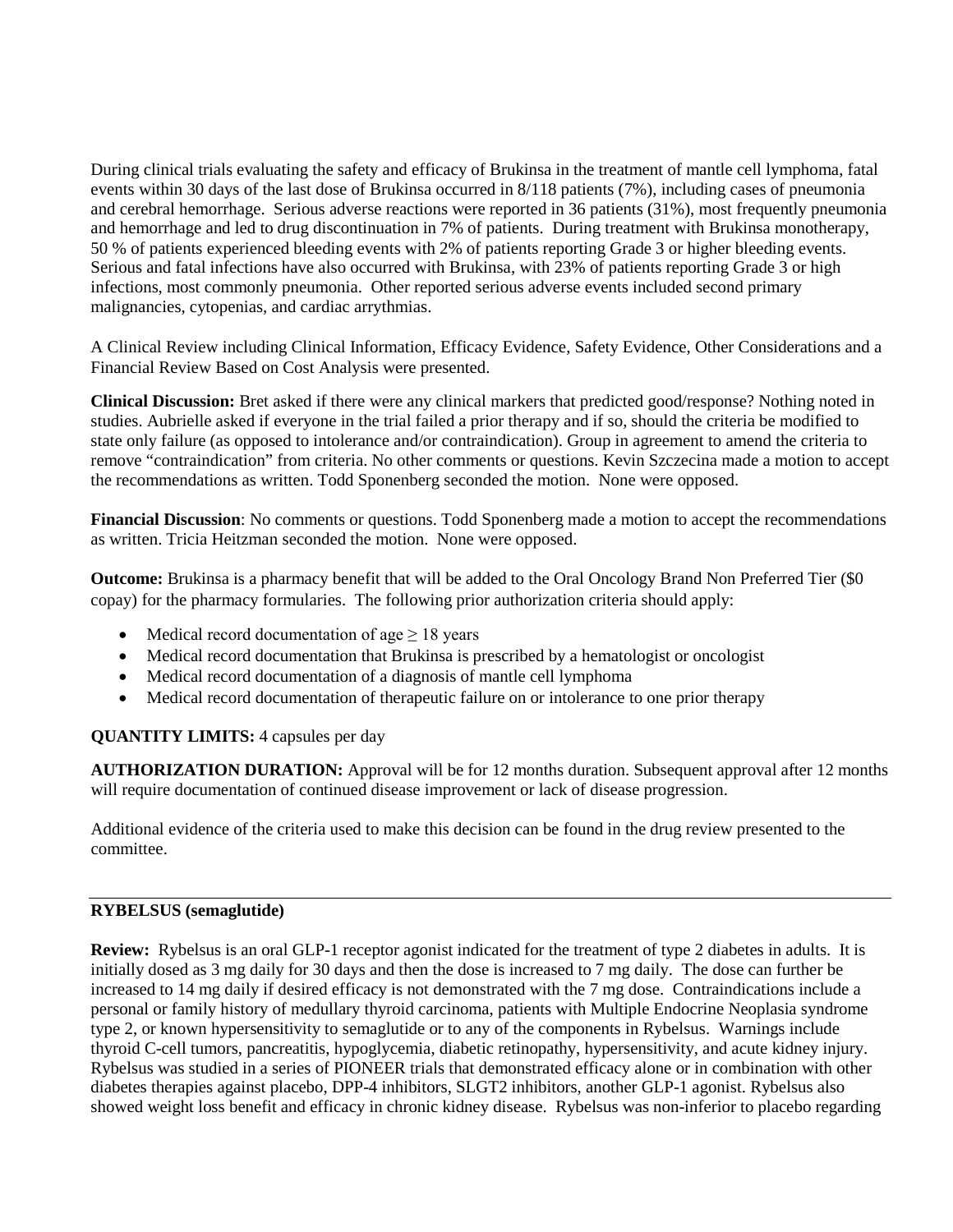cardiovascular outcomes. The GLP1 agonists Victoza and Ozempic, and the SGLT2 inhibitors Jardiance, Invokana, and Farxiga have demonstrated cardiovascular protection. Rybelsus falls into the same class (GLP-1 RA) as Victoza (liraglutide), Ozempic (semaglutide), Trulicity (dulaglutide), Bydeuron and Byetta (exenatide), and Adlyxin (lixisenatide), however it is the only oral formulation. The American Diabetes Association has not yet updated its guidelines to include Rybelsus. However, it is anticipated that Rybelsus will be an alternative option in adults with type 2 diabetes who have not yet achieved glycemic control on first-line therapy, have renal disease, or may benefit from weight loss.

A Clinical Review including Clinical Information, Efficacy Evidence, Safety Evidence, Other Considerations and a Financial Review Based on Cost Analysis were presented.

**Clinical Discussion:** Bret questioned if we should be concerned about this medication being mistakenly used with injectable medication with same mechanism. It was recommended to monitor this via DUR. No further comments or questions. Keith Hunsicker made a motion to accept the recommendations as written. Tricia Heitzman seconded the motion. None were opposed.

**Financial Discussion**: No comments or questions. Keith Hunsicker made a motion to accept the recommendations as written. Todd Sponenber seconded the motion. None were opposed.

**Outcome:** Rybelsus is a pharmacy benefit and will be added to the Brand Preferred tier of the pharmacy formularies.

# **QUANTITY LIMITS:**

- 3 mg tablet  $-30$  tablets within a 180 day period
- 7 mg and 14 mg tablets 1 tablet per day

**Other Recommendations:** The following criteria will be updated for Policy 131.0 Byetta, Policy 451.0 Adlyxin, Policy 350.0 Bydureon, and Policy 361.0 Trulicity.

### **Policy 131.0 Byetta and Policy 451.0 Adlyxin:**

- Medical record documentation of a diagnosis of Type 2 diabetes **AND**
- Medical record documentation of therapeutic failure on, intolerance to, or contraindication to Victoza **AND** either Ozempic or Rybelsus

### **Policy 350.0 Bydureon, and Policy 361.0 Trulicity:**

- Electronic step therapy of on-line prescription drug claims history showing 15 days use of Victoza **AND**  Ozempic or Rybelsus, within the previous 180 days. If this electronic step is met, the claim will automatically adjudicate **OR**
- Medical record documentation of a therapeutic failure on, intolerance to, or contraindication to Victoza **AND** either Ozempic or Rybelsus

**Discussion**: No comments or questions. Keith Hunsicker made a motion to accept the recommendations as presented. Todd Sponenberg seconded the motion. None were opposed

Additional evidence of the criteria used to make this decision can be found in the drug review presented to the committee.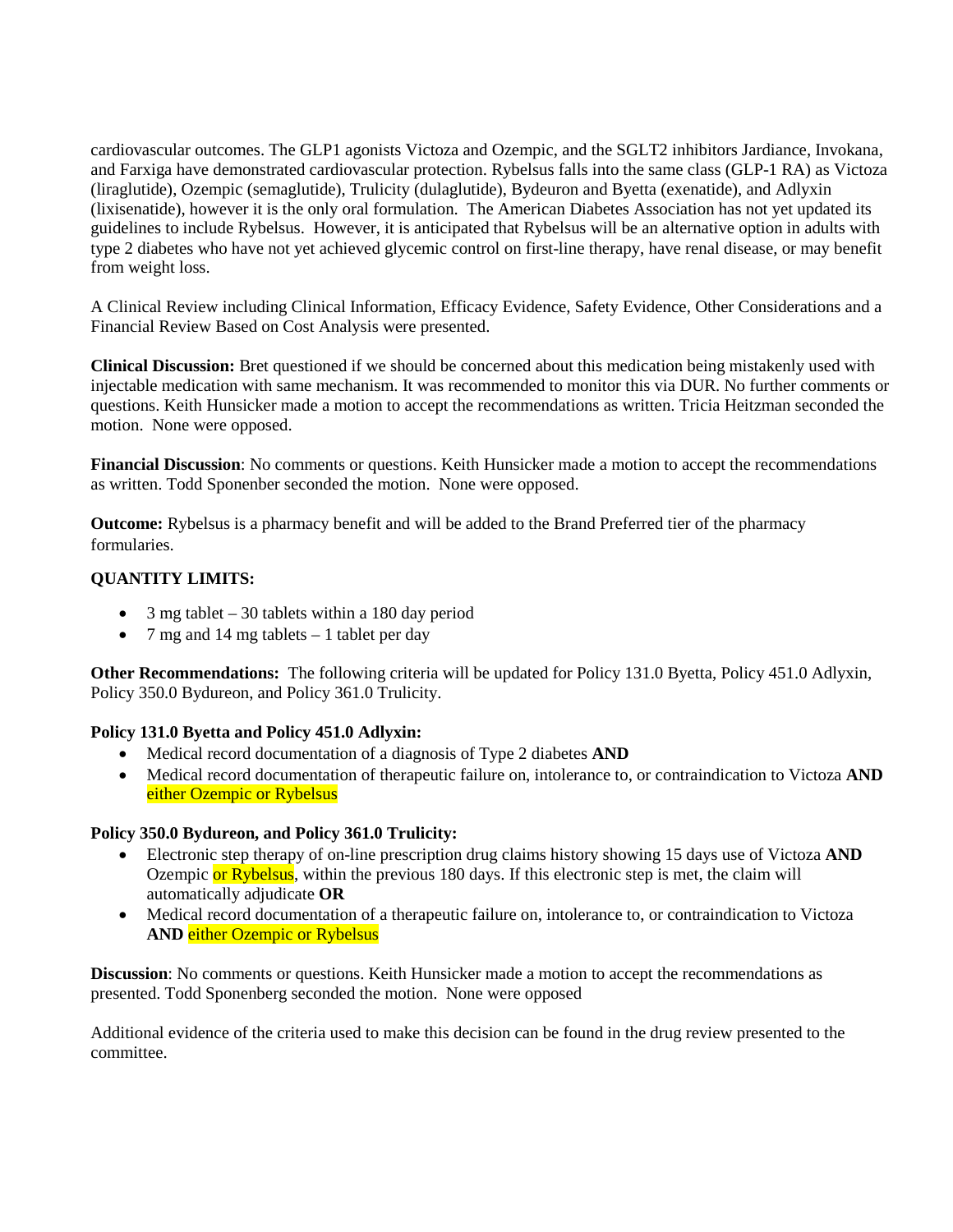#### **TRUXIMA (rituximab-abbs)**

**Review:** Truxima is a biosimilar CD20-directed cytolytic antibody that is highly similar to the US-licensed reference product, Rituxan, indicated for the treatment of adults with chronic lymphocytic leukemia (CLL) and various instances of Non-Hodgkin's Lymphomas (NHL). Truxima targets the CD20 antigen on the surface of pre-B and mature B-lymphocytes to mediate B-cell lysis through complement dependent cytotoxicity and/or antibody dependent cell mediated cytotoxicity. Truxima is not accompanied with a hyaluronidase product to allow for subcutaneous administration at this time.

No new clinical trials were included in the Truxima prescribing information. The clinical trials in the prescribing information are consistent with those presented in the Rituxan prescribing information (for comparable indications). The Truxima 3.3 trial demonstrated non-inferiority of pharmacokinetic (PK) parameters of Truxima and reference rituximab as well as no significant differences between the two products in progression free survival and overall survival. The Truxima 3.4 trial demonstrated a statistically similar overall response between Truxima and reference rituximab. The secondary endpoints also showed no statistically significant differences. A study of real-world clinical effectiveness in DLBCL showed a 70% complete response and 23% partial response in patients treated with Truxima. A Phase III study in patients with rheumatoid arthritis indicated similar efficacy results between Truxima, US reference rituximab, and EU reference rituximab. A phase I study in patients with rheumatoid arthritis indicated equivalent PKs and highly similar efficacy endpoints when comparing Truxima to reference rituximab. An extension of the Phase I study indicated that patient can be effectively switched from reference rituximab to Truxima without changes in efficacy or safety (however, note that this trial does not meet necessary requirements as an interchangeability study for the associated designations).

The safety profile of Truxima was consistent with the known safety profile of reference rituximab, and no significant differences were seen between Truxima and reference rituximab in terms of safety endpoints. The most common reported adverse events included neutropenia, infusion related reactions, fatigue, anemia, peripheral neuropathy, nausea, constipation, and diarrhea. In the switching study, similar instances of anti-drug antibodies were detected between Truxima treated patients and reference rituximab treated patients. Patients were able to switch from reference rituximab to Truxima without changes in adverse events. Rapid infusion clinical trials indicated that Truxima can be administered via rapid infusion with effects similar to that of reference rituximab.

The NCCN guidelines indicate that Truxima may be a substitute for rituximab in the treatment of B-cell lymphomas and chronic lymphocytic leukemias/small lymphocytic lymphomas.

A Clinical Review including Clinical Information, Efficacy Evidence, Safety Evidence, Other Considerations and a Financial Review Based on Cost Analysis were presented.

**Clinical Discussion:** No comments or questions. Tricia Heitzman made a motion to accept the recommendations as written. Todd Sponenberg seconded the motion. None were opposed.

**Financial Discussion**: No comments or questions. Tricia Heitzman made a motion to accept the recommendations as written. Todd Sponenberg seconded the motion. None were opposed.

**Outcome:** Truxima will be a medical benefit requiring prior authorization as outlined by MBP 48.0. Truxima should not be added to the respective pharmacy formularies at this time. It is recommended that the prior authorization criteria of its reference product, Rituxan, outlined by Policy MBP 48.0 apply. Note: MBP 48.0 does not require medical PA for diagnoses of CLL, NHL, or MS.

MBP 48.0 **For Rheumatoid Arthritis:**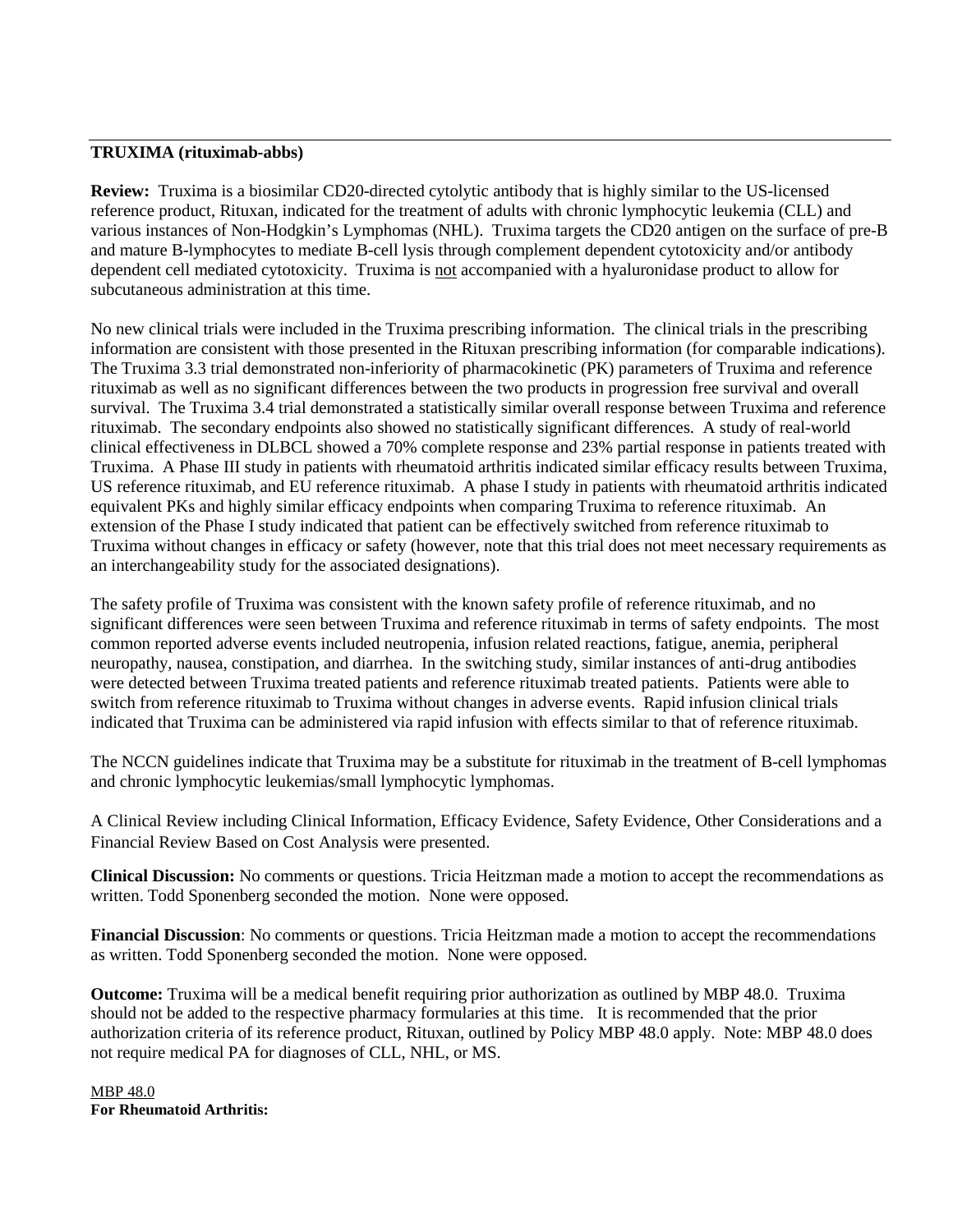#### **All of the following criteria must be met:**

- Physician documentation of a diagnosis of moderate to severe rheumatoid arthritis in accordance with the American College of Rheumatology Criteria for the Classification and Diagnosis of Rheumatoid Arthritis; **AND**
- At least 18 years of age or older; **AND**
- Prescription written by a rheumatologist; **AND**
- Medical record documentation that an effective dose of methotrexate will be continued during rituximab therapy; **AND**
- Medical record documentation that Rituxan is not being used concurrently with a TNF blocker; **AND**
- Physician documentation of an inadequate response to 12 weeks of therapy with adalimumab (Humira); **AND**

### **LIMITATIONS:**

If criteria are met, approval will be limited to one course of therapy defined as two infusions, one given on day 1 and another on day 15.

Additional courses may be considered medically necessary if the following criteria are met:

- At least 6 months has elapsed since the previous treatment course; **AND**
- Physician documentation of improvement or lack or progression in the signs and symptoms of rheumatoid arthritis; **AND**
- Physician documentation showing previous treatment course did not result in active infection.

#### **For Chronic Immunothrombocytopenia (ITP):**

**All of the following criteria must be met:**

- Diagnosis of primary chronic ITP **AND**
- Platelet count of < 30,000/mm3 with active bleeding or < 20,000/mm3 with increased risk of bleeding **AND**
- Medical record documentation of therapeutic failure on, intolerance to, or contraindication to corticosteroids AND IVIg\* AND splenectomy (\*prior authorization required)

**Authorization Duration\*:** If patient meets criteria for coverage, authorization will be given for one month of treatment with rituximab.

#### **For Chronic Lymphoid Leukemia:**

*Note: Prior authorization is not required for diagnosis codes C91.10, C91.11 and C91.12. In the event a requestor would like a medical necessity review completed the following criteria would apply:*

• Medical record documentation of a diagnosis of Chronic Lymphocytic Leukemia (CLL)

#### **For Microscopic Polyarteritis Nodosa**

• Medical record documentation of a diagnosis of microscopic polyarteritis nodosa used in combination with glucocorticoids

#### **For Wegner's Granulomatosis**

• Medical record documentation of a diagnosis of Wegner's granulomatosis used in combination with glucocorticoids

#### **For Non-Hodgkin Lymphoma**

*Note: Prior authorization is not required for diagnosis codes C82.00 through C85.99 and C86.0 through C88.9. In the event a requestor would like a medical necessity review completed the following criteria would apply:*

• Medical record documentation of a diagnosis of Non-Hodgkin Lymphoma

#### **For Multiple Sclerosis (MS)**

*Note: Prior authorization is not required for diagnosis code G35. In the event a requestor would like a medical necessity review completed the following criteria would apply***:**

• Medical record documentation of a diagnosis of Multiple Sclerosis

#### **For Refractory Chronic Debilitating Myasthenia Gravis**

- Medical record documentation of refractory Chronic Debilitating Myasthenia Gravis **AND**
- Prescribed by or in consultation with a neuromuscular specialist **AND**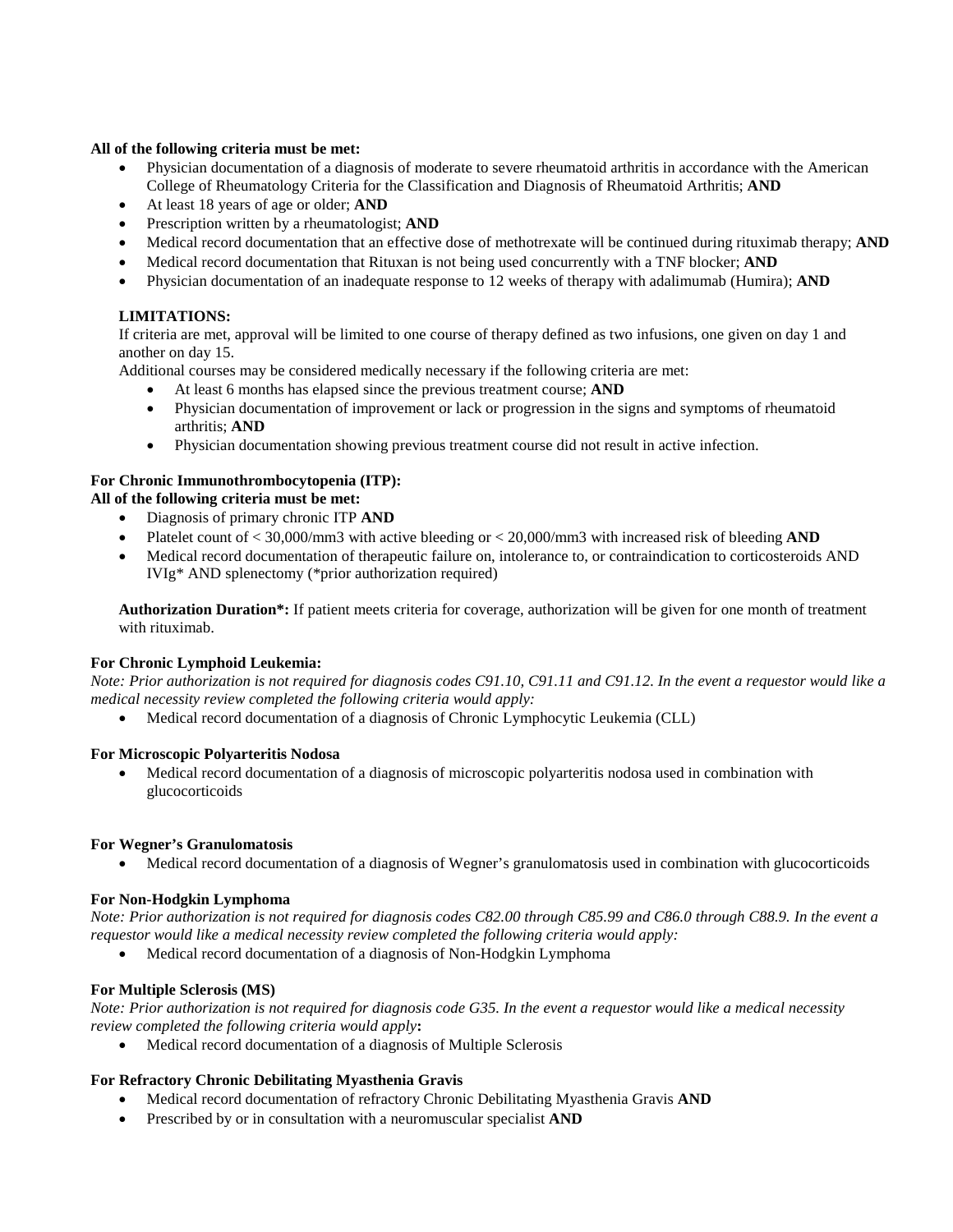- Medical record documentation of therapeutic failure on, intolerance to, or contraindication to at least one corticosteroid **AND**
- Medical record documentation of therapeutic failure on, intolerance to, or contraindication to at least one cholinesterase inhibitor **AND**
- Medical record documentation of therapeutic failure on, intolerance to, or contraindication to at least one non-steroidal immunosuppressive therapy

*Note: Corticosteroids: betamethasone, dexamethasone, methylprednisolone, prednisone Cholinesterase inhibitors: pyridostigmine, neostigmine Immunosuppressants: azathioprine, mycophenolate, cyclosporine, Rituxan*

#### **For Pemphigus Vulgaris (PV)**

- Prescription written by a dermatologist **AND**
- Member is 18 years of age or older **AND**
- Medical record documentation of a diagnosis of moderate to severe pemphigus vulgaris **AND**
- Medical record documentation of a contraindication to, intolerance to, or therapeutic failure on corticosteroids AND a 12-week trial of at least one (1) nonsteroidal immunomodulatory medication (e.g. azathioprine, cyclophosphamide, or mycophenolate).

#### **AUTHORIZATION DURATION:**

For Multiple Sclerosis: Initial approval will be for 12 months or less if the reviewing provider feels it is medically appropriate. Subsequent approvals will be for an additional 12 months or less if the reviewing provider feels it is medically appropriate and will require medical record documentation of continued disease improvement or lack of disease progression. The medication will no longer be covered if patient experiences toxicity or worsening of disease.

For all other indications: Initial approval will be for 6 months or less if the reviewing provider feels it is medically appropriate (\*except for the diagnosis for ITP). Subsequent approvals will be for an additional 6 months or less if the reviewing provider feels it is medically appropriate and will require medical record documentation of continued disease improvement or lack of disease progression. The medication will no longer be covered if patient experiences toxicity or worsening of disease.

Additional evidence of the criteria used to make this decision can be found in the drug review presented to the committee.

#### **FAST FACTS**

#### **MYOBLOC (rimabotulinumtoxinB)**

**Updated Indication:** Myobloc is now indicated for the treatment of chronic sialorrhea in adults.

Previously, Myobloc was only indicated for the treatment of cervical dystonia to reduce the severity of abnormal head position and neck pain associated with cervical dystonia in adults.

**Current formulary status:** Medical benefit requiring prior authorization

**Recommendation:** No changes will be made to the formulary placement of Myobloc at this time. The criteria outlined in MBP 11.0 will be updated to account for Myobloc's new indication.

#### MBP 11.0 – Botulinum Toxin

Geisinger Health Plan approved FDA labeled indications for Botulinum Toxin Type B (**Myobloc**):

- 1. Cervical Dystonia in adults
- 2. Chronic Sialorrhea in adults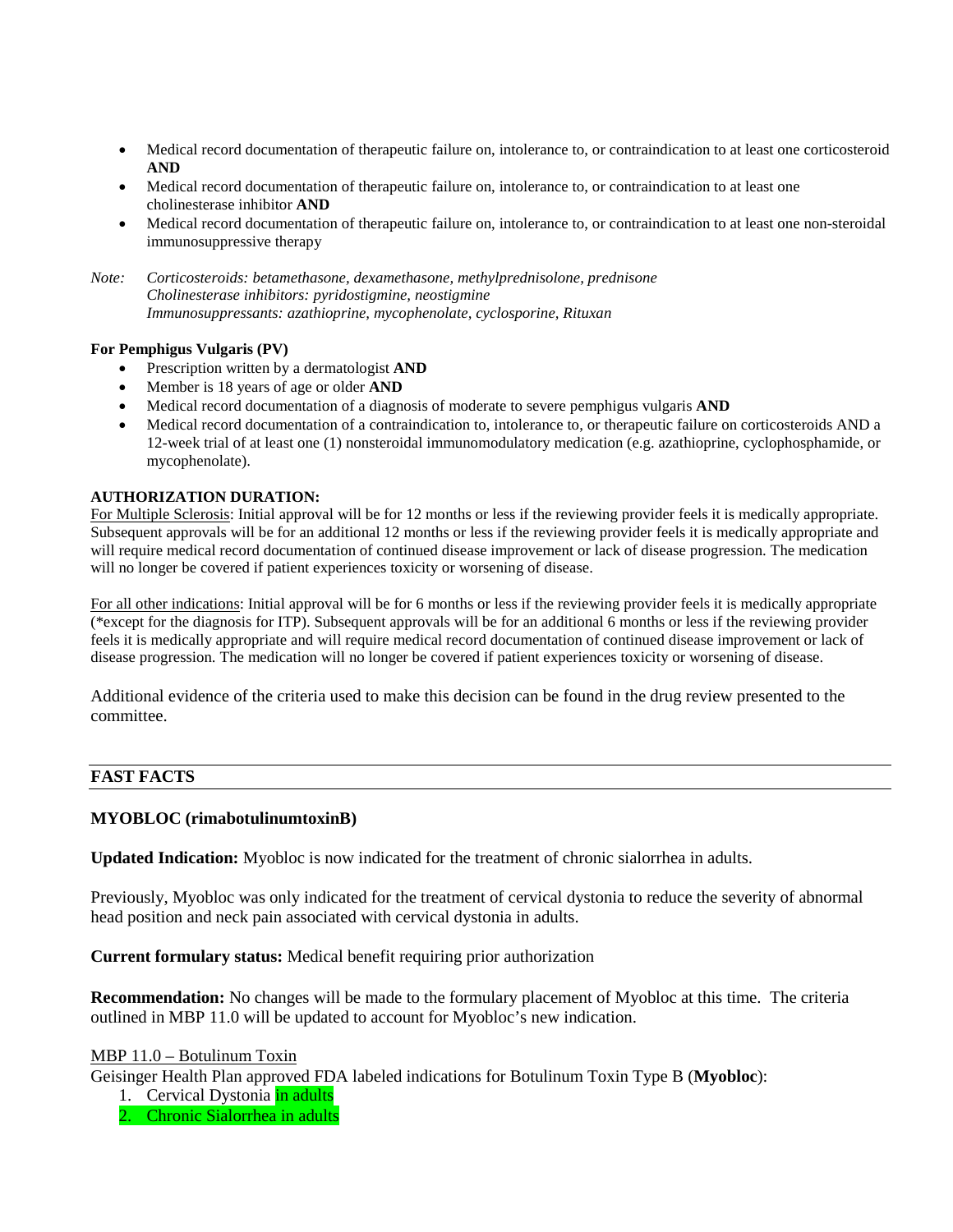**Discussion:** Tricia questioned if adults were called out for cervical dystonia in our current policy. Current policy does not. No further comments or questions.

**Outcome:** Todd Sponenberg made a motion to accept the recommendations as presented. Tricia Heitzman seconded the motion. None were opposed.

**Other Recommendations:** The ages outlined in the criteria of MBP 11.0 will be updated/corrected as follows: **32.Upper Limb Spasticity**

Botulinum toxin A for the treatment of upper limb spasticity is considered medically necessary when the following criteria are met:

- Medical record documentation that Botox or Xeomin is being used for the treatment of upper limb spasticity **AND**
- For Botox, documentation that the patient is at least 2 years of age **OR**
- For Xeomin, documentation that the patient is at least 18 years of age

#### **2.Lower Limb Spasticity**

- Medical record documentation that Botox is being used for the treatment of lower limb spasticity to decrease the severity of increased muscle tone in ankle and toe flexors (gastrocnemius, soleus, tibialis posterior, flexor hallucis longus, and flexor digitorum longus) **AND**
- Documentation that patient is at least **2** years of age **AND**
- Medical record documentation of failure to control spasticity with conventional therapies, e.g., physical therapy, splinting/bracing, or systemic antispasticity medication

**Outcome:** Todd Sponenberg made a motion to accept the recommendations as presented. Tricia Heitzman seconded the motion. None were opposed

Additional evidence of the criteria used to make this decision can be found in the drug review presented to the committee.

#### **CLENPIQ (sodium picosulfate/magnesium oxide/anhydrous citric acid)**

**Updated Indication:** Clenpiq is combination of sodium picosulfate, a stimulant laxative, and magnesium oxide and anhydrous citric acid, which form magnesium citrate, an osmotic laxative, indicated for cleansing of the colon as a preparation for colonoscopy in adults and pediatric patients ages 9 years and older.

Previously Clenpiq was indicated for cleansing the colon as preparation for colonoscopy in adults.

### **Current formulary status:** Brand Non-Preferred tier

**Recommendation:** Because there are currently no age restrictions on Clenpiq and it is available without a prior authorization, no changes will be made to Clenpiq at this time.

**Discussion:** No comments or questions.

**Outcome:** Megan Ammon made a motion to accept the recommendations as presented. Keith Hunsicker seconded the motion. None were opposed.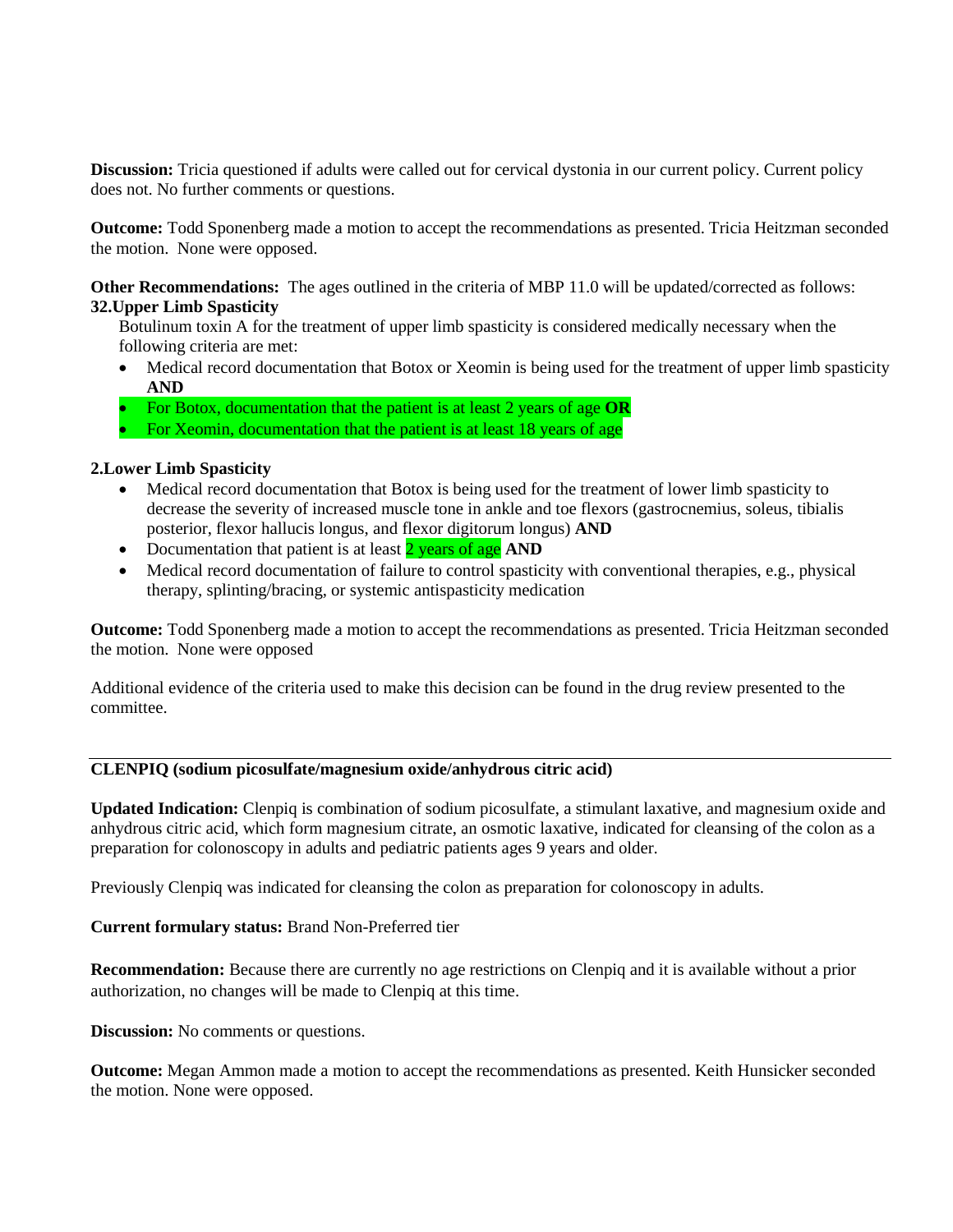Additional evidence of the criteria used to make this decision can be found in the drug review presented to the committee.

# **HARVONI (ledipasvir/sofosbuvir)**

**Updated Indication:** Harvoni is now approved in age 3 and up, Genotype 1,4,5 or 6 Chronic Hepatitis C infection.

Previously it was approved in age 12 and up or weighing at least 35kg.

**Current formulary status:** Non-formulary for Commercial/Chip; Specialty tier requiring a prior authorization for Exchange

**Recommendation:** There are no changes recommended to formulary placement, quantity limits, and authorization duration at this time. However, it is recommended to revise the criteria in Commercial Policy 358.0 for Harvoni to reflect the updated age, ribavirin dosing in pediatrics, and treatment duration as below. Harvoni's warning in severe renal impairment and ESRD was also removed. Reauthorization criteria is not necessary, as we follow the duration based on the current AASLD/IDSA guidelines.

# **Commercial Policy 358.0 Harvoni**

### **For Treatment of Hepatitis C:**

An exception for coverage of Harvoni may be made for members who meet the following criteria:

- Medical record documentation of age 3 years or older using weight-based dosing **AND**
- Medical record documentation of age greater than or equal to 12 years **OR** weight greater than 35 kg **AND**
- Medical record documentation of a diagnosis of hepatitis C infection **AND**
- Medical record documentation of the member's hepatitis C genotype **AND**
- Medical record documentation of a diagnosis of hepatitis C virus (HCV) genotype 1, 4, 5 or 6 infection **AND**
- Medical record documentation of METAVIR liver scoring **AND**
- Medical record documentation of a hepatocellular carcinoma screening in those with cirrhosis (METAVIR score F4) **AND**
- Medical record documentation of:
	- $\circ$  Genotype 1
		- As monotherapy **OR**
		- Concurrent therapy with ribavirin if treatment experienced with cirrhosis **OR**
		- **•** Concurrent therapy with ribavirin if treatment naïve or experienced with decompensated cirrhosis **OR**
		- Concurrent therapy with ribavirin if treatment naïve or experienced with or without compensated cirrhosis in liver transplant recipients **OR**
	- o Genotype 4
		- As monotherapy **OR**
		- Concurrent therapy with ribavirin if treatment naïve or experienced with decompensated cirrhosis **OR**
		- Concurrent therapy with ribavirin if treatment naïve or experienced with or without compensated cirrhosis in liver transplant recipients **OR**
		- Concurrent therapy with ribavirin if treatment experienced with compensated cirrhosis **OR**
	- o Genotype 5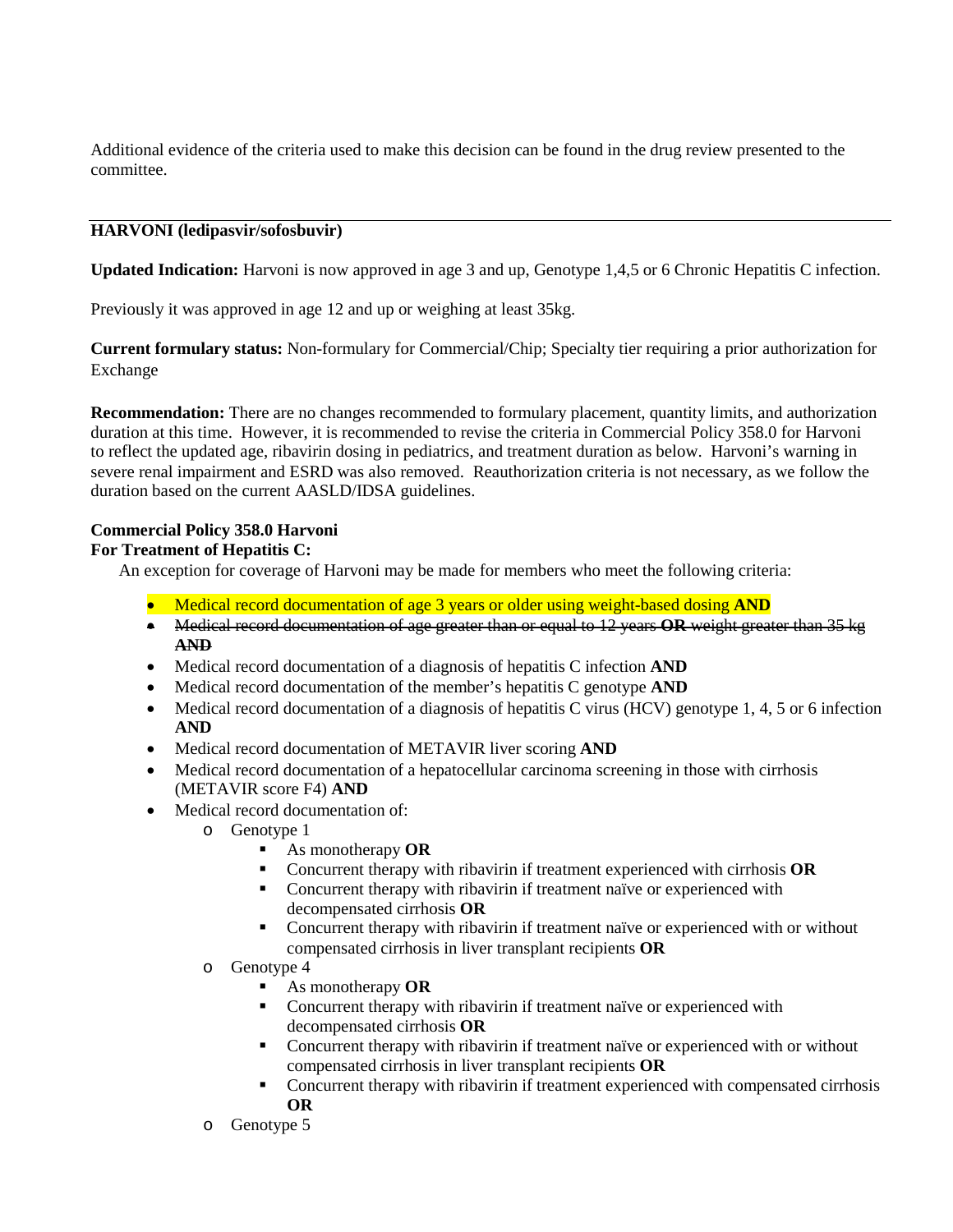- As monotherapy **OR**
- o Genotype 6
	- As monotherapy **AND**
- Medical record documentation of the member receiving a Food and Drug Administration (FDA) approved medication regimen that is inside the parameters of use approved by the FDA or supported in the widely used compendia available **AND**
- Medical record documentation of appropriate duration of treatment **AND**
- Medical record documentation of previous treatment and treatment response **AND**
- Medical record documentation of concurrent therapy with appropriate dose and duration of ribavirin (weight-based dosing of ribavirin 1200 mg per day if greater than or equal to 75 kg, or 1000 mg per day if less than 75 kg, or 15mg/kg in pediatric patients < 47kg), if indicated **AND**
- Medical record documentation of any potential drug interactions addressed by the prescriber (such as discontinuation of the interacting drug, dose reduction of the interacting drug, or counseling of the recipient of the risks associated with the use of both medications when they interact) **AND**
- Medical record documentation of receiving the following with the past 3 months:
	- o Hepatic function panel
	- o Complete blood count including differential
	- o Basic metabolic panel
	- o Baseline hepatitis C virus (HCV) RNA viral load **AND**
- Medical record documentation that member does not have severe renal impairment (estimated glomerular filtration rate less than 30 mL/min/1.73 m<sup>2</sup>) or end stage renal disease requiring hemodialysis **AND**
- Medical record documentation of a negative pregnancy test if member is female of childbearing potential and receiving ribavirin **AND**
- When concurrent ribavirin therapy is indicated and prescribed, medical record documentation for male members that female partner is not pregnant **AND**
- If the member or their partner are of childbearing potential, medical record documentation that the member was instructed to practice effective contraception during therapy with ribavirin and for 6 months following discontinuation of ribavirin therapy **AND**
- If actively abusing alcohol or intravenous (IV) drugs, or has a history of abuse, has documentation of prescriber counseling regarding the risks of alcohol or IV drug abuse, and an offer of a referral for substance use disorder treatment **AND**
- Medical record documentation that member received pre-treatment readiness education about hepatitis C treatment expectations by a health care provider **AND**
- Medical record documentation that the member commits to the documented planned course of treatment including anticipated blood tests and visits, during and after treatment **AND**
- Medical record documentation that member does not have a limited life expectancy of less than 12 months due to non-liver related co-morbid conditions **AND**
- Medical record documentation of completed:
	- o Hepatitis B immunization series **OR**
	- o Hepatitis B screening (sAb/sAg and cAb/cAg) **AND** Quantitative hepatitis B virus (HBV) DNA if positive for hepatitis B sAg or cAb or cAg **AND**
		- If there is detectable hepatitis B virus (HBV) DNA, will be treated for Hepatitis B **OR**
		- If negative for hepatitis B sAb, is being vaccinated against Hepatitis B **AND**
- Medical record documentation of human immunodeficiency virus (HIV) screening (HIV Ag/Ab) and if confirmed positive by HIV-1/HIV-2 differentiation immunoassay:
	- o Is being treated for human immunodeficiency virus (HIV) **OR**
	- o If not being treated for human immunodeficiency virus (HIV), the medical record documents the rationale for the beneficiary not being treated **AND**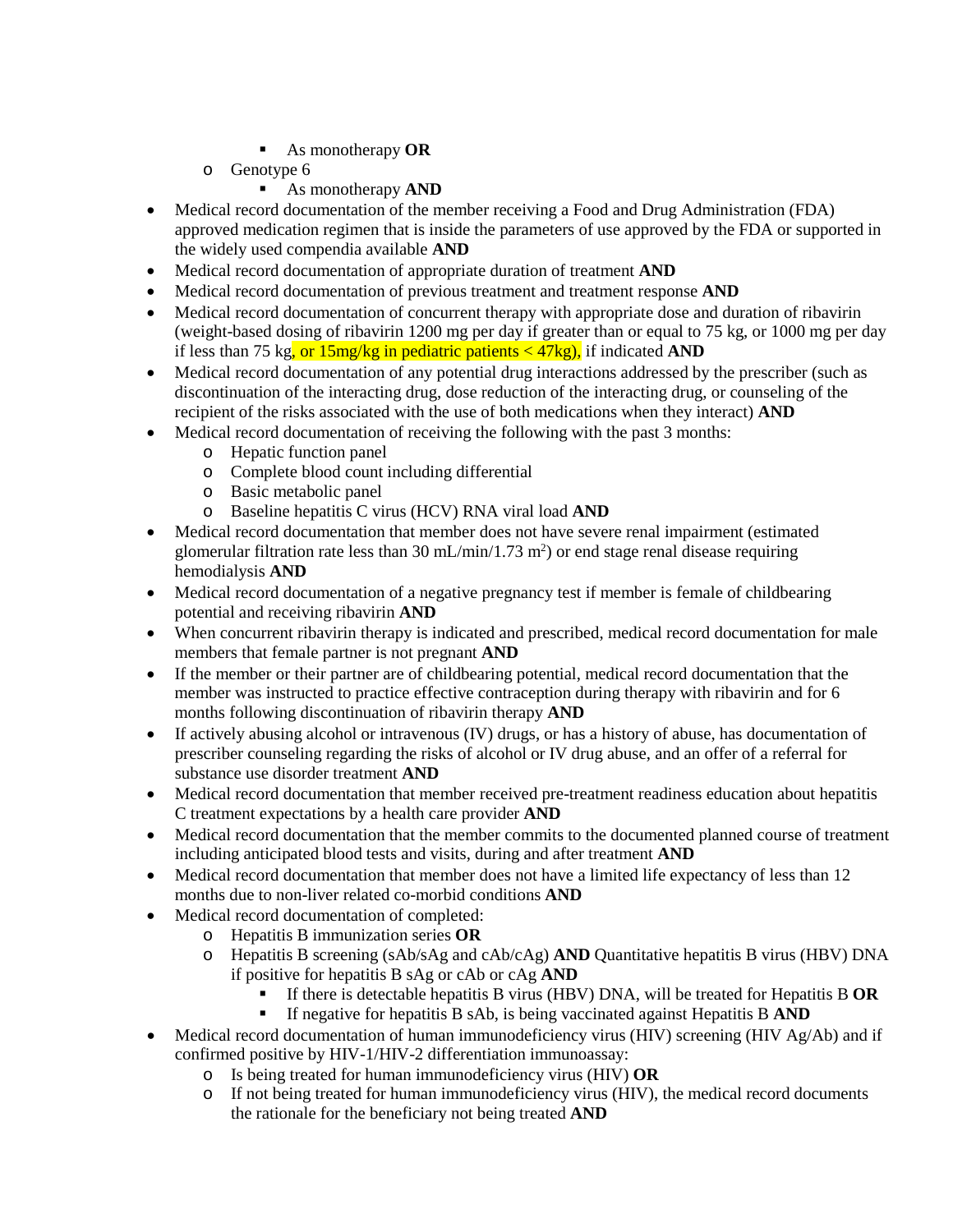- Medical record documentation of therapeutic failure on, intolerance to, or contraindication to Mavyret, if clinically appropriate **AND**
- Medical record documentation that member has been evaluated and treated by a contracted Center of Excellence in hepatitis C management

**OR**

- Medical record documentation of a hepatitis C negative recipient receiving a transplant from a hepatitis C positive donor **AND**
- Medical record documentation of therapeutic failure on, intolerance to, or contraindication to Mavyret, if clinically appropriate

# **TREATMENT DURATION:**

Consistent with AASLD/ IDSA Guidelines (8 weeks, 12 weeks, 24 weeks)

\*\*8 weeks duration is only for treatment-naïve, Genotype 1 patients who are HIV-uninfected and whose HCV RNA level is < 6million IU/ml

- Genotype 1:
	- $\Theta$  Harvoni will be approved for a time period of 8 weeks if member is treatment-naïve without cirrhosis and has pre-treatment hepatitis C virus (HCV) RNA less than 6 million IU/mL **OR**
	- o Harvoni will be approved for a time period of 12 weeks **OR**
	- o Reauthorization is required for a treatment duration of 24 weeks if treatment experienced with cirrhosis and ribavirin ineligible **OR**
	- $\Theta$  Reauthorization is required for a treatment duration of 24 weeks if treatment experienced with sofosbuvir and with advanced fibrosis **OR**
- Genotype 4, 5, or 6:
	- o Harvoni will be approved for a time period of 12 weeks

### **CONTINUATION OF THERAPY CRITERIA:**

- Medical record documentation that the member is compliant with hepatitis C medications as evidenced by Hepatitis C Virus (HCV) RNA viral load and medication claims **AND**
- Medical record documentation of the member receiving a Food and Drug Administration (FDA) approved medication regimen and duration that is inside the parameters of use approved by the FDA or supported in the widely used compendia available

**QUANTITY LIMIT:** One (1) tablet per day, 28 day supply per fill

**Discussion:** Bret asked if Mavyret was approved for 3 years of age and older. Currently no, but is being studied. No further comments or questions.

**Outcome:** Todd Sponenberg made a motion to accept the recommendations as presented. Tricia Heitzman seconded the motion. None were opposed.

Additional evidence of the criteria used to make this decision can be found in the drug review presented to the committee.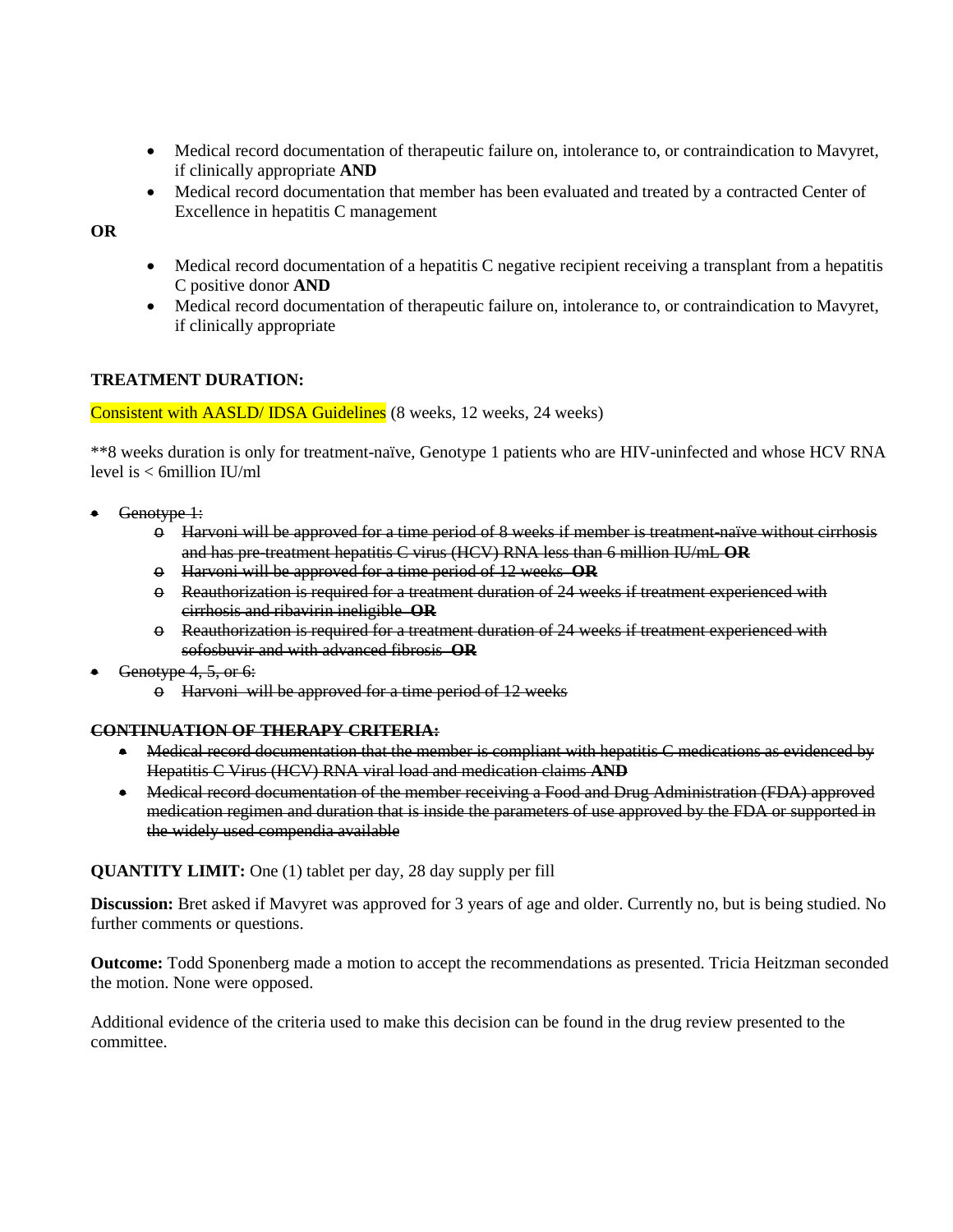# **SOVALDI (sofosbuvir)**

**Updated Indication:** Sovaldi is now approved to treat chronic Hepatitis C in pediatrics age 3 and up, Genotype 2 and 3, using weight-based dosing.

Previously, Sovaldi was indicated in patients age 12 and up or weight greater than 35kg.

# **Current formulary status:** Non-formulary

**Recommendation:** There are no changes recommended to formulary placement or quantity limits at this time. However, it is recommended to update the prior authorization criteria in Commercial Policy 326.0 for Sovaldi to reflect the pediatric indication. Many of the old criteria are no longer applicable due to Sovaldi falling out of favor to many of the new direct acting antivirals. Reauthorization criteria is not necessary, as we follow the duration based on the current AASLD/IDSA guidelines.

# **For Treatment of Hepatitis C:**

An exception for coverage of Sovaldi may be made for members who meet the following criteria:

- Medical record documentation of age greater than or equal to 3 using weight-based dosing **AND**
- Medical record documentation of age greater than or equal to 18 years **OR**
- Medical record documentation of age greater than or equal to 12 years **OR** weight greater than 35 kg in genotype 2 or 3 **AND**
- Medical record documentation of a diagnosis of hepatitis C infection **AND**
- Medical record documentation of the member's hepatitis C genotype **AND**
- Medical record documentation of a diagnosis of Hepatitis C Virus (HCV) genotype 1, 2, 3, or 4 infection in adults **OR** HCV genotype 2 or 3 in pediatric patients  $\geq$  3 years of age in combination with ribavirin **AND**
- Medical record documentation of a diagnosis of Hepatitis C Virus (HCV) genotype 1, 2, 3, or 4 infection **AND**
- Medical record documentation of METAVIR liver scoring **AND**
- Medical record documentation of a hepatocellular carcinoma screening in those with cirrhosis (METAVIR score F4) **AND**
- Medical record documentation of:
	- o Genotype 1
		- **EXCO** Concurrent therapy with ribavirin and having a history of previous failed therapy with a HCV protease inhibitor **OR**
		- Concurrent therapy with peginterferon and ribavirin **OR**
	- o Genotype 2
		- Concurrent therapy with ribavirin **OR**
	- o Genotype 3
		- Concurrent therapy with peginterferon and ribavirin if cirrhotic **OR**
		- Concurrent therapy with Daklinza\* if noncirrhotic or post liver transplant **OR**
		- Concurrent therapy with ribavirin **OR**
	- o Genotype 4
		- Concurrent therapy with peginterferon and ribavirin **OR**
	- o Hepatocellular carcinoma awaiting liver transplantation
		- Concurrent therapy with ribavirin **AND**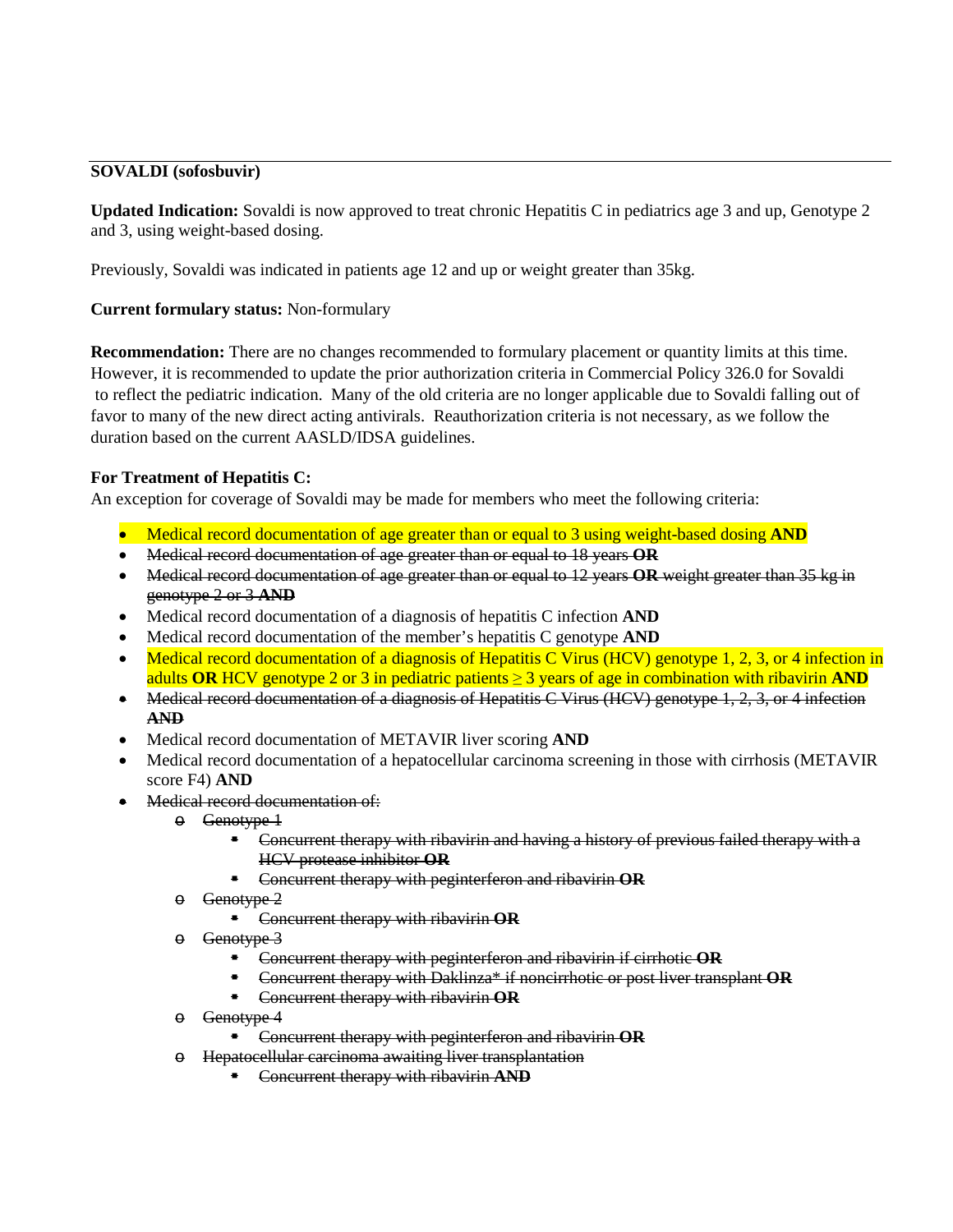- Medical record documentation of the member receiving a Food and Drug Administration (FDA) approved medication regimen that is inside the parameters of use approved by the FDA or supported in the widely used compendia available **AND**
- Medical record documentation of appropriate duration of treatment **AND**
- Medical record documentation of previous treatment and treatment response **AND**
- Medical record documentation of concurrent therapy with appropriate dose and duration of ribavirin (weight-based dosing of ribavirin 1200 mg per day if greater than or equal to 75 kg, or 1000 mg per day if less than 75 kg, or 15mg/kg in pediatric patients < 47kg), if indicated **AND**
- Medical record documentation of concurrent therapy with appropriate dose and duration of peginterferon alfa-2a 180 mcg by subcutaneous injection weekly, if indicated **AND**
- Medical record documentation of any potential drug interactions addressed by the prescriber (such as discontinuation of the interacting drug, dose reduction of the interacting drug, or counseling of the recipient of the risks associated with the use of both medications when they interact) **AND**
- Medical record documentation of receiving the following with the past 3 months:
	- o Hepatic function panel
	- o Complete blood count including differential
	- o Basic metabolic panel
	- o Baseline Hepatitis C Virus (HCV) RNA viral load **AND**
- Medical record documentation that member does not have severe renal impairment (estimated glomerular filtration rate less than 30 mL/min/1.73 m<sup>2</sup>) or end stage renal disease requiring hemodialysis AND
- Medical record documentation of a negative pregnancy test if member is female of childbearing potential and receiving ribavirin **AND**
- When concurrent ribavirin therapy is indicated and prescribed, medical record documentation for male members that female partner is not pregnant **AND**
- If the member or their partner are of childbearing potential, medical record documentation that the member was instructed to practice effective contraception during therapy with ribavirin and for 6 months following discontinuation of ribavirin therapy **AND**
- When concurrent peginterferon alfa therapy is indicated and prescribed, medical record documentation of a psychiatric evaluation and treatment clearance within the past 6 months if there is a history of prior suicide attempt, bipolar disorder, major depressive disorder, schizophrenia, substance dependency disorders (within the past 3 years), anxiety disorders, borderline personality disorder and/or antisocial personality disorder **OR** for all others a mental health evaluation performed by the prescriber **AND**
- If actively abusing alcohol or intravenous (IV) drugs, or has a history of abuse, has documentation of prescriber counseling regarding the risks of alcohol or IV drug abuse, and an offer of a referral for substance use disorder treatment **AND**
- Medical record documentation that member received pre-treatment readiness education about hepatitis C treatment expectations by a health care provider **AND**
- Medical record documentation that the member commits to the documented planned course of treatment including anticipated blood tests and visits, during and after treatment **AND**
- Medical record documentation that member does not have a limited life expectancy of less than 12 months due to non-liver-related co-morbid conditions **AND**
- \*When concurrent peginterferon is indicated, but not prescribed, medical record documentation of peginterferon ineligibility, as defined by GHP as one or more of the following:
	- o Hypersensitivity to peginterferon or any of its components **OR**
	- o Prior reaction to peginterferon requiring discontinuation **OR**
	- o History of depression with suicidality or resulting in hospital admission and the member is currently receiving antidepressant therapy **OR**
	- o Autoimmune hepatitis and other immune disorders **OR**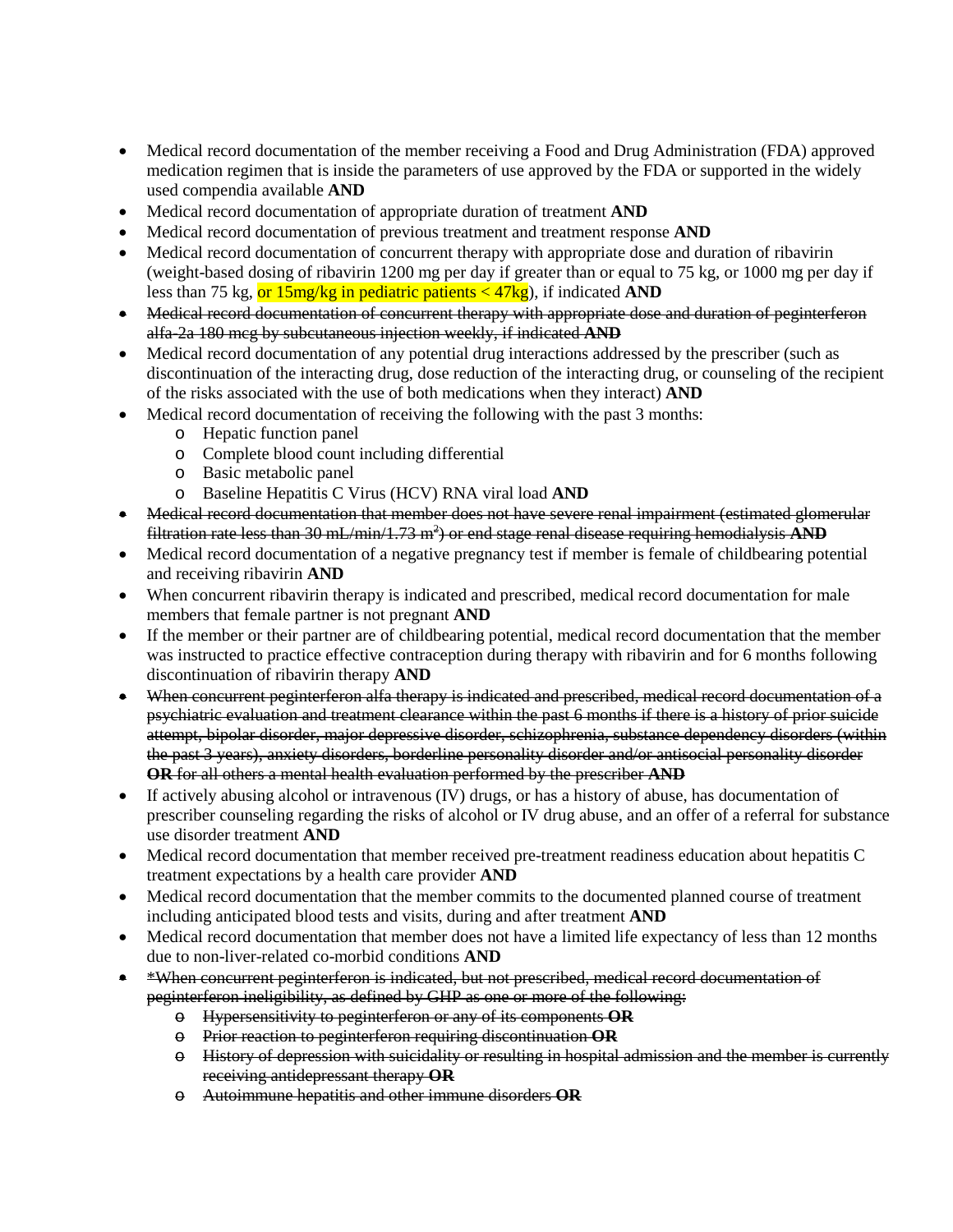- $\Theta$  A baseline neutrophil count below 1500/ $\mu$ L, a baseline platelet count below 90,000/ $\mu$ L, or baseline hemoglobin below 10 g/dL **OR**
- o Decompensated hepatic disease with a MELD (Model for End-Stage Liver Disease) score greater than or equal to 15 **AND**
- Medical record documentation of completed:
	- o Hepatitis B immunization series **OR**
	- o Hepatitis B screening (sAb/sAg and cAb/cAg) **AND** Quantitative hepatitis B virus (HBV) DNA if positive for hepatitis B sAg or cAb or cAg **AND**
		- If there is detectable hepatitis B virus (HBV) DNA, will be treated for Hepatitis B **OR**
		- If negative for hepatitis B sAb, is being vaccinated against Hepatitis B **AND**
- Medical record documentation of human immunodeficiency virus (HIV) screening (HIV Ag/Ab) and if confirmed positive by HIV-1/HIV-2 differentiation immunoassay:
	- o Is being treated for human immunodeficiency virus (HIV) **OR**
	- o If not being treated for human immunodeficiency virus (HIV), the medical record documents the rationale for the beneficiary not being treated **AND**
- Medical record documentation of therapeutic failure on, intolerance to, or contraindication to Mavyret, if clinically appropriate **AND**
- Medical record documentation that member has been evaluated and treated by a contracted Center of Excellence in hepatitis C management

**OR**

- Medical record documentation of a hepatitis C negative recipient receiving a transplant from a hepatitis C positive donor **AND**
- Medical record documentation of therapeutic failure on, intolerance to, or contraindication to Mavyret, if clinically appropriate

**NOTE:** Center of Excellence (COE) requirements do not apply to strategic partner TPA plans (i.e. St Luke's, AtlantiCare, Northern Light Health).

# **TREATMENT DURATION:**

# Consistent with AASLD/ISDA Guidelines

- Genotype 1:
	- o Sovaldi will be approved for a time period of 12 weeks **OR**
	- $\Theta$  Reauthorization is required for a treatment duration of 24 weeks if peginterferon ineligible\*
- Genotype 2:
	- o Sovaldi will be approved for a time period of 12 weeks
- Genotype 3:
	- o Sovaldi will be approved for a time period of 12 weeks **OR**
	- $\Theta$  Reauthorization is required for treatment duration of 24 weeks if peginterferon ineligible\*
- Genotype 4:
	- o Sovaldi will be approved for a time period of 12 weeks
- Hepatocellular carcinoma awaiting liver transplantation:
	- o Sovaldi will be approved for a time period of 12 weeks **AND**
	- o Reauthorization is required for a treatment duration of up to 48 weeks if approved (12 week authorization at a time and requires pharmacist consult with a medical director)

### **INITIAL AUTHORIZATION:**

• If used with peginterferon alfa and ribavirin or with ribavirin: Sovaldi will be approved for 12 weeks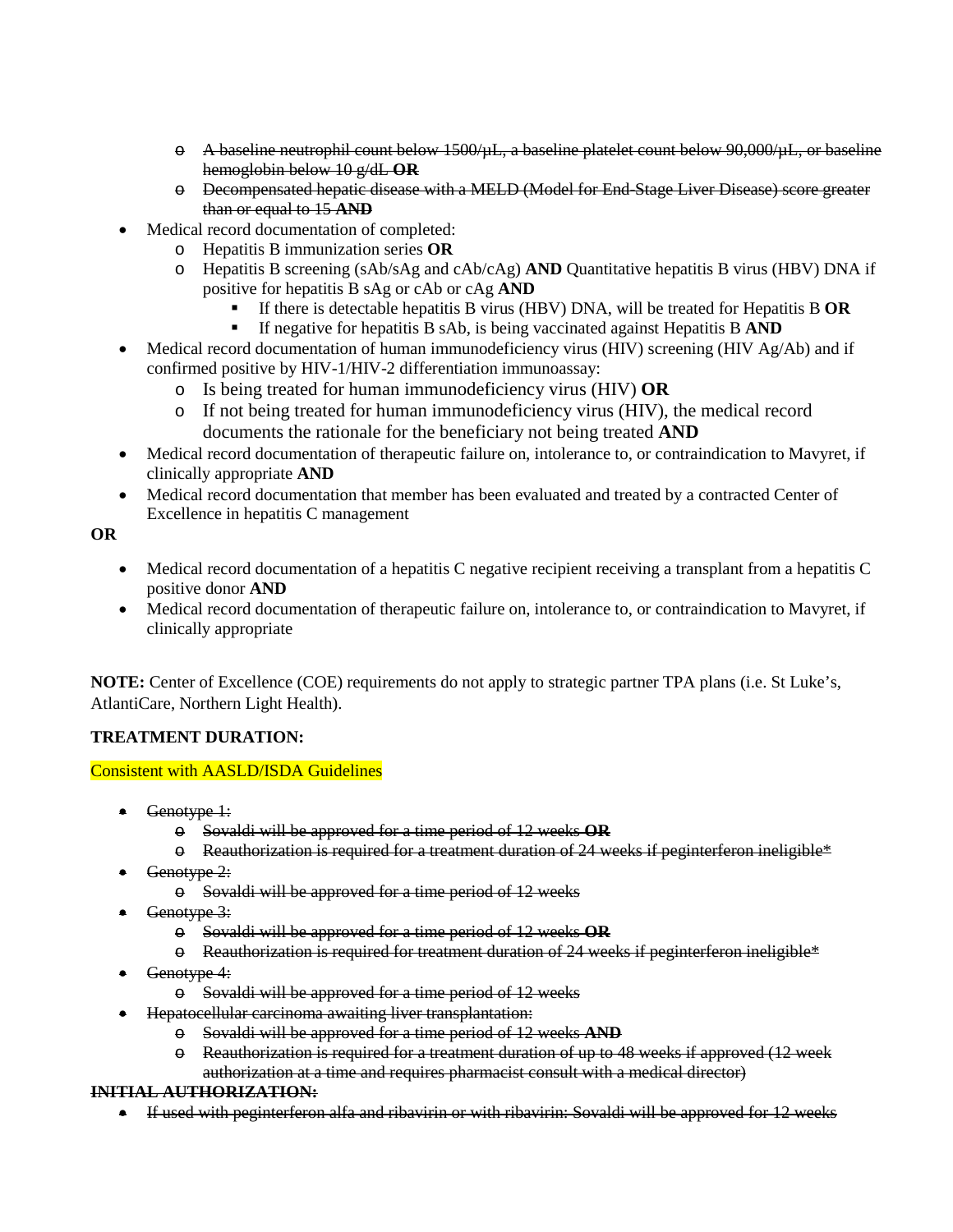A pharmacist consult with a medical director is required for patients with hepatocellular carcinoma awaiting liver transplantation to target treatment for 12 weeks as close as possible to planned liver transplantation.

#### **SECOND AUTHORIZATION:**

If used ribavirin: Following the initial authorization approval of 12 weeks, continued authorization for the remaining treatment duration must meet the following criteria:

- Medical record documentation that the member is compliant with hepatitis C medications as evidenced by Hepatitis C Virus (HCV) RNA viral load and medication claims **AND**
- Medical record documentation of the member receiving a Food and Drug Administration (FDA) approved medication regimen and duration that is inside the parameters of use approved by the FDA or supported in the widely used compendia available

#### **THIRD AUTHORIZATION:**

If used with ribavirin: Following the initial authorization approval of 12 weeks and the first reauthorization of 12 weeks, continued authorization for the remaining treatment duration will be in 12 week increments and must meet the following criteria:

- Medical record documentation that the member is compliant with hepatitis C medications as evidenced by Hepatitis C Virus (HCV) RNA viral load and medication claims **AND**
- Medical record documentation of the member receiving a Food and Drug Administration (FDA) approved medication regimen and duration that is inside the parameters of use approved by the FDA or supported in the widely used compendia available

For members being treated for hepatocellular carcinoma awaiting liver transplantation, medical record documentation that the patient is still awaiting liver transplantation is required. Reauthorization period will be in 12 week increments (maximum total duration is 48 weeks or whichever comes first). A pharmacist consult with a medical director is required.

**QUANTITY LIMIT:** Pharmacist note to CSR: *Authorization should be entered by HICL and only checking the Formulary box (no QLs need to be entered within the authorization).*

• 1 tablet per day, 28 day supply per fill

**Discussion:** No comments or questions.

**Outcome:** Tricia Heitzman made a motion to accept the recommendations as presented. Kim Reichard seconded the motion. None were opposed.

Additional evidence of the criteria used to make this decision can be found in the drug review presented to the committee.

## **ACZONE 7.5% gel (dapsone)**

**Updated Indication:** Aczone 7.5 % (only 7.5%, not 5%) gel is a sulfone indicated for the topical treatment of acne vulgaris in patients 9 years of age and older.

Previously, Aczone 7.5 % gel was indicated for patients at least 12 years of age. Aczone 5% gel has not been studied in pediatric patients less than 12 years of age and is not recommended for use in this age group.

#### **Current formulary status:** Non-formulary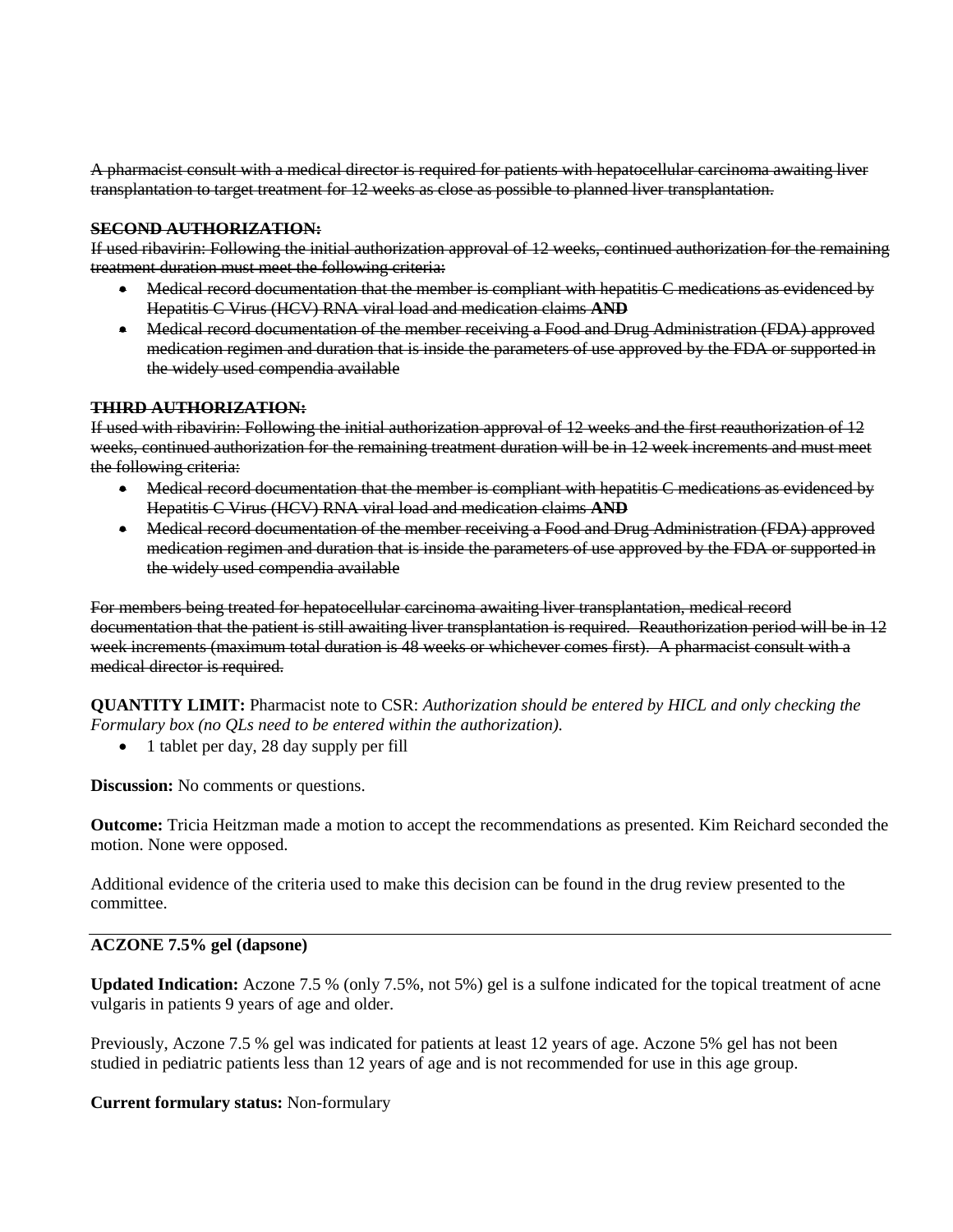**Recommendation:** There are no changes recommended to the formulary placement of Aczone or Dapsone at this time. There are no age restrictions in the Commercial Policy 476.0 for Non-Preferred Acne medications and there are no changes recommended to the current policy.

**Discussion:** Aubrielle recommend that formulary alternatives in policy should be stratified by age if needed. Group in agreement. No further comments or questions.

**Outcome:** Todd Sponenberg made a motion to accept the recommendations as presented. Keith Hunsicker seconded the motion. None were opposed.

Additional evidence of the criteria used to make this decision can be found in the drug review presented to the committee.

#### **TEFLARO (ceftaroline fosamil monoacetate)**

**Updated Indication:** Teflaro is now indicated for the treatment of acute bacterial skin and skin structure infections (ABSSSI) in adult and pediatric patients (at least 34 weeks gestational age and 12 days postnatal age).

Previously, Teflaro was indicated in for ABSSSI and community-acquired bacterial pneumonia (CABP) in patients 2 months of age and older. The CABP indication remains unchanged.

**Current formulary status:** Medical benefit NOT requiring PA

**Recommendation:** Teflaro is available unrestricted as a medical benefit for all lines of business and unrestricted as a pharmacy benefit on the brand non-preferred tier for Gold. As such, there are no current age restrictions. No changes are recommended to the coverage of Teflaro at this time.

**Discussion:** No comments or questions.

**Outcome:** Todd Sponenberg made a motion to accept the recommendations as presented. Tricia Heitzman seconded the motion. None were opposed.

Additional evidence of the criteria used to make this decision can be found in the drug review presented to the committee.

#### **OFEV (nintedanib esylate)**

**Updated Indication:** Ofev is now indicated to slow the rate of decline in pulmonary function in patients with systemic sclerosis-associated interstitial lung disease (SSc-ILD).

Previously, Ofev was only indicated for the treatment of idiopathic pulmonary fibrosis (IPF).

**Current formulary status:** Non-formulary for Commercial/Chip; Specialty tier requiring a prior authorization for Exchange

**Recommendation:** There are no changes recommended to formulary placement at this time. However, it is recommended to update Policy 365.0 for Ofev to include the new indication. The policy will be broken into two sections: IPF and SSc-ILD. There will be no changes to IPF criteria and no changes to the quantity limits. The following criteria will apply for SSc-ILD.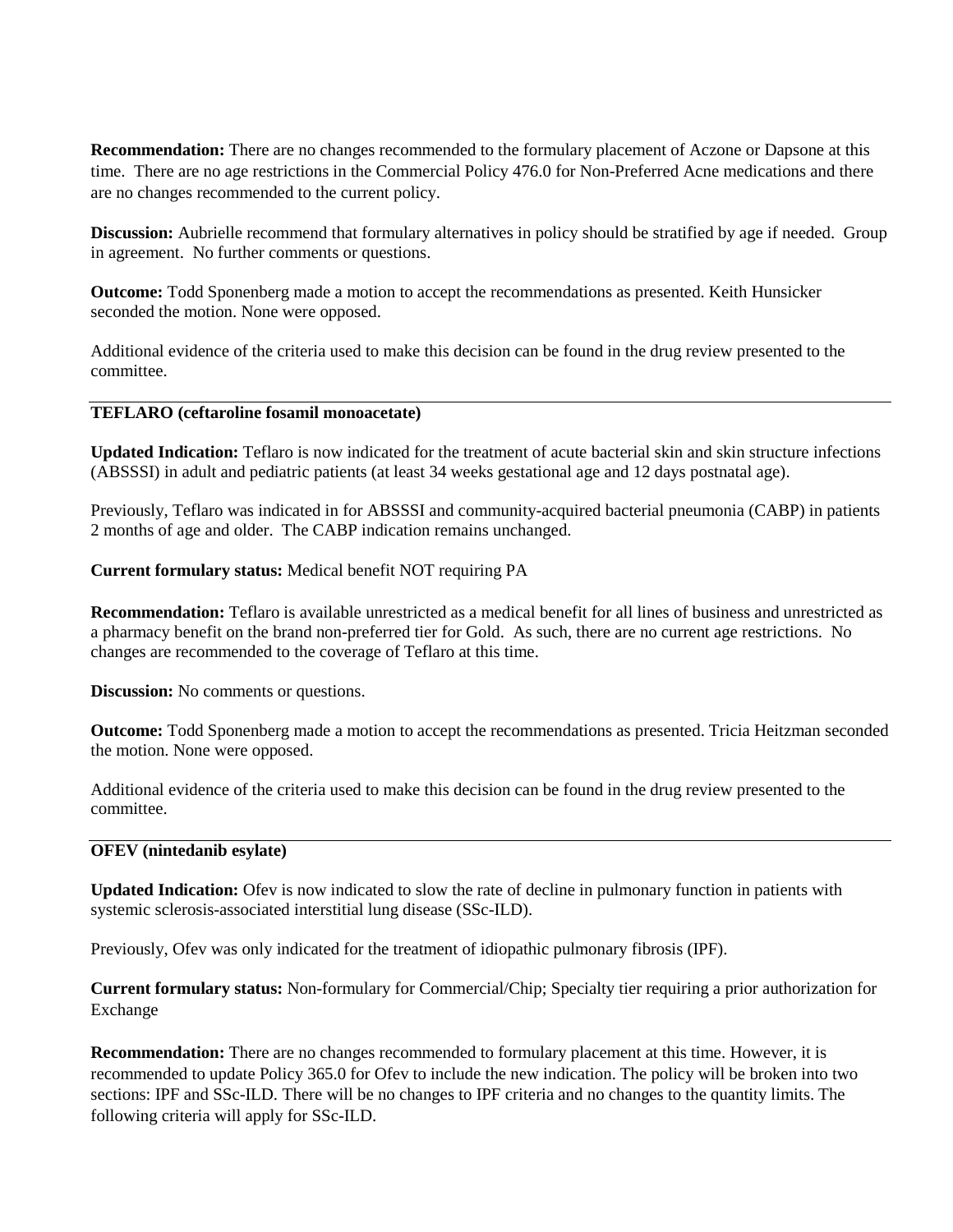#### **SSc-ILD:**

- Prescription written by or in consultation with a pulmonologist and/or rheumatologist AND
- Medical record documentation of patient age 18 years or older AND
- Medical record documentation of a diagnosis of systemic sclerosis according to American College of Rheumatology (ACR) and European League Against Rheumatism (EULAR) AND
- Medical record documentation of systemic sclerosis related to interstitial lung disease confirmed by all of the following:
	- $\circ$   $\geq$  10% fibrosis on a chest high resolution computer tomography AND
	- o FVC  $\geq$  40% of predicted normal AND
	- o DLCO (diffusion capacity of the lung for carbon monoxide) 30-89% of predicted normal

#### Note: ACR/ELAR Diagnostic Criteria for Systemic Sclerosis

| Item                                                                                                                                | $Sub-item(s)$                                                                                                                                         | Weight/score† |
|-------------------------------------------------------------------------------------------------------------------------------------|-------------------------------------------------------------------------------------------------------------------------------------------------------|---------------|
| Skin thickening of the fingers of both hands extending proximal<br>to the metacarpophalangeal joints (sufficient criterion)         |                                                                                                                                                       | 9             |
| Skin thickening of the fingers (only count the higher score)                                                                        | Puffy fingers<br>Sclerodactyly of the fingers (distal to the<br>metacarpophalangeal joints but<br>proximal to the proximal<br>interphalangeal joints) | n.            |
| Fingertip lesions (only count the higher score)                                                                                     | Digital tip ulcers<br>Fingertip pitting scars                                                                                                         |               |
| Telangiectasia                                                                                                                      |                                                                                                                                                       | 2             |
| Abnormal nailfold capillaries                                                                                                       |                                                                                                                                                       | 2             |
| Pulmonary arterial hypertension and/or interstitial lung disease<br>(maximum score is 2)                                            | Pulmonary arterial hypertension<br>Interstitial lung disease                                                                                          | O.            |
| Raynaud's phenomenon                                                                                                                |                                                                                                                                                       | 3             |
| SSc-related autoantibodies (anticentromere,<br>anti-topoisomerase I [anti-Scl-70], anti-RNA<br>polymerase III) (maximum score is 3) | Anticentromere<br>Anti-topoisomerase I<br>Anti-RNA polymerase III                                                                                     |               |

\* These criteria are applicable to any patient considered for inclusion in an SSc study. The criteria are not applicable to patients with skin thickening sparing the fingers or to patients who have a scleroderma-like disorder that better explains their manifestations (e.g., nephrogenic sclerosing fibrosis, generalized morphea, eosinophilic fasciitis, scleredema diabeticorum, scleromyxedema, erythromyalgia, porphyria, lichen sclerosis, graft-versus-host disease, diabetic cheiroarthropathy).

† The total score is determined by adding the maximum weight (score) in each category. Patients with a total score of ≥9 are classified as having definite SSc.

#### **Discussion:** No comments or questions.

**Outcome:** Keith Hunsicker made a motion to accept the recommendations as presented. Kevin Szczecina seconded the motion. None were opposed.

Additional evidence of the criteria used to make this decision can be found in the drug review presented to the committee.

#### **TALTZ (ixekizumab)**

**Updated Indication:** Taltz is a humanized interleukin-17A antagonist now indicated for the treatment of adults with active ankylosing spondylitis.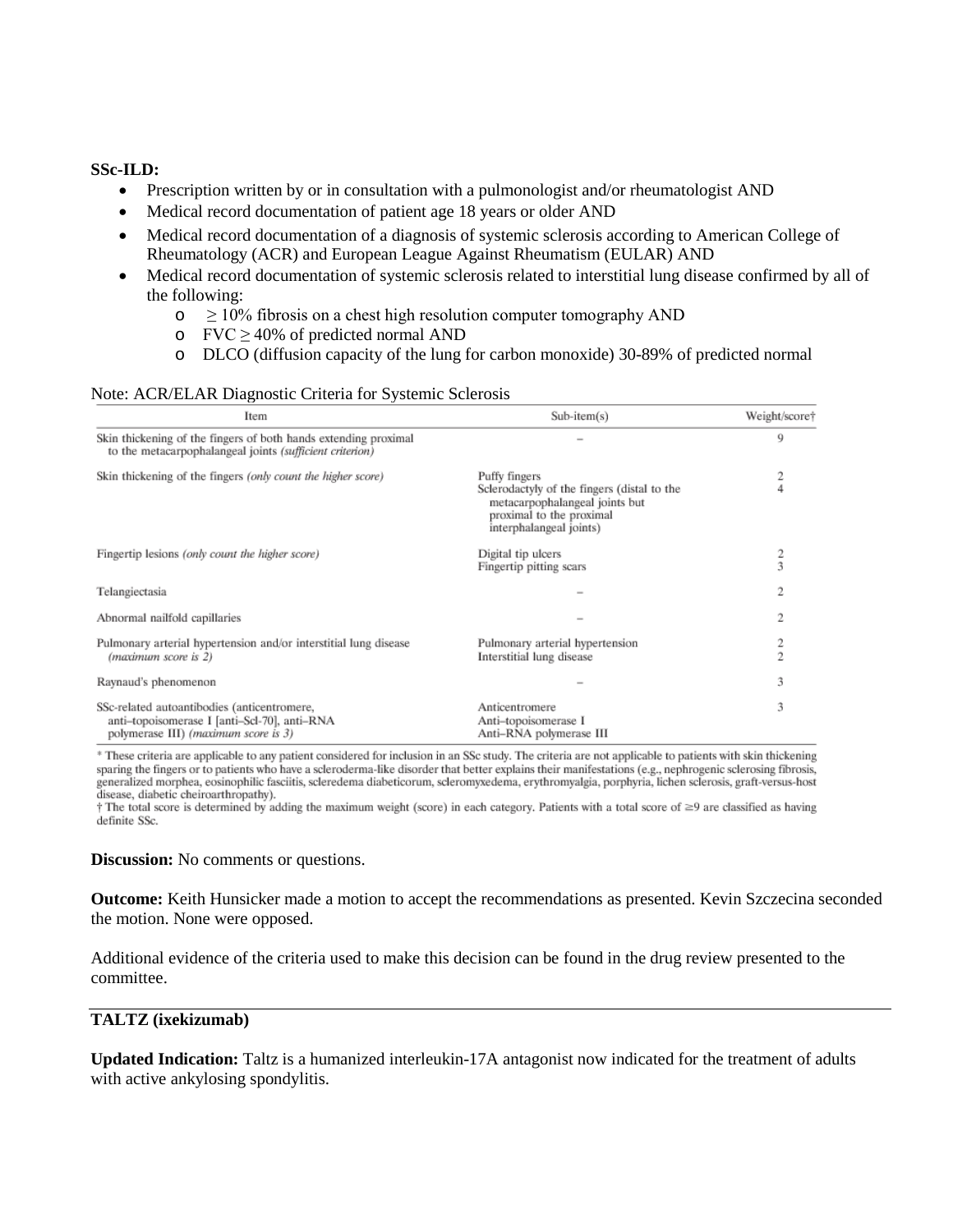Previously Taltz was indicated in the treatment of adults with moderate to severe plaque psoriasis or active psoriatic arthritis.

**Current formulary status:** Specialty tier/Brand Non-Preferred for members with three tier benefit; requiring prior authorization

**Recommendation:** There are no changes to the current formulary placement of Taltz. It is recommended to add the following prior authorization criteria for the new indication to Commercial Policy 431.0 for Taltz

### **For the treatment of ankylosing spondylitis**

- Medical record documentation that Taltz is written by a rheumatologist **AND**
- Medical record documentation of age greater than or equal to 18 years **AND**
- Medical record documentation of a diagnosis of ankylosing spondylitis **AND**
- Medical record documentation of an intolerance to, contraindication to, or therapeutic failure on a minimum 3-month trial of Humira\* AND Cosentyx\*
- Medical record documentation that Taltz is not being used concurrently with a tumor necrosis factor (TNF) blocker or other biologic agent.

**AUTHORIZATION DURATION**: Approval will be given for an initial duration of six (6) months. For continuation of coverage, medical record documentation of clinical improvement or lack of progression in the signs and symptoms of ankylosing spondylitis on six (6) months of Taltz therapy is required.

After the initial six (6) month approval, subsequent approvals will be for a duration of one (1) year, requiring medical record documentation of continued or sustained improvement in signs and symptoms of ankylosing spondylitis while on Taltz therapy.

### **QUANTITY LIMIT:**

- At time of initial authorization (loading dose):
	- o One-time, one-week authorization of 3 mL per 28 days
	- o Remainder of six (6) month authorization duration: 1 mL per 28 days
- For ongoing or reauthorization: 1 mL per 28 days

**Discussion:** No comments or questions.

**Outcome:** Kevin Szczecina made a motion to accept the recommendations as presented. Todd Sponenberg seconded the motion. None were opposed.

Additional evidence of the criteria used to make this decision can be found in the drug review presented to the committee.

### **ENSTILAR (calcipotriene and betamethasone)**

**Updated Indication:** Enstilar is indicated for the topical treatment of plaque psoriasis in patients 12 years and older.

Previously, Enstilar was only indicated in patients 18 years and older.

### **Current formulary status:** Non-formulary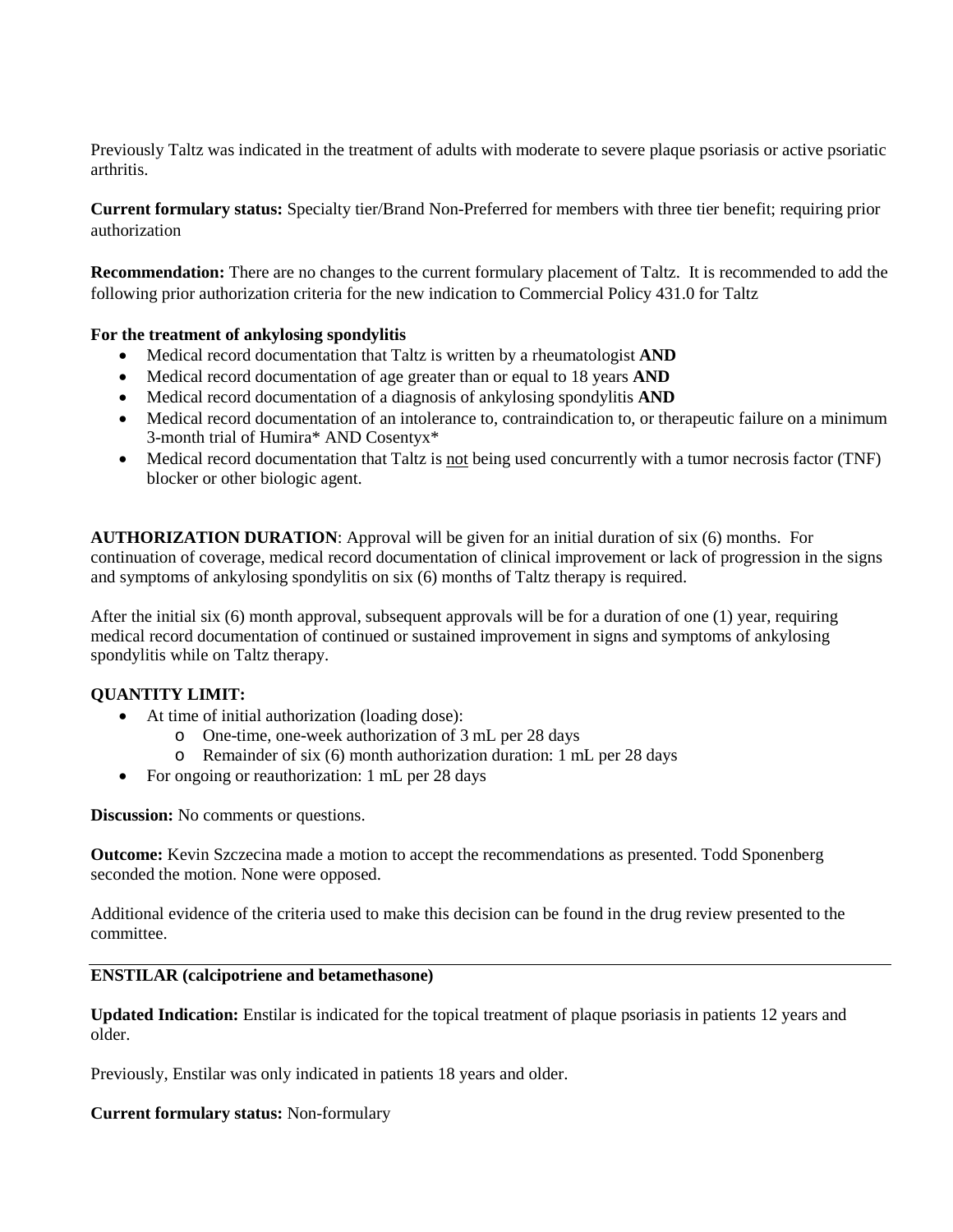**Recommendation:** There is no change to formulary placement recommended at this time. However, it is recommended to add a policy with the following criteria.

- Medical record documentation of a diagnosis of plaque psoriasis AND
- Medical record documentation of patient age 12 years or older AND
- Medical record documentation of therapeutic failure, intolerance to, or contraindication to a combination of a topical vitamin D analog and a topical corticosteroid.

**Discussion:** No comments or questions.

**Outcome:** Kevin Szczecina made a motion to accept the recommendations as presented. Keith Hunsicker seconded the motion. None were opposed.

Additional evidence of the criteria used to make this decision can be found in the drug review presented to the committee.

# **ZEJULA (niraparib)**

**Updated Indication:** Zejula is a poly (ADP-ribose) polymerase (PARP) inhibitor indicated for the treatment of adult patients with advanced ovarian, fallopian tube, or primary peritoneal cancer who have been treated with three or more prior chemotherapy regimens and whose cancer is associated with homologous recombination deficiency (HRD) positive status defined by either:

- a deleterious or suspected deleterious *BRCA* mutation, or
- genomic instability and who have progressed more than six months after response to the last platinum-based chemotherapy.

Previously, Zejula was only indicated for the maintenance treatment of adult patients with recurrent epithelial ovarian, fallopian tube, or primary peritoneal cancer who are in a complete or partial response to platinum-based chemotherapy

**Current formulary status:** ORALONCBRANDNP tier, requiring a prior authorization

**Recommendation:** No changes are recommended to the current formulary placement, quantity limits, or authorization duration. It is recommended to update the criteria for Commerical Drug Policy 455.0 for the new indications as follows:

# **Commerical Drug Policy 455.0**

- Medical record documentation that Zejula is prescribed by a hematologist or oncologist **AND**
- Medical record documentation of age greater than or equal to 18 years

### **AND**

- Medical record documentation of a diagnosis of recurrent epithelial ovarian, fallopian tube, or primary peritoneal cancer with both of the following:
	- o Medical record documentation that Zejula is being used as maintenance treatment AND
	- o Medical record documentation of a complete or partial response to platinum based chemotherapy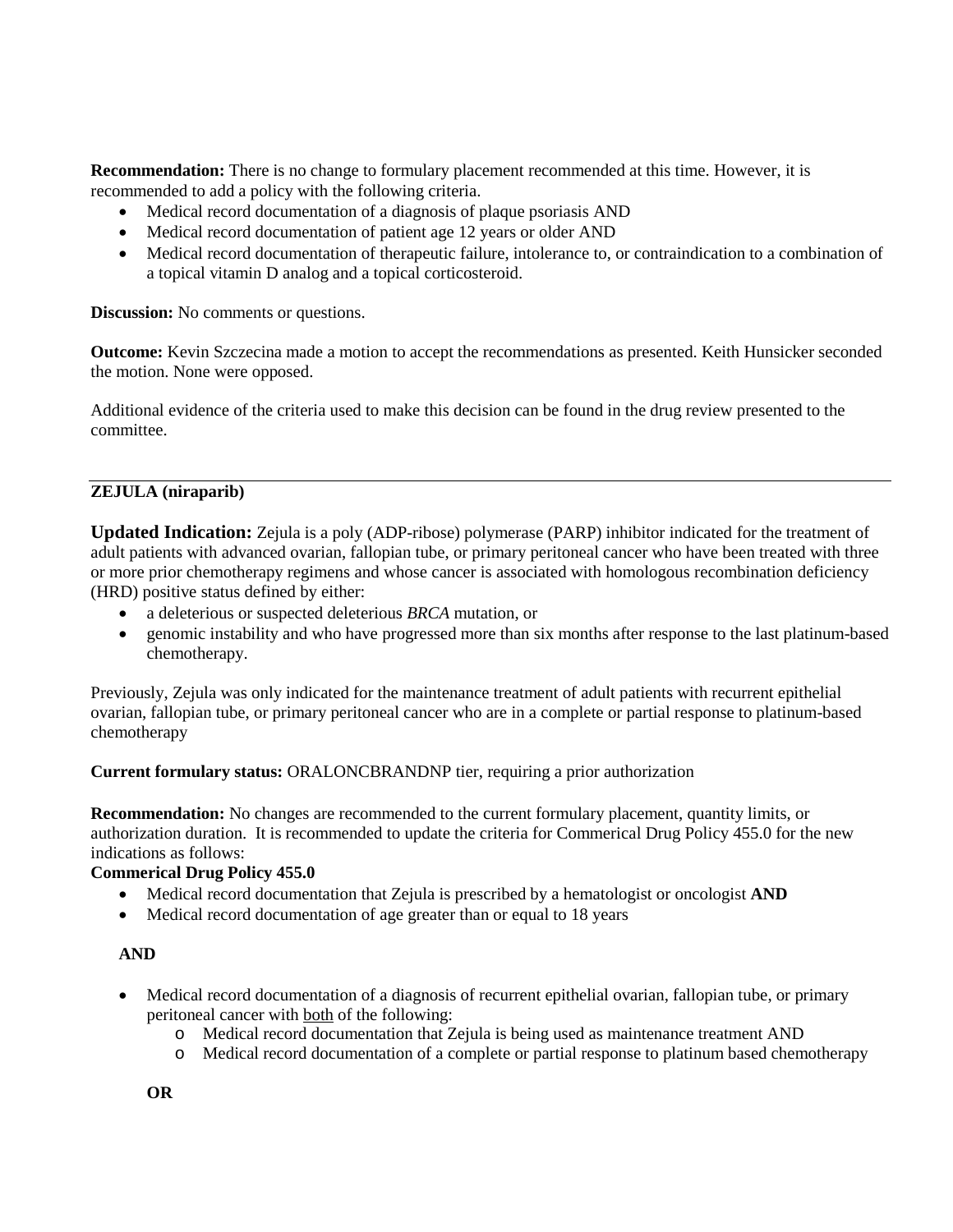- Medical record documentation of diagnosis of advanced ovarian, fallopian tube, or primary peritoneal cancer with both of the following:
	- o Medical record documentation of treatment with three or more prior chemotherapy regimens AND
	- o Medical record documentation of homologous recombination deficiency (HRD) positive status defined by either a deleterious or suspected deleterious *BRCA* mutation OR genomic instability with progression more than six months after response to last platinum-based chemotherapy

**QUANTITY LIMIT:** Pharmacist note to CSR: *Authorization should be entered by HICL and only checking the Formulary PA required box (no QLs need to be entered within the authorization).*

• 3 tablets per day, 30 day supply per fill

**Discussion:** Bret questioned genomic studies and any possible mention of Microsatellite stability or instability. Kim wasn't positive, but thought something might have been mentioned in the study. Will do further research. No further comments or questions.

**Outcome:** Keith Hunsicker made a motion to accept the recommendations as presented. Tricia Heitzman seconded the motion. None were opposed.

Additional evidence of the criteria used to make this decision can be found in the drug review presented to the committee.

# **SIRTURO (bedaquiline)**

**Updated Indication:** Sirturo is indicated as part of combination therapy in adult and pediatric patients (12 to less than 18 years of age and weighing at least 30 kg) with pulmonary multi-drug resistant tuberculosis (MDR-TB). Reserve Sirturo for use when an effective treatment regimen cannot otherwise be provided.

Limitations of Use: Do not use Sirturo for the treatment of latent, extrapulmonary or drug-sensitive tuberculosis or for the treatment of infections caused by non-tuberculous mycobacteria. Safety and efficacy of Sirturo in HIVinfected patients with MDR-TB have not been established, as clinical data are limited.

Previously, Sirturo was indicated for adult patients  $(≥ 18 \text{ years}).$ 

**Current formulary status:** Sirturo is a pharmacy benefit available at the Specialty tier or Brand Non-Preferred tier for members with a three tier benefit, requiring a prior authorization.

**Recommendation:** There will be no updates to formulary placement at this time. However, it is recommended to update the prior authorization criteria to the following.

- Medical record documentation Sirturo is prescribed by a physician specializing in infectious disease AND
- Medical record documentation of one of the following:
	- o Age greater than or equal to 18 years OR
	- o Age greater than or equal to 12 years, weighing at least 30 kg AND
- Medical record documentation of resistance to isoniazid AND rifampin AND
- Medical record documentation that an effective treatment regimen cannot be attained with other available treatment options AND
- Medical record documentation of one of the following:
	- o Sirturo is being prescribed in combination with at least 3 other drugs to which the patient's multidrug resistant tuberculosis (MDR-TB) isolate has been shown to be susceptible to in vitro OR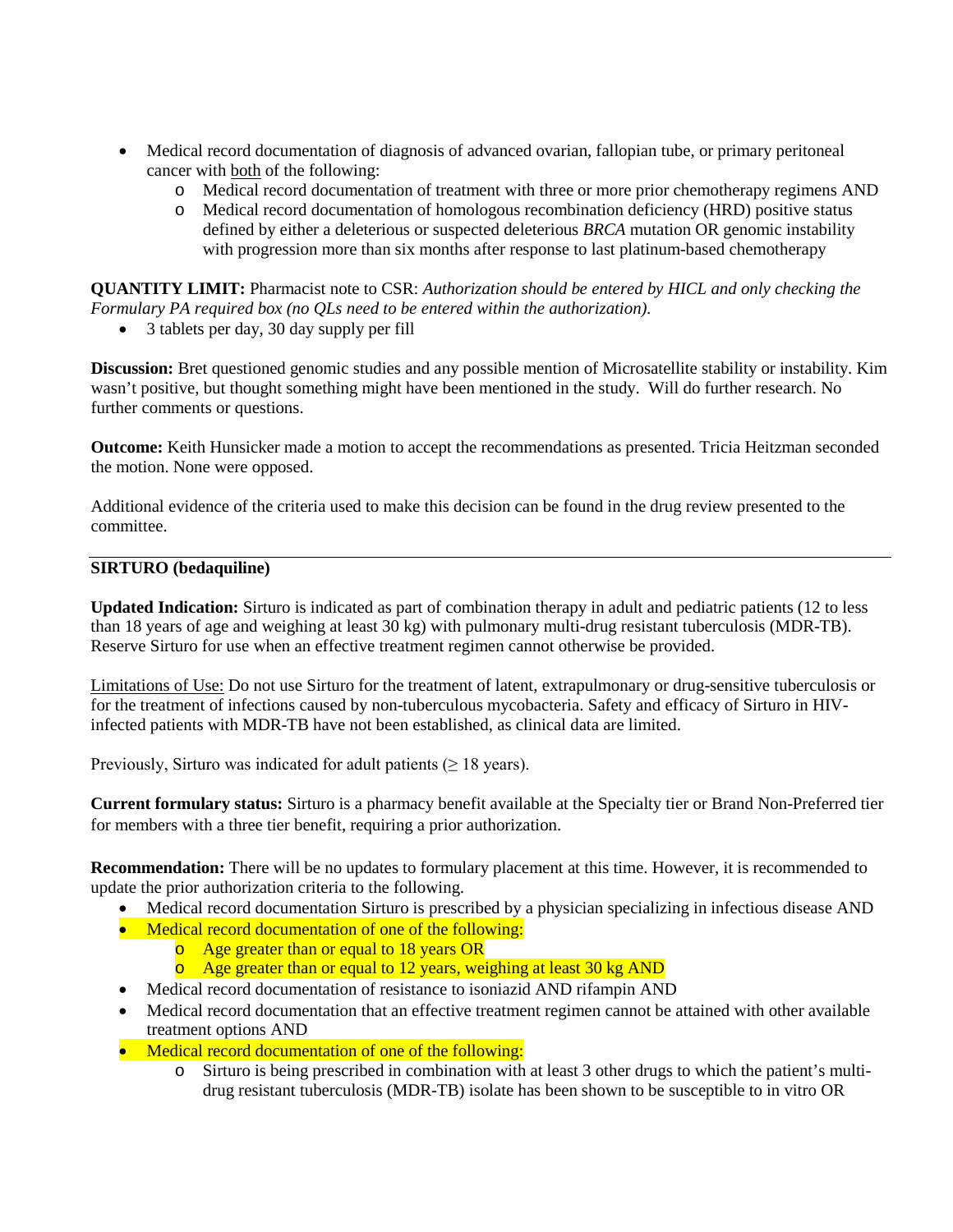$\circ$  If in vitro testing results are unavailable. Sirturo is being prescribed in combination with at least 4 other drugs to which the patient's MDR-TB isolate is likely to be susceptible

# **QUANTITY LIMIT:**

First Fill – 56 tablets Subsequent Fills – 24 tablets

#### **AUTHORIZATION DURATION:** 24 weeks

**Discussion:** No comments or questions.

**Outcome:** Keith Hunsicker made a motion to accept the recommendations as presented. Tricia Heitzman seconded the motion. None were opposed.

Additional evidence of the criteria used to make this decision can be found in the drug review presented to the committee.

# **ORKAMBI (ivacaftor/lumacaftor)**

**Updated Indication:** Orkambi is indicated for the treatment of cystic fibrosis (CF) in patients age 2 years and older who are homozygous for the *F508del* mutation in the *CFTR* gene. If the patient's genotype is unknown, an FDAcleared CF mutation test should be used to detect the presence of the *F508del* mutation on both alleles of the *CFTR*  gene.

Previously, Orkambi was only indicated in patients age 6 years and older.

**Current formulary status:** Orkambi is a specialty benefit available at the Brand Non-Preferred tier or Specialty tier for members with a three tier benefit, requiring a prior authorization.

**Recommendation:** There is no change to formulary placement at this time. However, it is recommended to update the age restriction to the following:

- Medical record documentation that Orkambi is prescribed by a pulmonologist or cystic fibrosis specialist AND
- Medical record documentation of patient age greater than or equal to 2 years AND
- Medical record documentation of patient age greater than or equal to 6 years AND
- Medical record documentation of a diagnosis of cystic fibrosis (CF) AND
- Medical record documentation that the member is homozygous for the F508del CFTR (cystic fibrosis transmembrane conductance regulator) mutation as documentation by an Food and Drug Administration (FDA)-cleared cystic fibrosis (CF) mutation test

QUANTITY LIMIT: Pharmacist note to CSR: Authorization should be entered by HICL and only checking the Formulary PA required box (no QLs need to be entered within the authorization). 4 tablets per day, 30 day supply per fill

2 packets per day, 28 day supply per fill

**Discussion:** No comments or questions.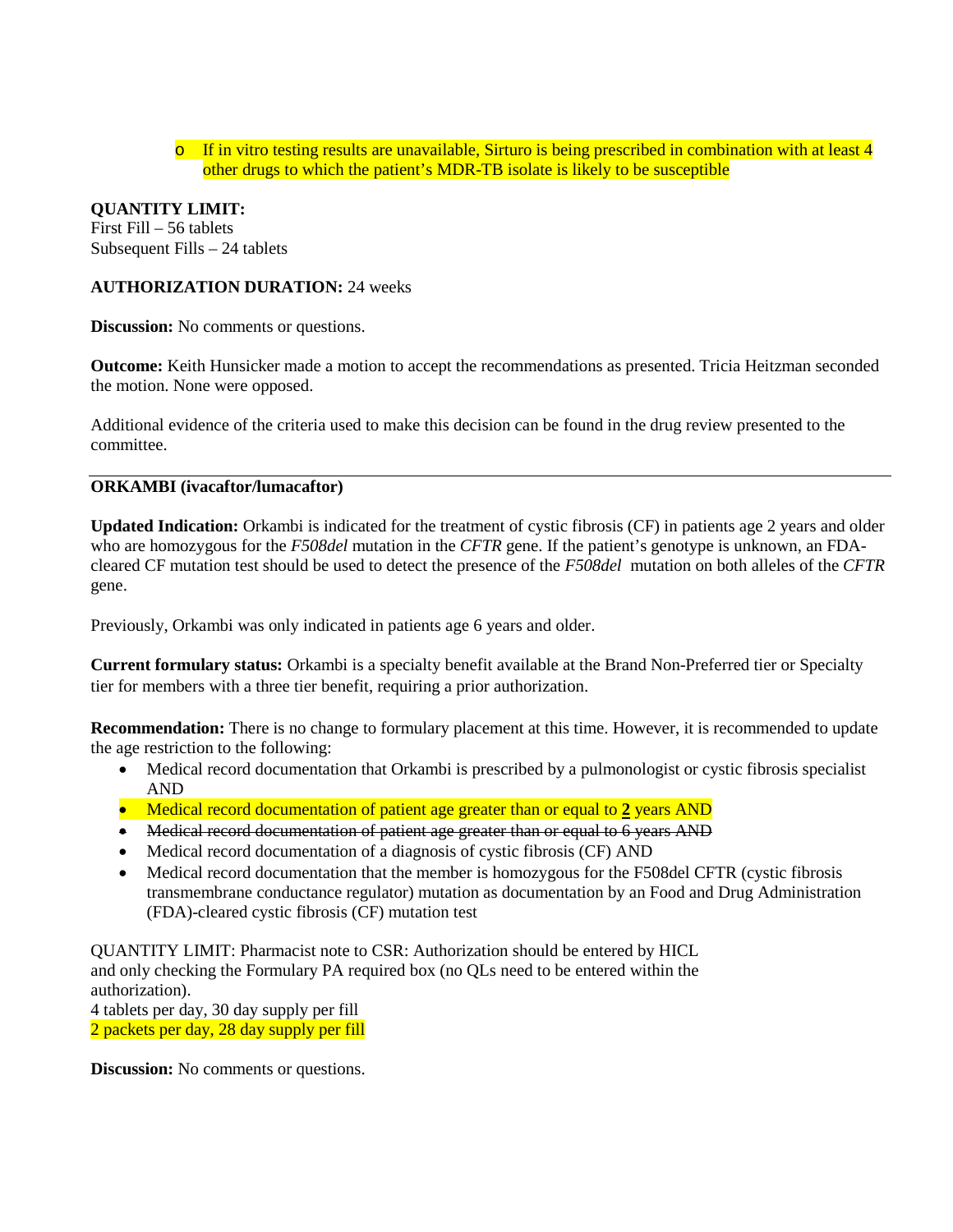**Outcome:** Keith Hunsicker made a motion to accept the recommendations as presented. Tricia Heitzman seconded the motion. None were opposed.

Additional evidence of the criteria used to make this decision can be found in the drug review presented to the committee.

# **CALQUENCE (acalabrutinib)**

**Updated Indication:** Calquence is now indicated for adult patients with chronic lymphocytic leukemia (CLL) or small lymphocytic lymphoma (SLL).

Previously, Calquence was indicated in patients with mantle cell lymphoma who had received at least one prior therapy.

### **Current formulary status:** ORALONCBRANDNP tier requiring prior authorization

**Recommendation:** No changes are recommended to the current formulary placement, quantity limits or authorization duration. The following changes are recommended to the prior authorization criteria in Commercial Policy 480.0 to incorporate the new indication.

#### **Commercial Policy 480.0**

- Medical record documentation that Calquence is prescribed by a hematologist or oncologist **AND**
- Medical record documentation of age greater than or equal to 18 years **AND**
- Medical record documentation a diagnosis of mantle cell lymphoma (MCL) **AND**
- Medical record documentation of therapeutic failure on, intolerance to, or contraindication to one prior therapy **AND**
- Medical record documentation one of the following:
	- o Medical record documentation of a diagnosis of mantle cell lymphoma (MCL) **AND** therapeutic failure on, intolerance to, or contraindication to one prior therapy **OR**
	- o Medical record documentation of diagnosis of chronic lymphocytic leukemia (CLL) or small lymphocytic lymphoma (SLL)

**AND**

• If the requested dose is 400 mg daily: Medical record documentation that the patient is using Calquence in combination with a strong CYP3A inducer, including but not limited to carbamazepine, enzalutamide, fosphenytoin, lumacaftor, mitotane, phenytoin, rifampin, St. John's Wort

**QUANTITY LIMIT:** 2 capsules per day, 30 day supply per fill

**AUTHORIZATION DURATION:** Each treatment period will be defined as 12 months. Subsequent approval after 12 months will require documentation of continued disease improvement or lack of disease progression.

NOTE: Acalabrutinib has not been shown to be effective for ibrutinib refractory CLL/SLL in patients with BTK C481S mutations

### **Discussion:** No comments or questions.

**Outcome:** Keith Hunsicker made a motion to accept the recommendations as presented. Todd Sponenberg seconded the motion. None were opposed.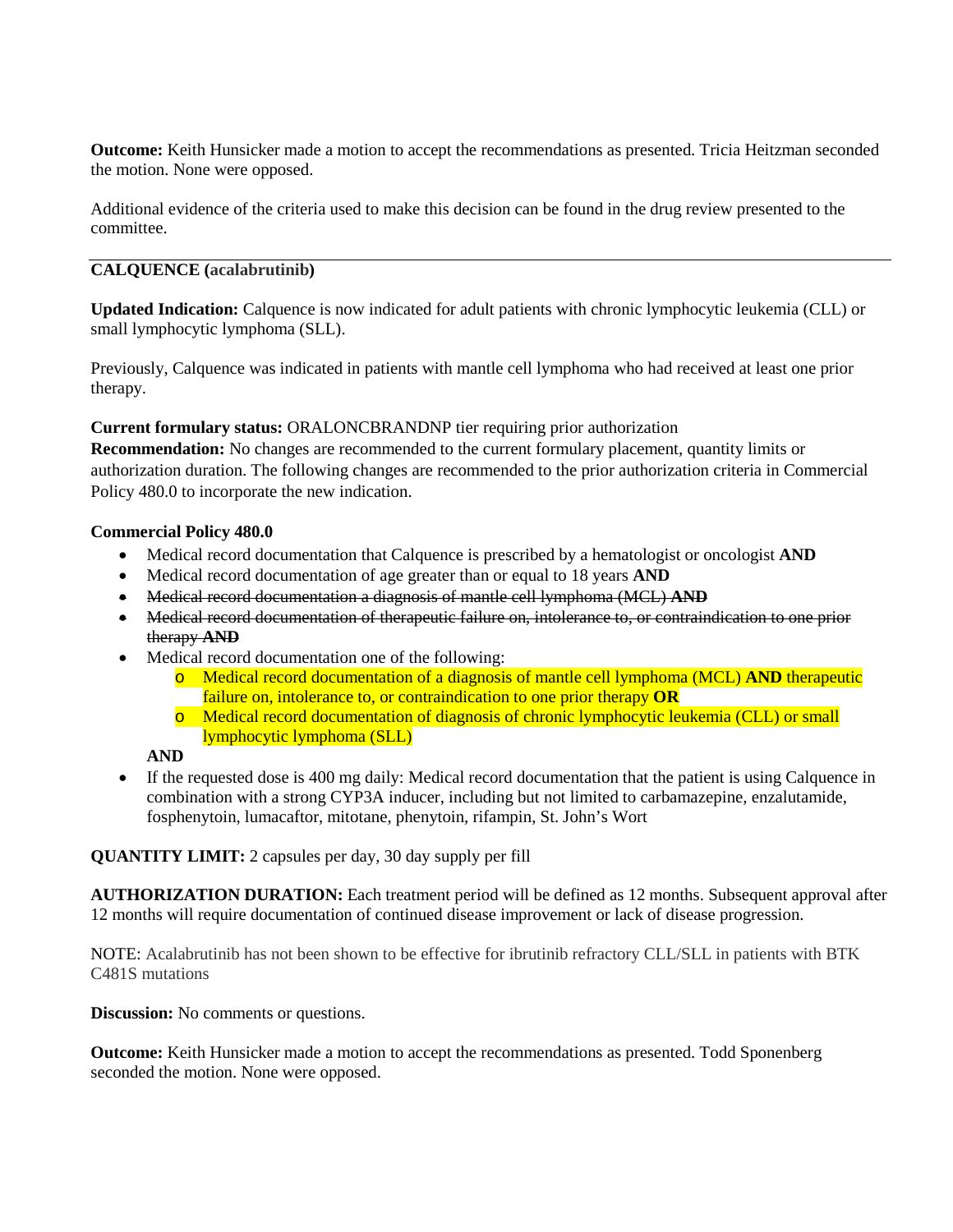Additional evidence of the criteria used to make this decision can be found in the drug review presented to the committee.

## **TECENTRIQ (atezolizumab)**

**Updated Indication:** Tecentriq is now indicated in combination with paclitaxel protein-bound and carboplatin for the first-line treatment of adult patients with metastatic non-squamous NSCLC with no EGFR or ALK genomic tumor aberrations.

Previously it was indicated in combination with bevacizumab, paclitaxel, and carboplatin, for the first-line treatment of adult patients with metastatic non-squamous NSCLC with no EGFR or ALK genomic tumor aberrations and for adult patients with metastatic NSCLC who have disease progression during and following platinum-containing chemotherapy. Tecentriq is also indicated for urothelial carcinoma, triple-negative breast cancer, and small cell lung cancer.

**Current formulary status:** Medical Benefit requiring prior authorization

**Recommendation:** There are no changes recommended to the current formulary placement or authorization duration of Tecentriq. The following changes are recommended to the prior authorization criteria for the Medical Benefit Policy 144.0 to incorporate the new indication.

# **Medical Benefit Policy 144.0**

# **2. Non-Small Cell Lung Cancer:**

- Prescription written by an oncologist **AND**
- Medical record documentation of a diagnosis of non-small cell lung cancer meeting one of the following situations:
	- o Medical record documentation of disease progression during or following platinum-containing chemotherapy

### **OR**

o Medical record documentation of disease progression on at least one FDA-approved therapy targeting EGFR or ALK if the patient has EGFR or ALK genomic tumor aberrations (e.g. mutation, deletion, insertion, etc.)

### **OR**

- o Medical record documentation of a non-squamous histologic subtype AND
- o Medical record documentation that Tecentriq will be given as first-line treatment AND
- o Medical record documentation that Tecentriq will be given in combination with one of the following:
	- bevacizumab, paclitaxel, AND carboplatin **OR**
	- paclitaxel protein-bound and carboplatin **AND**
- o Medical record documentation that the patient does not have an EGFR or ALK genomic tumor aberration.

**Discussion:** No comments or questions.

**Outcome:** Keith Hunsicker made a motion to accept the recommendations as presented. Kevin Szczecina seconded the motion. None were opposed.

Additional evidence of the criteria used to make this decision can be found in the drug review presented to the committee.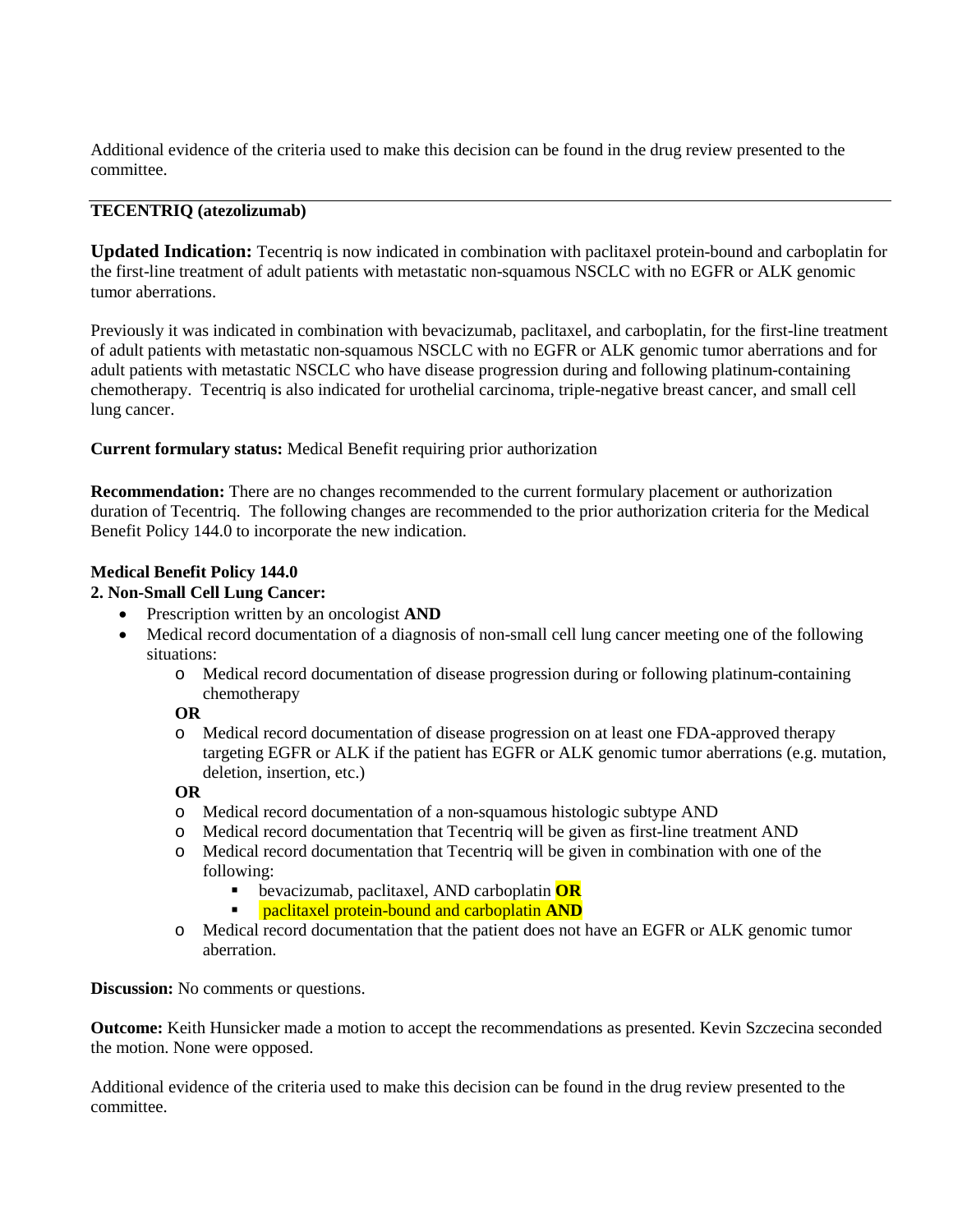# **VASCEPA (icosapent ethyl)**

**Updated Indication:** Vascepa is now indicated as an adjunct to maximally tolerated statin therapy to reduce the risk of myocardial infarction, stroke, coronary revascularization, and unstable angina requiring hospitalization in adult patients with elevated triglyceride (TG) levels  $(\geq 150 \text{ mg/dL})$  and

- established cardiovascular disease or
- diabetes mellitus and 2 or more additional risk factors for cardiovascular disease

Previously, Vascepa was indicated as an adjunct to diet to reduce triglyceride (TG) levels in adult patients with severe (≥500 mg/dL) hypertriglyceridemia.

**Current formulary status:** Brand Non-Preferred; prior authorization required for Exchange

**Recommendation:** No changes are recommended for commercial or CHIP formularies. It is recommended that the following prior authorization criteria be put in place for Exchange:

- Medical record documentation of a diagnosis of severe hypertriglyceridemia (triglycerides  $>$  500 mg/dL) **AND**
- Medical record documentation of a therapeutic failure on, intolerance to, or contraindication to omega-3 acid ethyl esters (generic Lovaza)

#### **OR**

- Medical record documentation of established cardiovascular disease (documented history of coronary heart disease, cerebrovascular or carotid disease, or peripheral arterial disease) **OR** documentation of a diagnosis of diabetes mellitus and at least **TWO** cardiovascular additional risk factors\* **AND**
- Medical record documentation of use in combination with, or an intolerance to, or contraindication to moderate- or high-intensity statin therapy **AND**
- Medical record documentation of a baseline (pre-initiation of Vascepa) triglyceride level > 150 mg/dL

# **QUANTITY LIMITS:**

Vascepa 0.5 grams: 8 capsules per day Vascepa 1 gram: 4 capsules per day

\*Note to reviewer:

- Age (men  $\geq 55$ ; women  $\geq 65$  years of age);
- Cigarette smoker or stopped smoking within 3 months;
- Hypertension (BP  $\geq$ 140 mmHg systolic OR  $\geq$ 90 mmHg diastolic) or on antihypertensive medication
- HDL-C  $\leq 40$  mg/dL for men or  $\leq 50$  mg/dL for women;
- High sensitivity C-Reactive Protein > 3.00 mg/L (0.3 mg/dL);
- CrCL  $>30$  and  $< 60$  mL/min;
- Retinopathy
- Micro- or macroalbuminuria
- ABI <0.9 without symptoms of intermittent claudication

**Discussion:** No comments or questions.

**Outcome:** Tricia Heitzman made a motion to accept the recommendations as presented. Kevin Szczecina seconded the motion. None were opposed.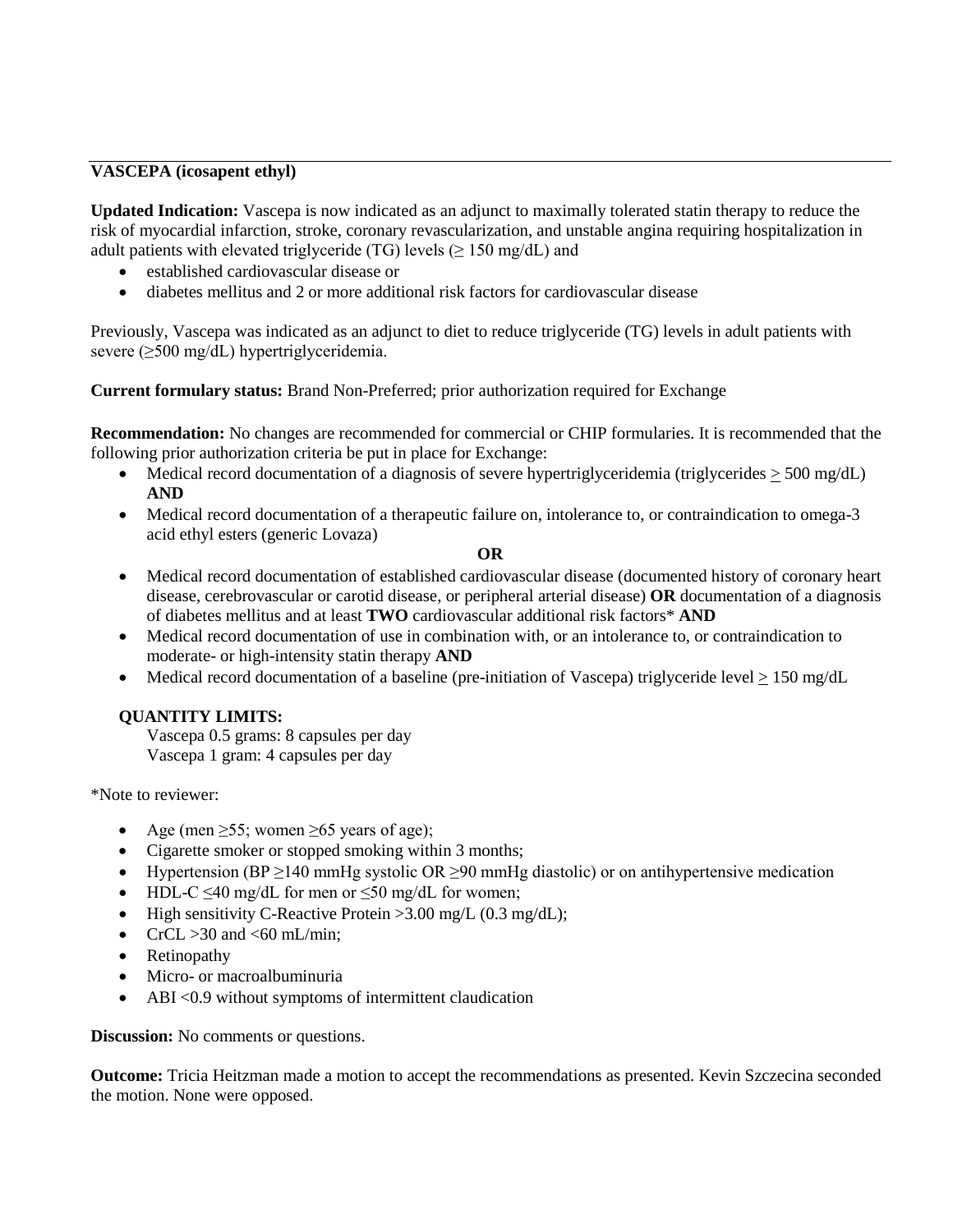Additional evidence of the criteria used to make this decision can be found in the drug review presented to the committee.

### **BENLYSTA (belimumab)**

**Updated Indication:** Benlysta (for IV infusion) is a B-lymphocyte stimulator (BLyS)-specific inhibitor now indicated for the treatment of patients aged 5 years and older with active, autoantibody-positive, systemic lupus erythematosus who are receiving standard therapy.

Previously, Benlysta was only indicated in adult patients. The subcutaneous formulation is still only indicated for patients 18 years and older.

**Current formulary status:** Benlysta vials: Medical benefit requiring prior authorization; Benlysta Subcutaneous (autoinjector or prefilled syringe): Specialty tier or Brand Non-Preferred for members with 3 tier benefit, requiring prior authorization

**Recommendation:** There are no changes recommended to the current formulary placement of Benlysta. It is recommended to update the age in the Medical Benefit Policy 90.0 as follows.

### **Medical Benefit Policy 90.0**

Benlysta (belimumab) will be considered medically necessary for the treatment of adults-insured individuals with active, autoantibody positive, systemic lupus erythematosus (SLE) when ALL of the following criteria are met:

- Medical record documentation of age  $\geq$  5 years
- Physician provided documentation of a diagnosis of active lupus; and
- Positive ANA/anti-dsDNA antibody; and
- Stable treatment regimen with prednisone, NSAID, anti-malarial or immunosuppressant; and
- No active severe nephritis or CNS involvement; and
- Must be prescribed by a Rheumatologist

### **Re-authorization Criteria:**

Each authorization will be for a period of 12 months. Re-review is required with medical record documentation showing a clinical benefit of one of the following:

- Improvement in functional impairment
- Decrease in the number of exacerbations since the start of Benlysta
- Decrease in the daily required dose of oral corticosteroids such as Prednisone

### **LIMITATIONS**

Benlysta has not been studied in combination with other biologics or intravenous cyclophosphamide. Use of Benlysta is not recommended in these situations.

**Other Recommendations:** Benlysta administered subcutaneously is only indicated in adult patients and has not be updated to include pediatric patients. Since age is not currently addressed in the Benlysta subcutaneous policies, it is recommended to update Commerical Policy 475.0 with the following criteria:

### **Commercial Policy 475.0 and GHP Family Policy 1409.0F Benlysta Subcutaneous**

- Medical record documentation of age  $\geq 18$  years
- Medical record documentation a diagnosis of active systemic lupus erythematosus **AND**
- Medical record documentation that Benlytsa SC is prescribed by a rheumatologist **AND**
- Medical record documentation of a positive ANA/anti-sdDNA antibody **AND**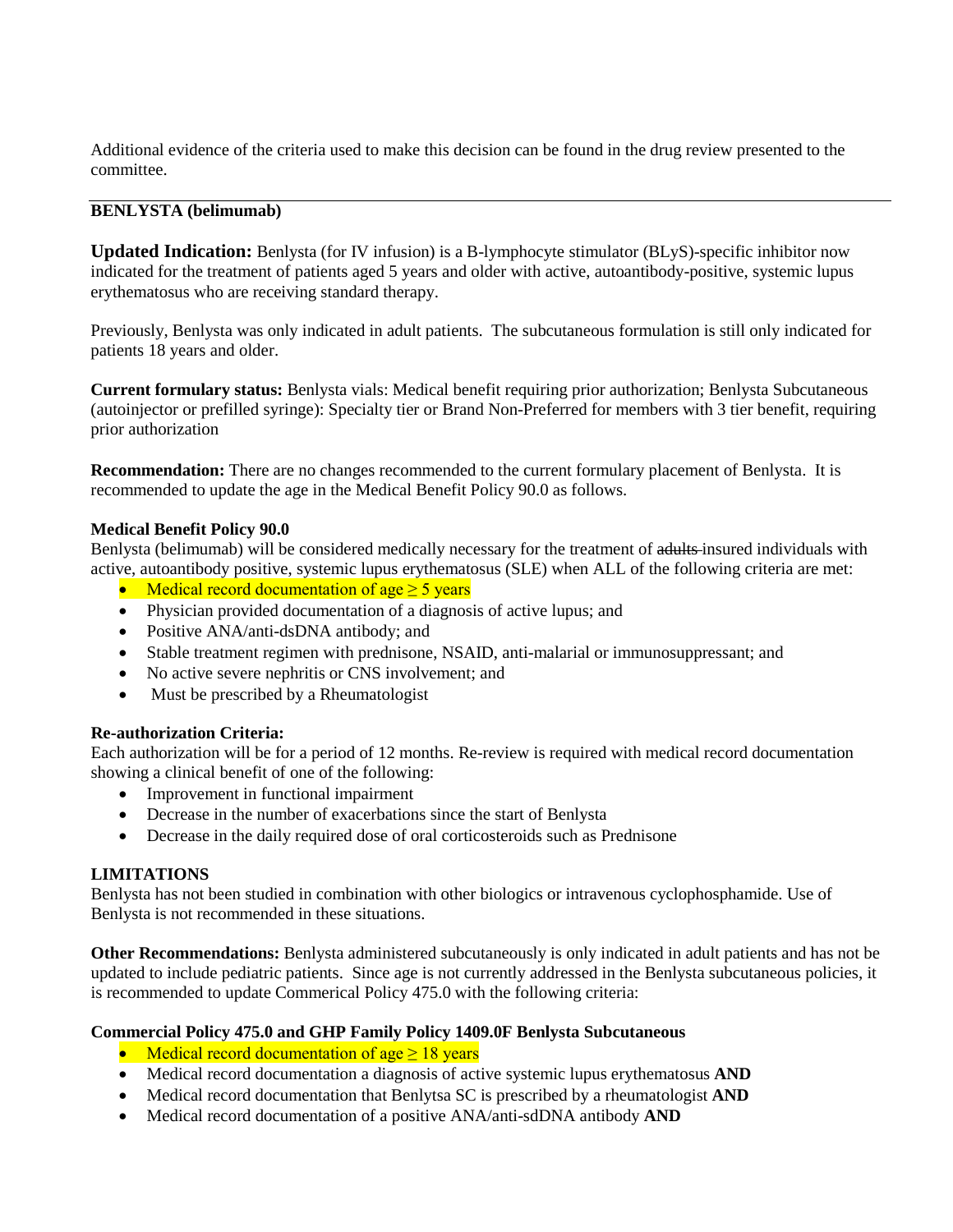- Medical record documentation that member is concurrently receiving a stable treatment regimen with prednisone, an NSAID, anti-malarial or immunosuppressant **AND**
- Medical record documentation of no active severe nephritis or central nervous system (CNS) involvement

**QUANTITY LIMIT:** Pharmacist note to CSR: *Authorization should be entered by HICL and only checking the Formulary PA required box (no QLs need to be entered within the authorization).*  • 4 mL per 28 days

**AUTHORIZATION DURATION**: Each authorization will be for a period of 12 months. Re-review is required with medical record documentation showing a clinical benefit of one of the following:

- Improvement in functional impairment
- Decrease in the number of exacerbations since the start of Benlysta
- Decrease in the daily required dose of oral corticosteroids such as prednisone

**Discussion:** No comments or questions.

**Outcome:** Keith Hunsicker made a motion to accept the recommendations as presented. Melissa Renn seconded the motion. None were opposed.

Additional evidence of the criteria used to make this decision can be found in the drug review presented to the committee.

### **XTANDI (enzalutamide)**

**Updated Indication:** Xtandi is now indicated for the treatment of patients with:

- Castration-resistant prostate cancer
- Metastatic castration-sensitive prostate cancer

Previously, Xtandi was indicated for the treatment of patients with castration-resistant prostate cancer.

**Current formulary status:** Xtandi is pharmacy benefit available at the OralOncBrandNP requiring prior authorization.

**Recommendation:** There is no change recommended to formulary placement at this time. However, it is recommended to update the prior authorization criteria to the following:

- Medical record documentation that Xtandi is prescribed by a hematologist, oncologist, or urologist **AND**
- Medical record documentation of diagnosis of prostate cancer **AND**
- Medical record documentation that the member is no longer responding to castration or is hormone resistant AND
- Medical record documentation of one of the following:
	- o That the member is no longer responding to castration or is hormone resistant **OR**
	- o That the member has metastatic castration-sensitive prostate cancer

### **AND**

• Medical record documentation that a gonadotropin-releasing hormone (GnRH) analog will be used concurrently OR member has had bilateral orchiectomy

**Quantity Limit:** 4 tablets per day, 30 day supply per fill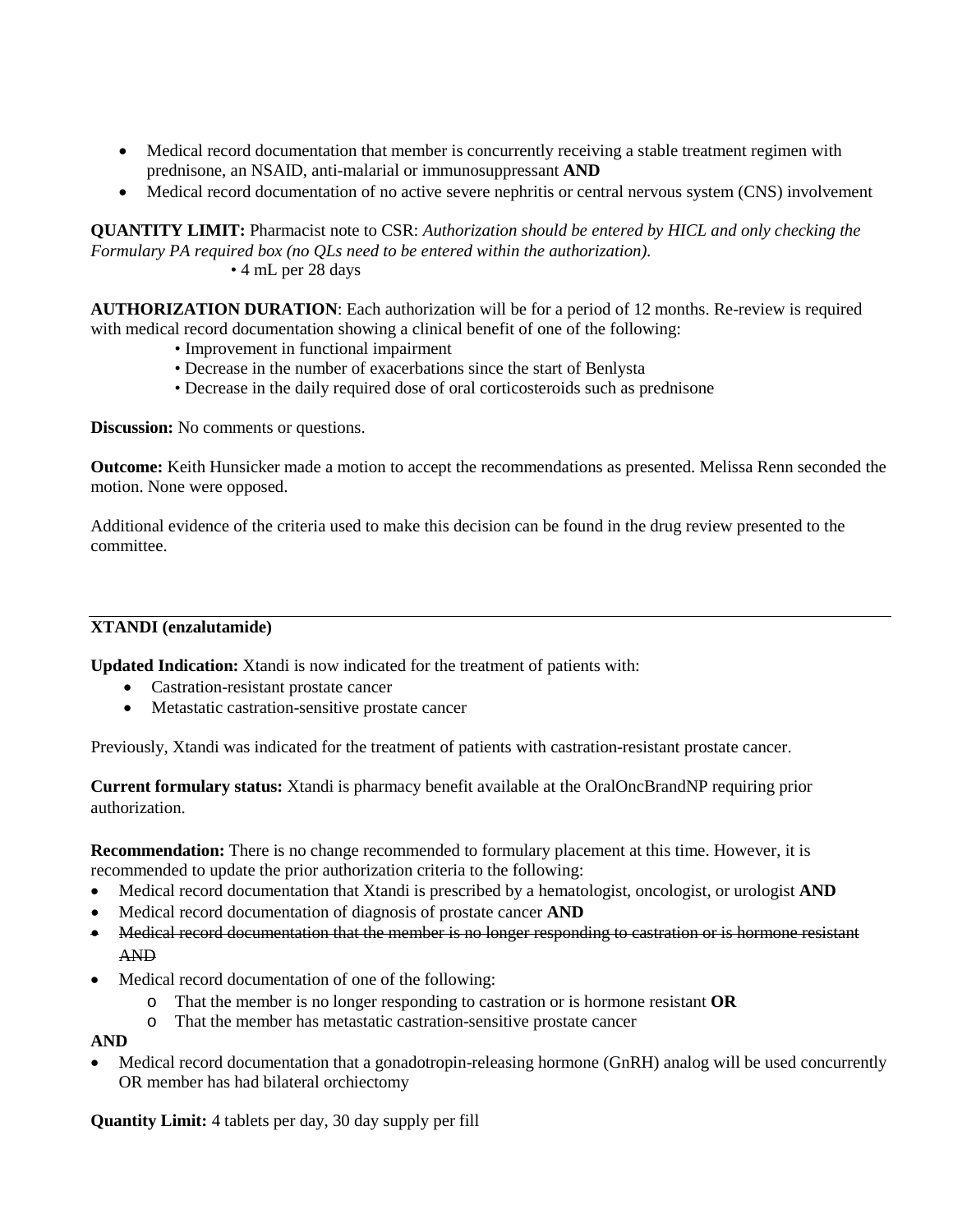**Authorization Duraton:** Treatment period will be defined as 12 months. Re-review will occur every 12 months. Xtandi will no longer be covered if there is medical record documentation of disease progression.

There are no updates to quantity limits or authorization duration at this time.

**Discussion:** No comments or questions.

**Outcome:** Todd Sponenberg made a motion to accept the recommendations as presented. Kevin Szczecina seconded the motion. None were opposed.

Additional evidence of the criteria used to make this decision can be found in the drug review presented to the committee.

### **UPDATES**

# **INFLECTRA/RENFLEXIS – POLICY UPDATE**

**Updated Indication:** Inflectra and Renflexis are now indicated for reducing signs and symptoms and inducing and maintaining clincial remission of moderate to severe active ulcerative colitis in pedatric patients 6 years of age and older who have had an inadequate response to conventional therapy following the loss of Remicade's orphan drug exclusivity for the treatment of pediatric ulcerative colitis.

There are no changes recommended to the current formulary placement, authorization duration, or quantity limits for Inflectra and Renflexis. It is recommended to update the Medical Benefit Policy 5.0 (Remicade, Inflectra, Renflexis

# **Medical Benefit Policy 5.0 Remicade, Inflectra, Renflexis**

# **For Treatment of Rheumatoid Arthritis:**

- Must be 18 years of age or greater **AND**
- Requesting provider must be a rheumatologist **AND**
- Diagnosis of moderate to severe rheumatoid arthritis according the American College of Rheumatology Criteria for the Classification and Diagnosis of Rheumatoid Arthritis **AND**
- Medical record documentation that the infliximab product is not being used concurrently with a TNF blocker or other biologic agent **AND**
- Medical record documentation of an intolerance to, contraindication to, or therapeutic failure on a minimum 3 month trial of Humira\* **AND**
- Continuation of effective dose of methotrexate during infliximab therapy **AND**
- For new start Remicade or Renflexis requests, medical record documentation of an intolerance to, contraindication to, or therapeutic failure on a minimum 3 month trial of Inflectra\*

### *Recommended guidelines for use in the treatment of rheumatoid arthritis*

- *3 mg/kg given as an intravenous infusion followed with additional similar doses at 2 and 6 weeks after the first infusion then every 8 weeks thereafter. Infliximab should be given in combination with methotrexate.* 

- *For patients who have an incomplete response, consideration may be given to adjusting the dose up to 10 mg/kg or treating as often as every 4 weeks.* 

## **For Treatment of Crohn's Disease, Pediatric Crohn's Disease, and/or Fistulizing Crohn's Disease:**

• Must be 6 years of age or older; **AND**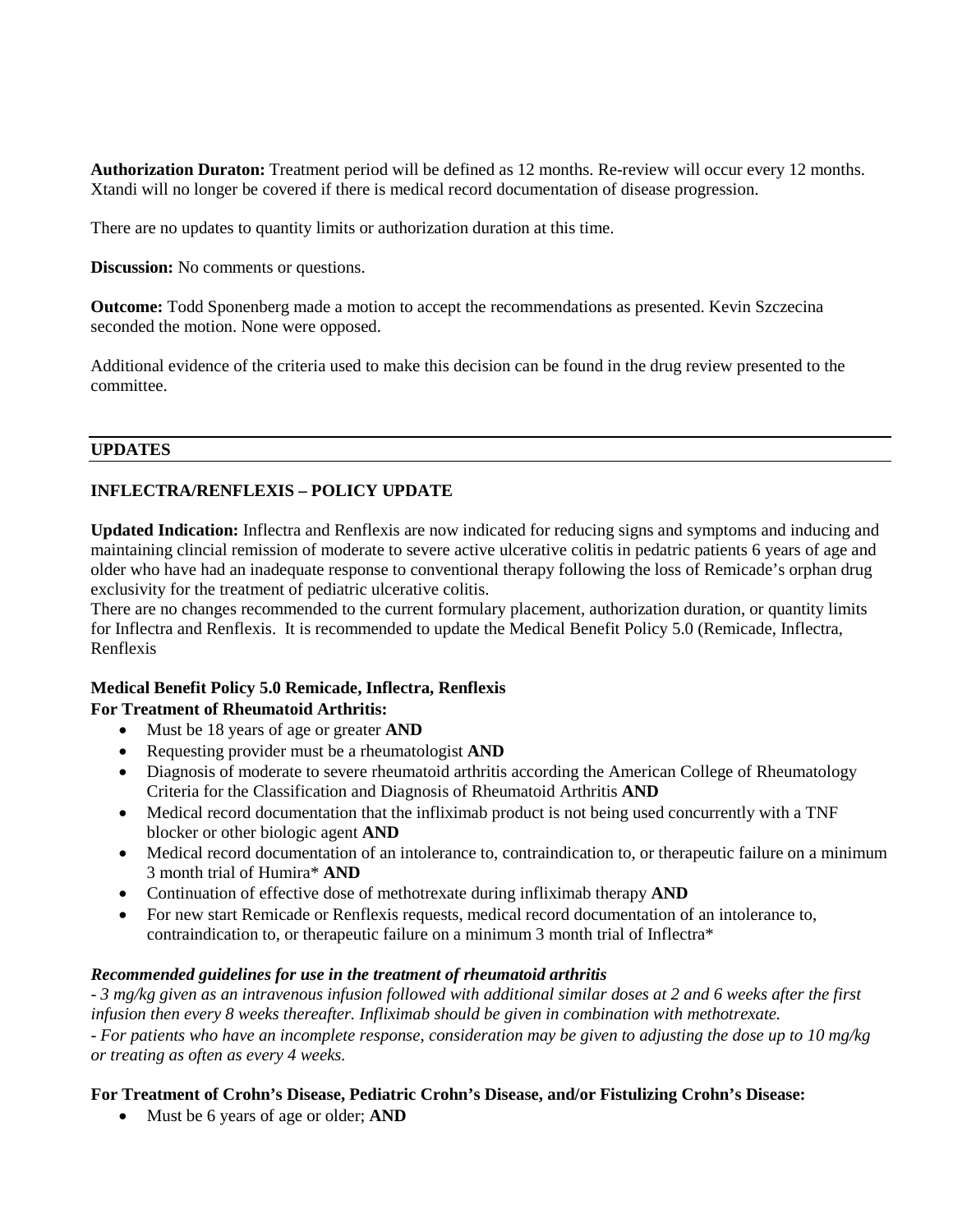- Prescription is written by a gastroenterologist **AND**
- Medical record documentation of a diagnosis of moderate to severe Crohn's disease **AND**
- Medical record documentation that the infliximab product is not being used concurrently with a TNF blocker or other biologic agent **AND**
- One of the following:
	- o Medical record documentation of a therapeutic failure on, intolerance to, or contraindication to Humira\* **OR**
	- o Physician documentation of Crohn's disease with actively draining fistulas.

**AND** 

• For new start Remicade or Renflexis requests, medical record documentation of an intolerance to, contraindication to, or therapeutic failure on a minimum 3-month trial of Inflectra\*

# *Recommended guidelines for use in the treatment of crohn's disease or fistulizing crohn's disease:*

- *5 mg/kg given intravenously as an induction regimen at 0, 2, and 6 weeks followed by a maintenance regimen of 5 mg/kg every 8 weeks thereafter* 

- *For adult members who respond and then lose response, consideration may be given to treatment with 10 mg/kg.* 

# **For Treatment of Ulcerative Colitis:**

- Must be at least 6 years of age; **AND**
- Must be prescribed by a gastroenterologist; **AND**
- Physician provided documentation of a diagnosis of moderate to severe ulcerative colitis; **AND**
- Physician provided documentation of failure on, intolerance to, or contraindication to adequate trials of conventional therapy that include corticosteroids, aminosalicylates and immunomodulators (eg, 6 mercaptopurine or azathioprine **AND**
- Medical record documentation that the infliximab product is not being used concurrently with a TNF blocker or other biologic agent **AND**
- Medical record documentation of a therapeutic failure on, intolerance to, or contraindication to at least a 12 week trial of Humira\* **OR** medical record documentation of age < 18 years **AND**
- For new start Remicade requests, medical record documentation of an intolerance to, contraindication to, or therapeutic failure on a minimum 3 month trial of Inflectra\*  $\overline{\text{OR}}$  medical record documentation of age <18 years **OR**
- For new start Renflexis requests, medical record documentation of an intolerance to, contraindication to, or therapeutic failure on a minimum 3-month trial of Inflectra\*

# *Recommended guidelines for the use in the treatment of ulcerative colitis*

- *5 mg/kg as an intravenous infusion followed with additional similar doses at 2 and 6 weeks after the first infusion, then every 8 weeks thereafter.* 

# **For Treatment of Ankylosing Spondylitis:**

- Physician documentation of a diagnosis of ankylosing spondylitis **AND**
- Prescribing physician must be a rheumatologist **AND**
- Must be at least 18 years of age AND
- Medical record documentation that the infliximab product is not being used concurrently with a TNF blocker or other biologic agent **AND**
- Medical record documentation of an intolerance to, contraindication to, or therapeutic failure on a minimum 3 month trial of Humira\* **AND** Cosentyx\* **AND**
- For new start Remicade or Renflexis requests, medical record documentation of an intolerance to, contraindication to, or therapeutic failure on a minimum 3 month trial of Inflectra\*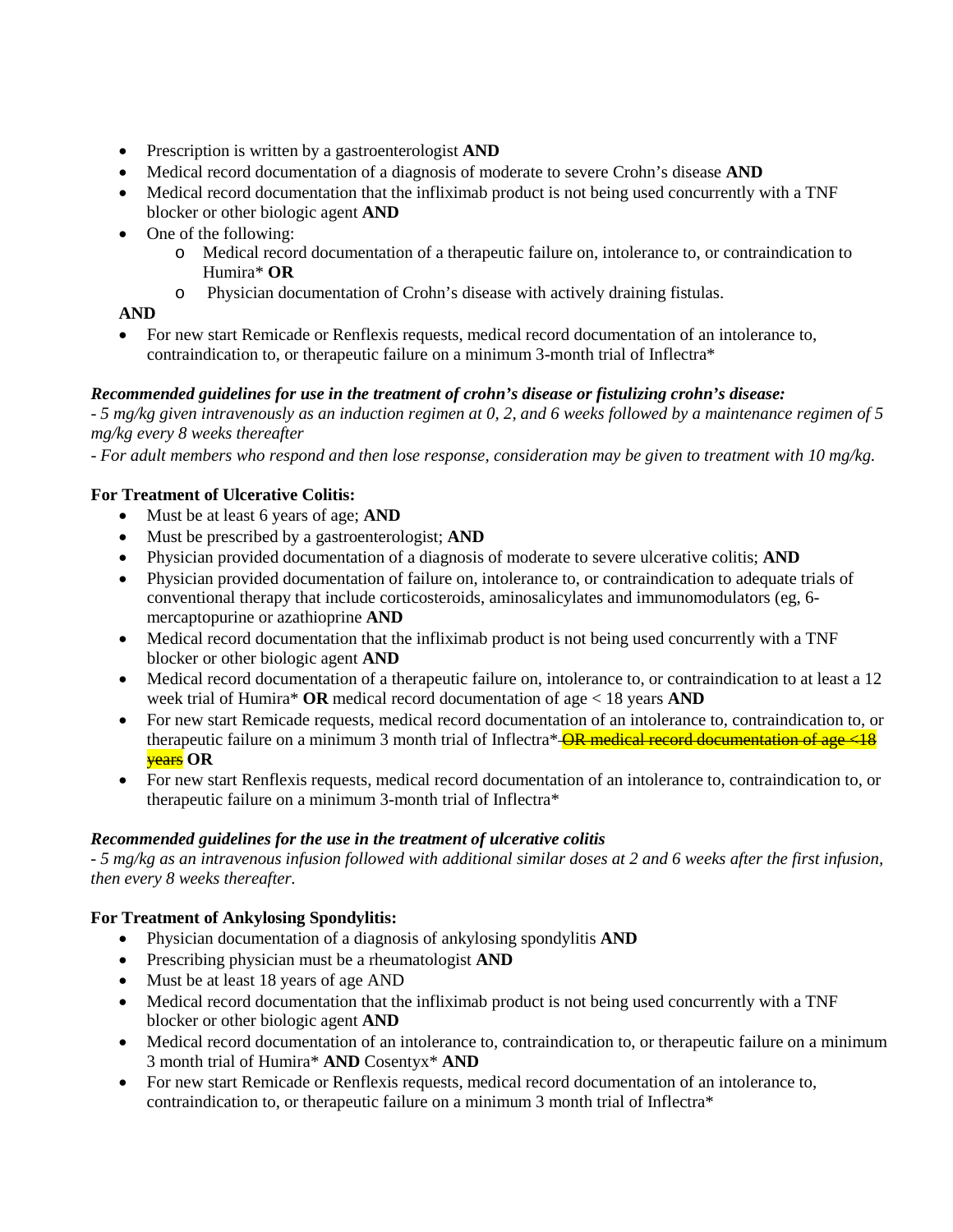# *Recommended guidelines for use in ankylosing spondylitis*

- *5mg/kg at 0, 2 and 6 weeks, then every 6 weeks thereafter* 

# **For the treatment of Plaque Psoriasis:**

- Prescribed by a dermatologist **AND**
- Insured individual must be at least 18 years of age **AND**
- Physician provided documentation of a diagnosis of moderate to severe plaque psoriasis characterized by greater than or equal to 5% body surface area involved or disease affecting crucial body areas such as the hands, feet, face, or genitals **AND**
- Medical record documentation that the infliximab product is not being used concurrently with a TNF blocker or other biologic agent **AND**
- Medical record documentation of an inadequate response to, contraindication to, or failure on at least 3 months of Humira\* **AND** Cosentyx\* **AND**
- For new start Remicade or Renflexis requests, medical record documentation of an intolerance to, contraindication to, or therapeutic failure on a minimum 3 month trial of Inflectra\*

# *Recommended guidelines for the use in the treatment of plaque psoriasis*

- *5 mg/kg as an intravenous infusion followed with additional similar doses at 2 and 6 weeks after the first infusion, then every 8 weeks thereafter.* 

# **For the treatment of Psoriatic Arthritis:**

- Physician provided documentation of a diagnosis of moderately to severely active psoriatic arthritis which must include the following:
	- o Documentation of either active psoriatic lesions or a documented history of psoriasis **AND**
- Must be prescribed by a rheumatologist or dermatologist **AND**
- Must be at least 18 years of age AND
- Medical record documentation that the infliximab product is not being used concurrently with a TNF blocker or other biologic agent **AND**
- Medical record documentation of an inadequate response to, contraindication to, or failure on 12 weeks of Humira\* and Cosentyx\* **AND**
- For new start Remicade or Renflexis requests, medical record documentation of an intolerance to contraindication to, or therapeutic failure on a minimum 3 month trial of Inflectra\*

### *Recommended guidelines for the use in the treatment of psoriatic arthritis*

- *5 mg/kg as an intravenous infusion followed with additional similar doses at 2 and 6 weeks after the first infusion, then every 8 weeks thereafter.* 

**AUTHORIZATION DURATION:** Approval will be given for an initial duration of six (6) months. For continuation of coverage, medical record documentation of clinical improvement or lack of progression in the signs and symptoms of the treated indication at six (6) months of infliximab therapy is required.

After the initial six (6) month approval, subsequent approvals for coverage will be for a duration of one (1) year. Reevaluation of coverage will be every one (1) year requiring medical record documentation of continued or sustained improvement in the signs and symptoms of the treated indication while on infliximab therapy.

#### **LIMITATIONS:** Inflectra and Renflexis are not approved for the use in pediatric ulcerative colitis due to orphan drug exclusivity for Remicade.

**Discussion:** No comments or questions.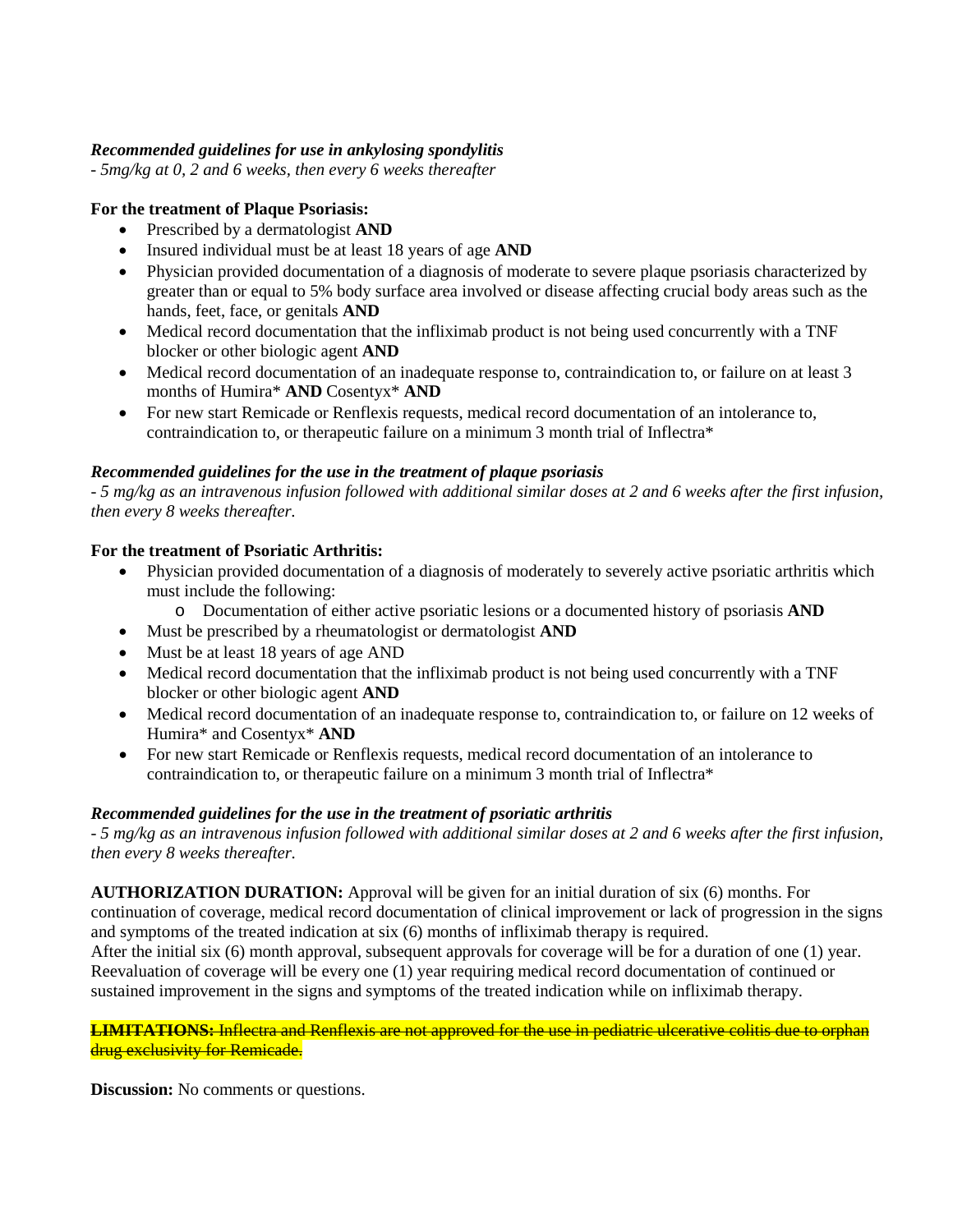**Outcome:** Keith Hunsicker made a motion to accept the recommendations as presented. Tricia Heitzman seconded the motion. None were opposed.

Additional evidence of the criteria used to make this decision can be found in the drug review presented to the committee.

#### **MAVYRET (glecaprevir/pibrentasvir)**

**Recommendation:** There are no changes to the indication or dosing of Mavyret, however the treatment duration in treatment naïve, compensated cirrhosis was reduced to 8 weeks instead of 12 weeks.

No adjustments needed to current policies as we follow the duration based on the current AASLD/IDSA guidelines.

**Discussion:** No comments or questions.

**Outcome:** Todd Sponenberg made a motion to accept the recommendations as presented. Aubrielle Prater seconded the motion. None were opposed.

Additional evidence of the criteria used to make this decision can be found in the drug review presented to the committee.

### **RETIRED POLICIES- UPDATE**

**Recommendation:** Currently, we have medication-specific policies for the PCSK9 inhibitors and Hepatitis C agents, therefore the following commercial/exchange class policies will be retired:

- Policy 377.0- PCSK9 Inhibitors
- Policy 320.0- Hepatitis C Direct Acting Antivirals

**Discussion:** No comments or questions.

**Outcome:** Keith Hunsicker made a motion to accept the recommendations as presented. Tricia Heitzman seconded the motion. None were opposed.

Additional evidence of the criteria used to make this decision can be found in the drug review presented to the committee.

# **PRASUGREL UPDATE**

**Recommendation:** Prasugrel is available on the generic tier requiring a prior authorization. Based on the results of the ISAR-REACT 5 trial that show treatment with prasugrel had a significantly lower incidence of death, MI, or stroke compared to Brilinta, no significant differences between the two groups for the incidence of major bleeding (numerically lower for prasugrel), and the availability of prasugrel as a generic, it is recommended to remove the prior authorization for prasugrel.

**Discussion:** No comments or questions.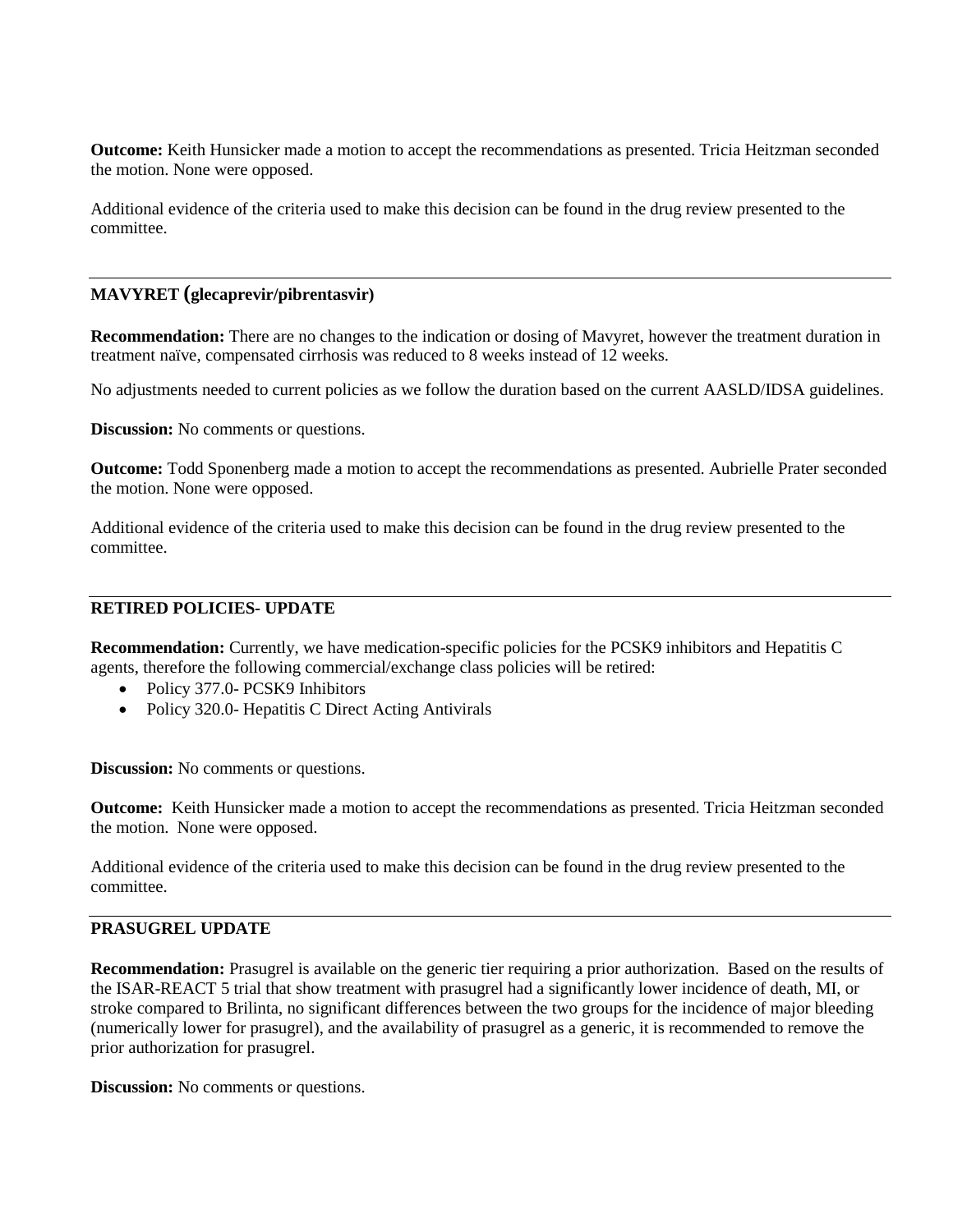**Outcome:** Keith Hunsicker made a motion to accept the recommendations as presented. Kevin Szczecina seconded the motion. None were opposed.

Additional evidence of the criteria used to make this decision can be found in the drug review presented to the committee.

# **MENOPUR UPDATE**

**Specialist Feedback**: Dr. Jennifer Gell from the Reproductive Endocrinology and Infertility clinic at Geisinger Wyoming Valley shared that for IVF, Menopur is used regardless of LH levels and that it is standard protocol when GnRH antagonist is used. Menopur can be used alone or in combination with other gonadotropin products, including Gonal-f or Follistim.

**Additional background:** For the other situations listed in the criteria above (poor/diminished ovarian reserve, tubal factor infertility, Menopur being used with donor eggs), other types of assisted reproductive technology (ART) may be used that are very similar to IVF.<sup>1</sup> Menopur can also be used alone or in combination for these situations.

**Recommendation**: No changes are recommended to the formulary placement of Menopur, but it is recommended to not require failure on Gonal-f when Menopur is used for the indications presented here. Other criteria not listed below should not be adjusted, but the related criteria for Menopur should be updated as follows:

- Medical record documentation that Menopur is prescribed by or in consultation with a reproductive specialist or infertility specialist **AND**
- Medical record documentation of age greater than or equal to 18 years **AND**
- Medical record documentation of one of the following:
	- Poor/diminished ovarian reserve **OR**
	- Tubal factor infertility **OR**
	- Menopur is being used with donor eggs **OR**
	- In Vitro Fertilization **AND**
- Medical record documentation of therapeutic failure, contraindication, or intolerance to Gonal-f

**Discussion:** No comments or questions.

**Outcome:** Todd Sponenberg made a motion to accept the recommendations as presented. Kevin Szczecina seconded the motion. None were opposed.

Additional evidence of the criteria used to make this decision can be found in the drug review presented to the committee.

## **January 2020 DUR/Adherence Update**

# **Commercial/Exchange and TPAs**

### **Drug Use Evaluations (DUEs)**

- Statin Use in Persons with Diabetes DUE
	- o This is the 2019 4th quarter MedImpact DUE for Commercial/Exchange and GHP Family
	- o From this report, we identified members whose medication history was suggestive of the presence of diabetes and who were not receiving a statin drug during the previous three-month period.
	- o Brandy P. completed the mail merge and sent out the letters to the member's providers on 12/5/2019.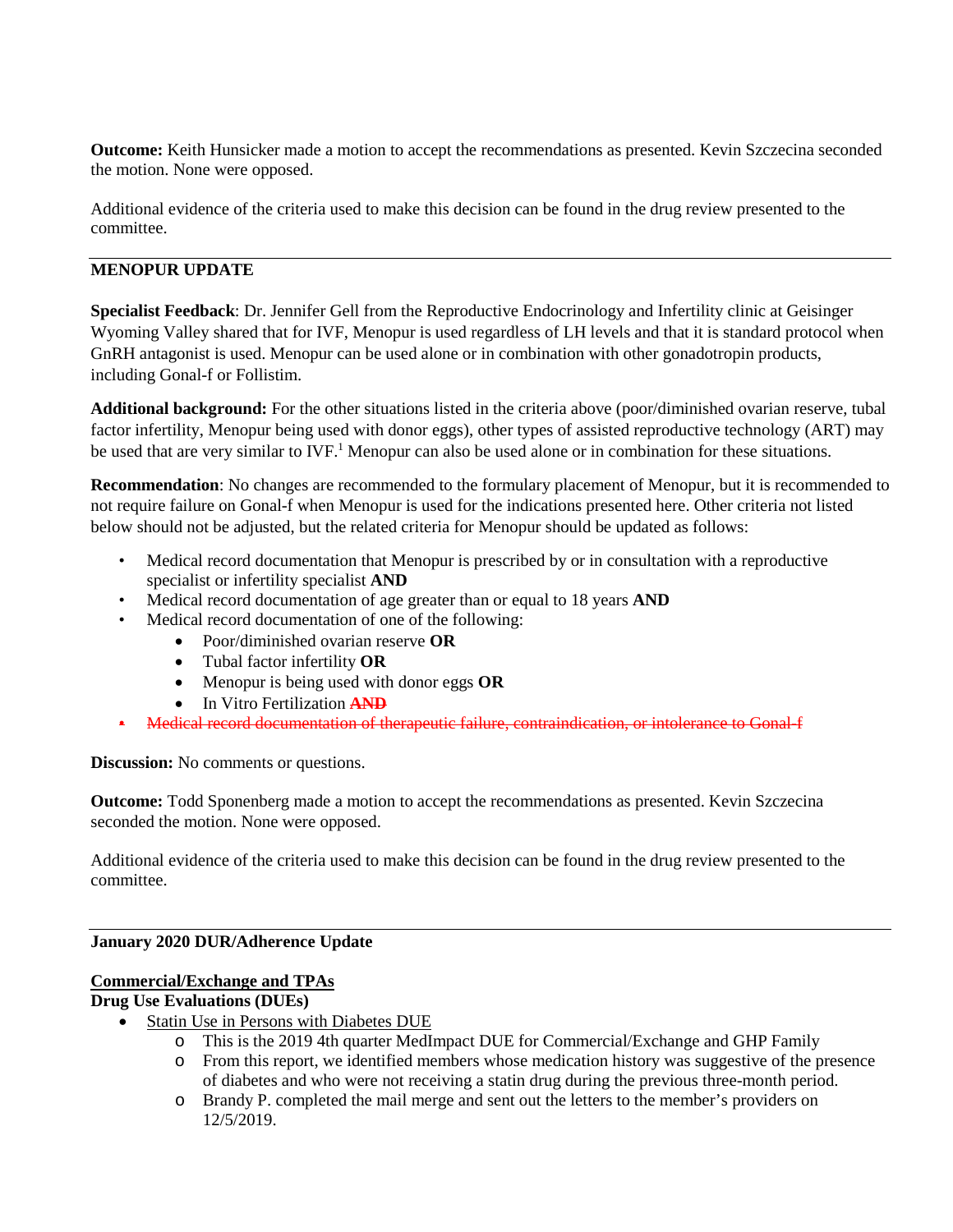- o See below for letters sent:<br>For GHS01
	- - For GHS25: **14** For GHS90: **98**
		- For GT023: **8** For GT036: **1**
		- For GT038: **3** For GT039: **1**
		-
		-
		-
		- For GT072: **7** For GT074: **1**
		- For GT075**: 1** For GT088: **4**
	-
	-
	-
	-
	-
	-
	-
	- For GT900: 1**3**
- For GHS01: **93** For GHS05: **91**
	-
	-
	-
- For GT045: **34** For GT046: **31**
- For GT056: **6** For GT062: **98**
- For GT064: **2** For GT065: **90**
	-
	-
- For GT089: **14** For GT093**: 4**
- For GT095: **99** For GT106**: 3**
- For GT017: **3** For GT140: **10**
- For GT180: **3** For GT210: **4**
- For GT230: **18** For GT231: **1**
- For GT260: **2** For GT280: **6**
- For GT310: **6** For GT400: **100**
- o We will have Adam K. re-run this data in March 2020 to show us the effectiveness of the letter.
- Asthma DUE
	- o This is the 2019  $3<sup>rd</sup>$  quarter MedImpact DUE for all LOBs<br>o From this report, we identified members who received 4 or
	- From this report, we identified members who received 4 or more prescriptions for an asthma medication over a 12-month period but did not receive an asthma controller medication in that same 12-month period.
	- o Brandy P. completed the mail merge and sent out the letters to the member's providers on 8/26/2019.
	- $\circ$  See below for letters sent:<br> $\bullet$  For GHS01: **93** 
		- For GHS01: **93**
			- For GHS05: **68**
			- $\blacksquare$  For GHS25:  $\mathbf{5}$
			- For GHS90: **95**
			- For GT023: **3**
			- For GT036: **2**
			- For GT038: **1**
			- For GT045: **6**
			- For GT046: **4**
			- For GT056: **1**
			-
			- For GT062: **9**
			- For GT065: **59**
			- For GT072: **4**
			- For GT086: **3**
			- For GT089: **5**
			- For GT095: **18**
			- For GT140: **2**
			- For GT230: **4**
			- For GT280: **2**
			- For GT400: **95**
			- For GT900: **1**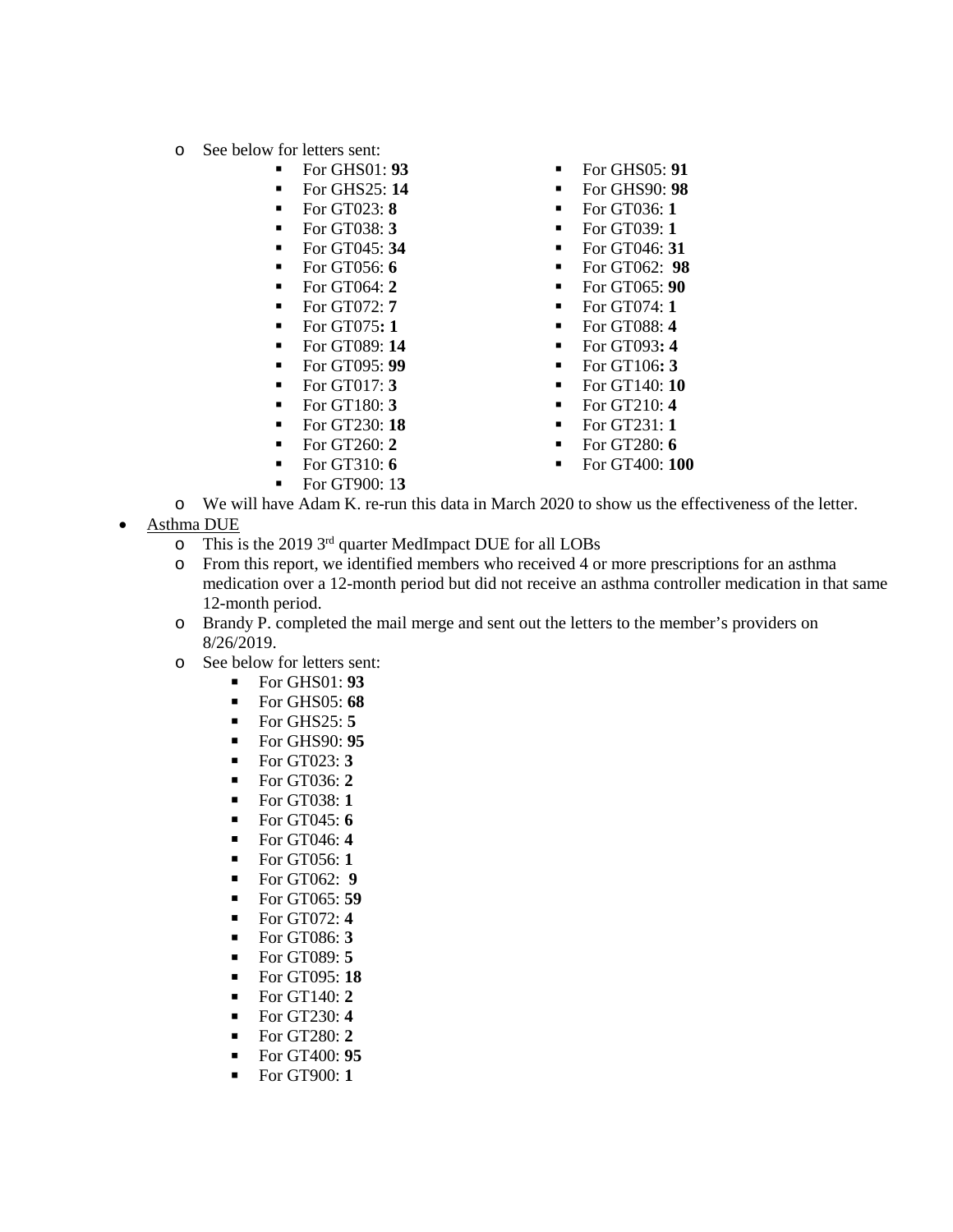- o Adam K. was able to re-run the data on this population on 12/13/2019 and of the original 480 members that we sent letters to 424 members are still active. Of those 424 members 34 members now have a claim for an asthma controller medication. This equates to 8% of the members.
- Congestive Heart Failure DUE
	- o This is the 2019 2nd quarter MedImpact DUE for Commercial/Exchange and GHP Family
	- o From this report, we identified members who have a presumed diagnosis of heart failure taking metoprolol succinate, carvedilol, or bisoprolol, and who were not taking an angiotensin-converting enzyme inhibitor (ACEI) or angiotensin II receptor blocker (ARB) drug therapy in a 3-month timeframe.
	- o See below for letters sent:
		- For GHS01: **85**
		- For GHS05: **85**
		- For GHS90: **86**
		- For GT038: **30**
		- For GT065: **71**
		- For GT095: **82**
		- For GT400: **92**
	- o Adam K. was able to re-run the data on this population on 9/25/2019 and of the original 531 members that we sent letters to 479 members are still active. Of those 479 members 44 members now have a claim for an ACEI or ARB medication. This equates to 9.2% of the members.
- Coronary Artery Disease DUE
	- o This is the 2019 1<sup>st</sup> quarter MedImpact DUE for all LOBs<br>
	o From this report, we identified members age 40-75 years
	- From this report, we identified members age 40-75 years who are not on a statin drug therapy in a 3-month timeframe and who have at least one of the following cardiovascular disease (CVD) risk factors: diabetes, hypertension, or smoking.
	- o Brandy P. completed the mail merge and sent out the letters to the member's providers on 2/19/2019
	- o See below for letters sent:
		- For GHS01: **98**
		- For GHS05: **98**
		- For GHS90: **98**
		- For GT038: **12**
		- For GT065: **94**
		- For GT095: **100**
		- For GT400: **99**
	- o Adam K. was able to re-run the data on this population and below indicates the percentage of the active members who now have a claim for a statin medication.
		- For GHS01: **5.7%** (5/87)
		- For GHS05: **12.8%** (12/94)
		- For GHS90: **6.8%** (6/88)
		- For GT038: **36.4%** (4/11)
		- For GT065: **6.9%** (6/87)
		- For GT095: **11.1%** (11/99)
		- For GT400: **12.5%** (12/96)

### **In Progress**

- STENT Adherence Report
	- o Currently in the process of functionalizing an adherence report to replace the current STENT program
	- o We will identify members on an antiplatelet medication and then flag for betablocker and statin medication claims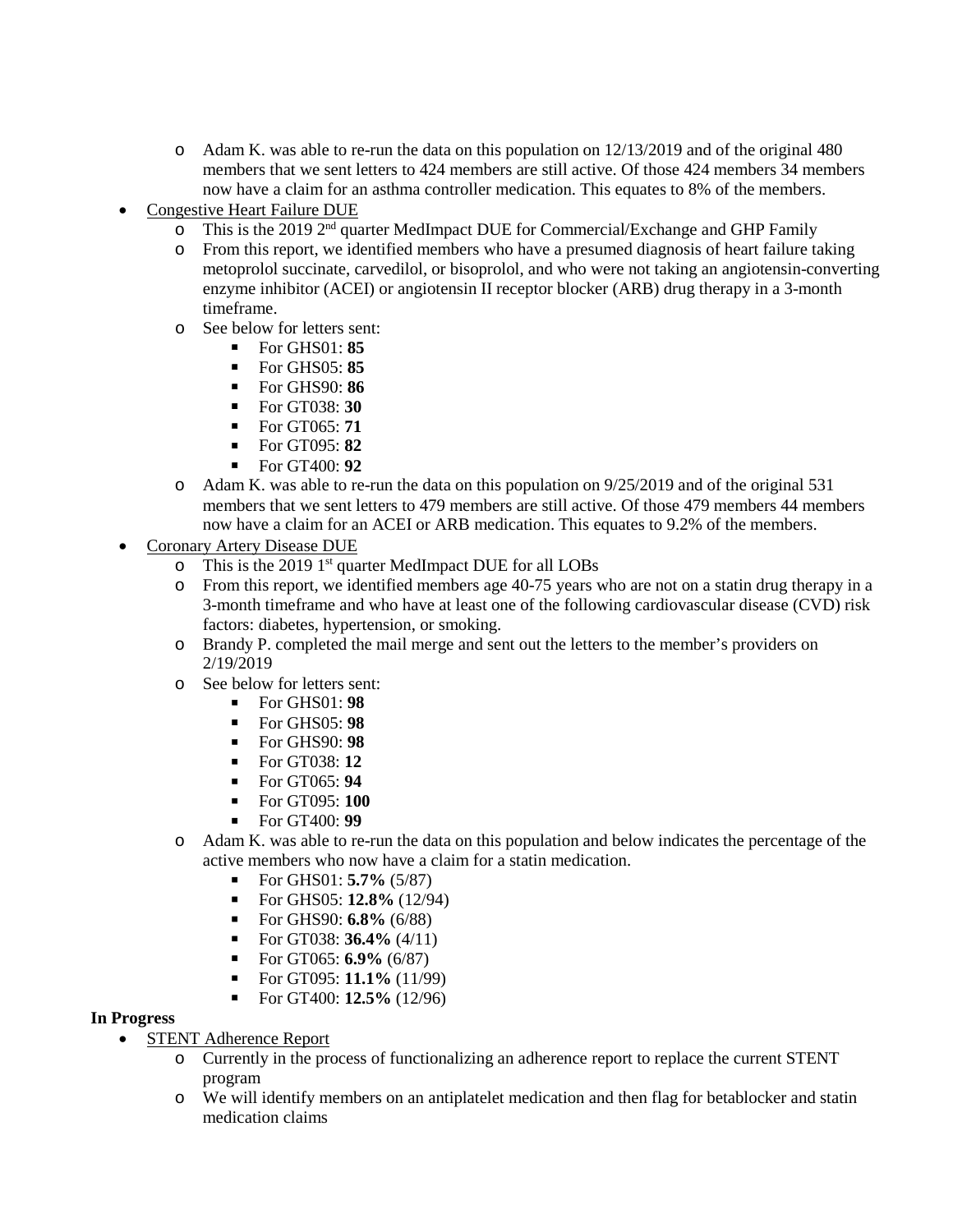We will assess adherence to all 3 medications and outreach to members with PDC <80% via letter and/or telephonic outreach

# • HEDIS Reports

- o Statin Therapy for Patients with Diabetes (SPD)
	- In the process of functionalizing a report to identify members with cardiovascular disease and who have not received a statin medication or who are non-adherent to statin therapy
		- We will reach out to providers to initiate therapy and members to encourage adherence via letter
- o Statin Therapy for Patients with Cardiovascular Disease (SPC)
	- In the process of functionalizing a report to identify members with cardiovascular disease and who have not received a statin medication or who are non-adherent to statin therapy
		- We will reach out to providers to initiate therapy and members to encourage adherence via letter
- o Adherence to Antipsychotics for Individuals with Schizophrenia (SAA)
	- Currently, Kayla Stanishefski runs this report **monthly,** and we send letters to the flagged members who appear non-adherent to their antipsychotic medications for GHP Family
	- As of  $1/1/2020$ , this measure now applies for all LOBs so we will do the same for Commercial/Exchange
- DUR Duplicate Anticoagulant Report
	- o We get this report **weekly** for **all LOBs** flagging members filling duplicate anticoagulant medications. We personally reach out to the providers/pharmacy of the flagged members to confirm proper medication therapy.
	- o For 2019:
		- For GHS01: **5 members** reviewed and **0 interventions** made
		- For GHS02: **8 members** reviewed and **0 interventions** made
		- For GHS05: **8 members** reviewed and **0 interventions** made
		- For GHS90: **20 members** reviewed and **2 interventions** made
		- For GT038: **3 members** reviewed and **0 interventions** made
		- For GT056: **1 member** reviewed and **0 interventions** made
		- For GT062: **2 members** reviewed and **0 interventions** made
		- For GT065: **18 members** reviewed and **2 interventions** made
		- For GT074: **2 members** reviewed and **0 interventions** made
		- For GT095: **2 members** reviewed and **1 intervention** made
		- For GT400: **22 members** reviewed and **0 interventions** made
- Duplicate Specialty Therapy
	- o We run an in-house retrospective report **quarterly** for **all LOBs** with help from Adam Kelchner and Aubrielle Prater. These members are identified and written up and sent to a medical director if follow up is needed.
		- For Commercial/Exchange 2019- we have reviewed reports through O3, and have made the following interventions:
			- GHS05: **1**
			- GT056: **1**
			- GT400: **1**
- Suboxone with an Opioid Report
	- o We are getting this report **weekly** for **all LOBs** from Adam Kelchner. These members are being forwarded to Dr. Meadows, and he is looking into whether it is appropriate to end the opioid authorizations still in place
	- o For Commercial/Exchange and TPAs in 2019, see below for the new members reviewed and those referred to Dr. Meadows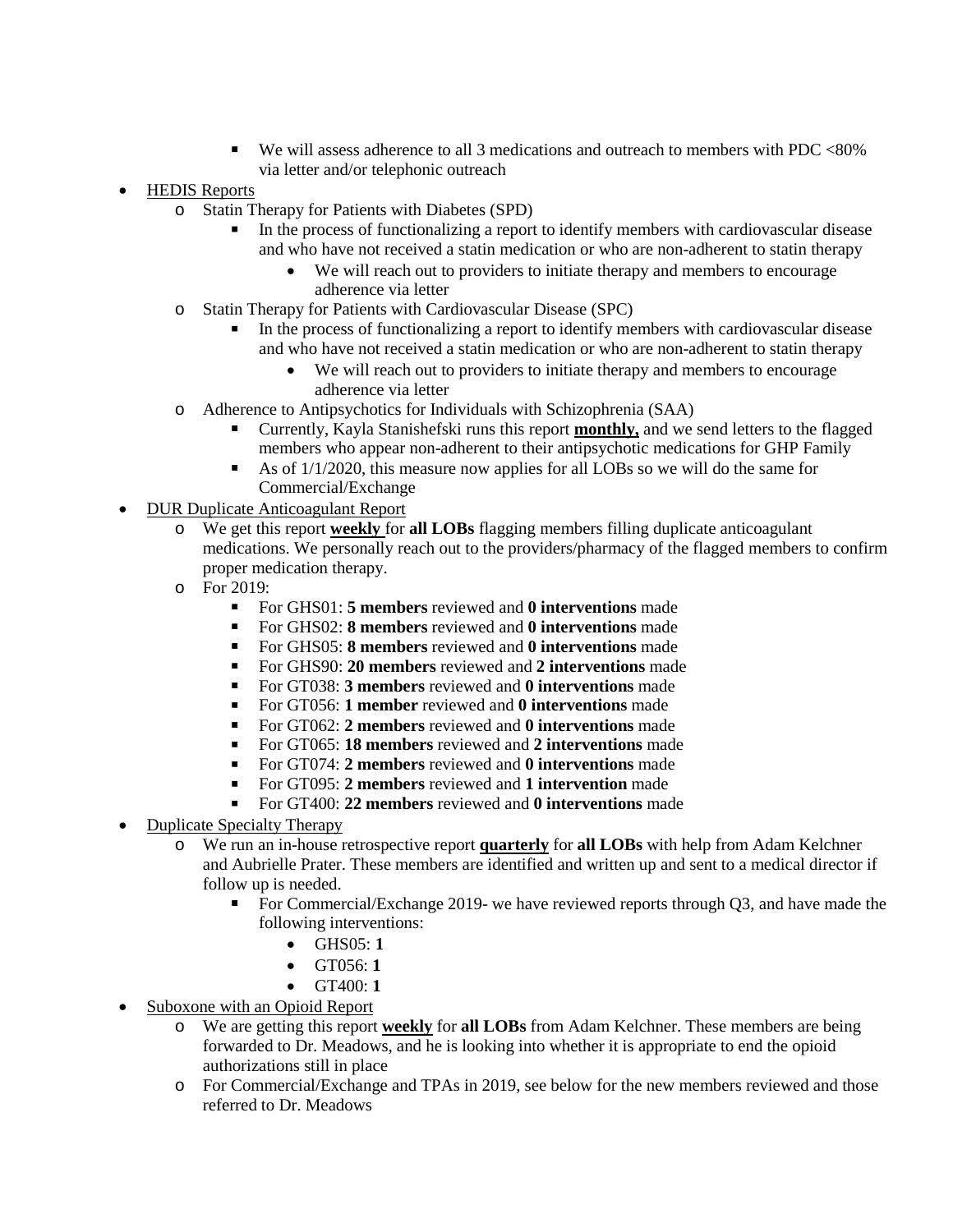- For GHS01: we have reviewed **7 new members** and **1 members** were referred to Dr. Meadows
- For GHS05: we have reviewed **4 new members** and **1 members** were referred to Dr. Meadows
- For GHS90: we have reviewed **9 new members** and **6 members** were referred to Dr. Meadows
- For GT045: we have reviewed **1 new member** and **0 members** were referred to Dr. Meadows
- For GT062: we have reviewed **1 new member** and **0 members** were referred to Dr. Meadows
- For GT065: we have reviewed **1 new member** and **0 members** were referred to Dr. Meadows
- For GT070: we have reviewed **1 new member** and **0 members** were referred to Dr. Meadows
- For GT095: we have reviewed **2 new member** and **0 members** were referred to Dr. Meadows
- For GT400: we have reviewed **8 new members** and **4 member** were referred to Dr. Meadows
- Ending Opioid Authorizations
	- o We are working on identifying members who have active opioid authorizations in place but have since started Buprenorphine therapy. The letter is sent to the members notifying them the opioid authorization has been ended due to the start of buprenorphine therapy.
	- o For Commercial/Exchange and TPAs in 2019, see below for the number of letters we have sent to members notifying them that we are ending their opioid authorization(s):
		- For GHS01: **1**
		- For GHS90: **4**
		- For GT095: **1**
		- For GT400: **4**
- Opioid Overutilization Report
	- o We are getting this report **monthly** from MedImpact and we are writing up each member that flags on the report. We have been monitoring the members that are continuously showing up on the report by any change in their MED. For those members we deem appropriate we will send a letter to their PCP.
	- o For Commercial/Exchange and TPAs in 2019, see below for the number of reviewed cases.
		- $\blacksquare$  For GHS01: 4
		- For GHS05: **3**
		- For GHS90: **11 (4 referred to Dr. Meadows)**
		- For GT062: **1**
		- For GT095: **3**
		- $\blacksquare$  For GT400: **3**
- FWA Reports
	- o We are getting this report **weekly** for **all LOBs** from Marie Strausser. We prepare this report by determining which claims need to be verified, and the Wilkes pharmacy students/GHP technicians have been making the calls to pharmacies.
	- o We review claims for anti-hypertensives, statins, 1-day supply, and inhalers
		- For GHS01 in 2019, we have reviewed **39 cases** so far and **corrected 38 claims**, resulting in a **cost savings of \$1,623.76**
		- For GHS05 in 2019, we have reviewed **45 cases** so far and **corrected 26 claims**, resulting in a **cost savings of \$1,621.27**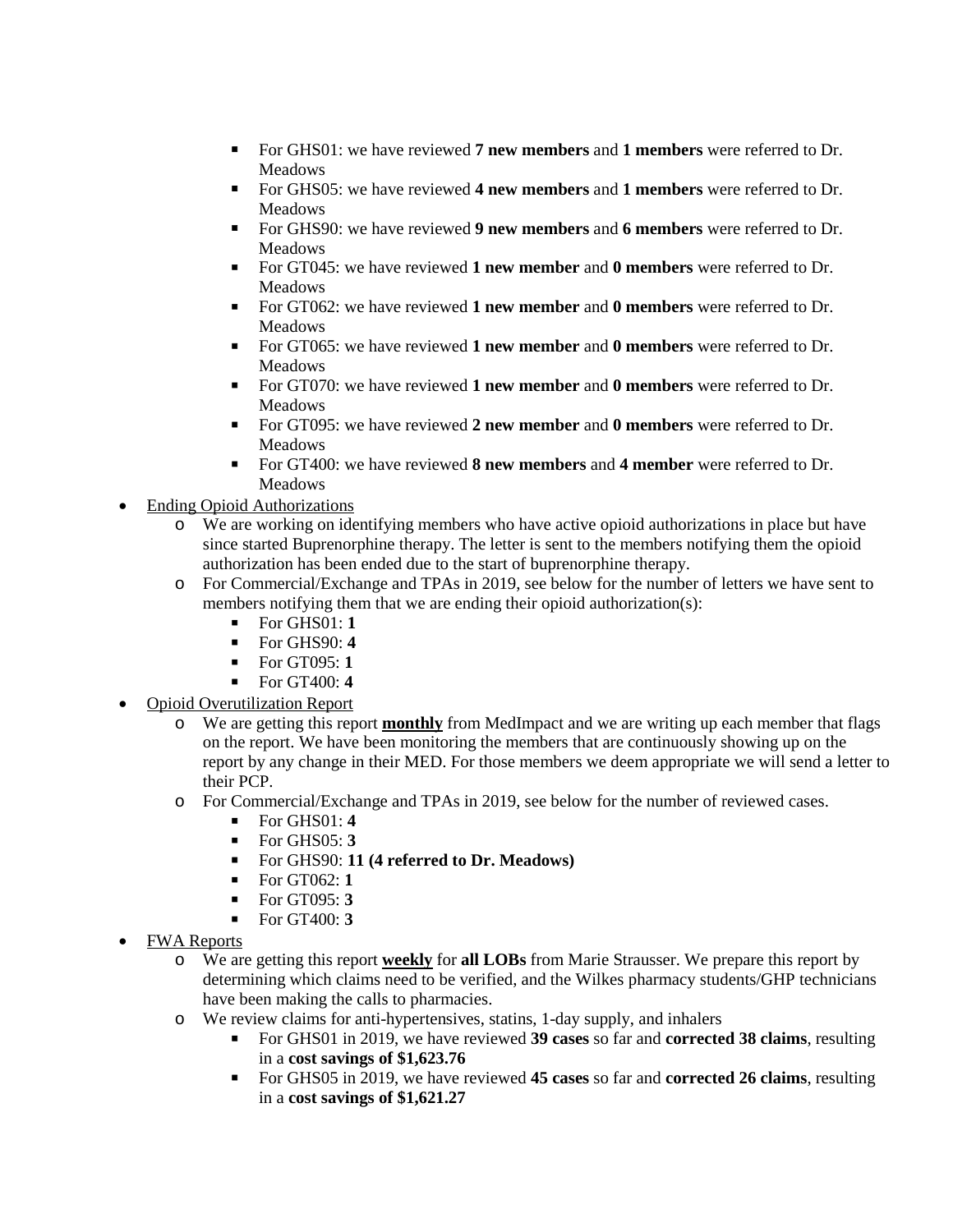- For GHS90 in 2019, we have reviewed **104 cases** so far and **corrected 42 claims**, resulting in a **cost savings of \$959.55**
- For GT038 in 2019, we have reviewed **27 cases** so far and **corrected 12 claims,** resulting in a **cost savings of \$783.22**
- For GT045 in 2019, we have reviewed **5 cases** so far and **corrected 5 claims**, resulting in a **cost savings of \$47.46**
- For GT046 in 2019, we have reviewed **4 cases** so far and **corrected 3 claims**, resulting in a **cost savings of \$2.00**
- For GT065 in 2019, we have reviewed **44 cases** so far and **corrected 26 claims**, resulting in a **cost savings of \$1,338.27**
- For GT089 in 2019, we have reviewed **2 cases** so far and **corrected 2 claims**, resulting in a **cost savings of \$2.20**
- For GT095 in 2019, we have reviewed **24 cases** so far and **corrected 24 claims**, resulting in a **cost savings of \$1,638.45**
- For GT400 in 2019, we have reviewed **40 cases** so far and **corrected 24 claims**, resulting in a **cost savings of \$1,419.67**
- Stent Antiplatelet Adherence Program
	- o We continue to identify new stent patients for **all LOBs** at GMC/GWV/CMC/Susq and follow these members for 1 year after discharge to ensure adherence to their aspirin, beta blocker, antiplatelet, and statin therapy regimens.
	- o For Commercial/Exchange in 2019:
		- For GHS01: we identified and outreached to **26 new stent patients**
		- For GHS02: we identified and outreached to **28 new stent patients**
		- For GHS03: we identified and outreached to **2 new stent patients**
		- For GHS05: we identified and outreached to **15 new stent patients**
		- For GHS25: we identified and outreached to **1 new stent patient**
		- For GHS90: we identified and outreached to **32 new stent patients**
		- For GT034: we identified and outreached to **1 new stent patient**
		- For GT038: we identified and outreached to **2 new stent patients**
		- For GT045: we identified and outreached to **2 new stent patients**
		- For GT070: we identified and outreached to **1 new stent patient**
		- For GT089: we identified and outreached to **4 new stent patients**
		- For GT092: we identified and outreached to **1 new stent patient**
		- For GT095: we identified and outreached to **1 new stent patient**
		- For GT105: we identified and outreached to **10 new stent patients**
		- For GT106: we identified and outreached to **1 new stent patient**
		- For GT230: we identified and outreached to **1 new stent patient**
		- For GT400: we identified and outreached to **22 new stent patients**
	- o As of November 2019, this program was terminated and the STENT adherence report that is currently in progress will take its place
- **Severity Report** 
	- o This is a **monthly** report for **all LOBs** on members who have filled a medication that has a level one interaction with another medication they have a claim for
	- o For Commercial/Exchange in 2019, we have sent letters to providers on the below members:<br>  $\blacksquare$  For GHS01: 32
		- For GHS01: **32**
		- For GHS05: **24**
		- For GHS90: **56**
		- For GT038: **3**
		- For GT045: **1**
		- For GT046: **3**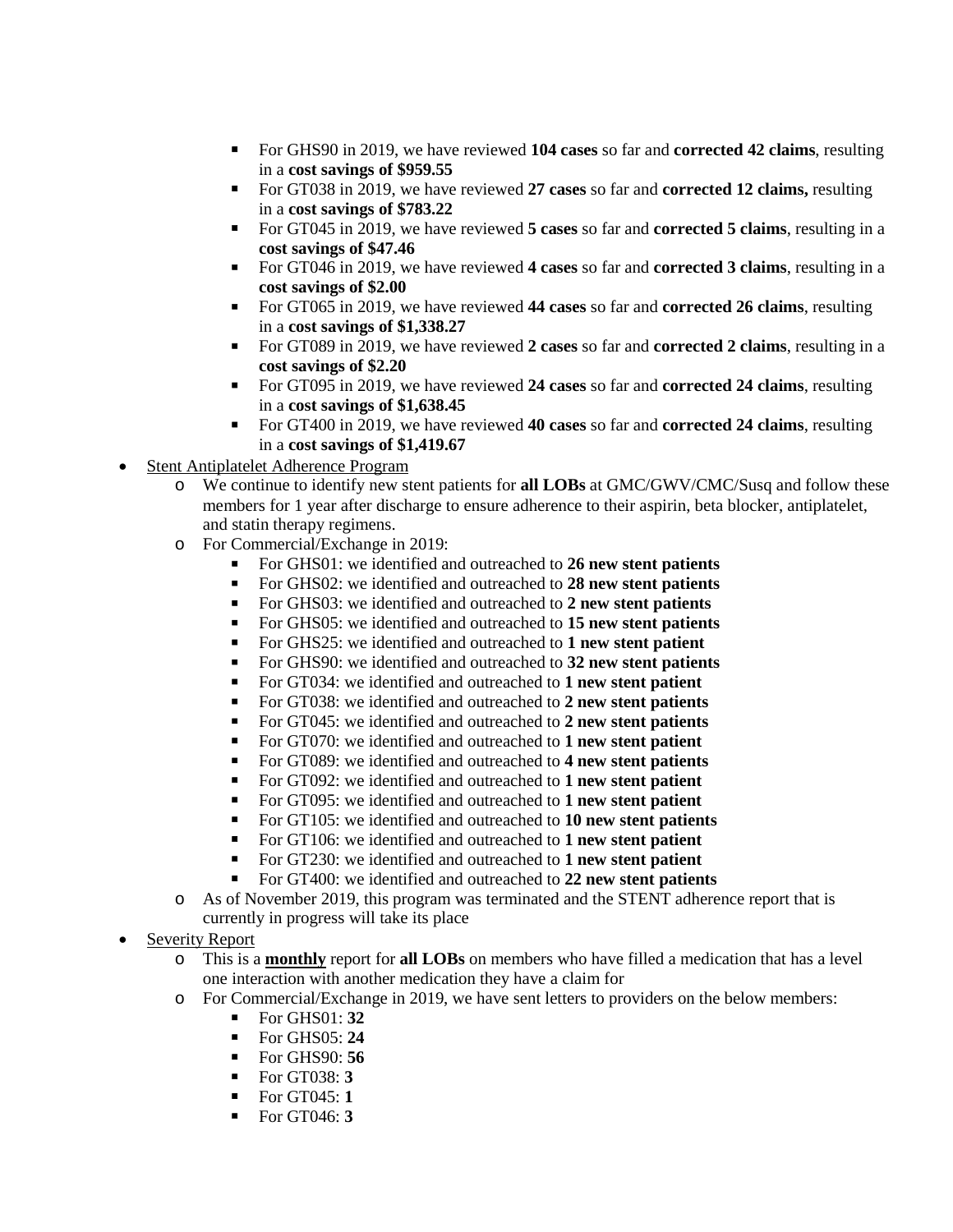- $\blacksquare$  For GT062: **7**
- For GT065: **9**
- For GT093: **1**
- For GT095: **7**
- For GT400: **21**
- Enbrel Overutilization for Treating Plaque Psoriasis
	- o A **monthly** report was created to determine members who have been overutilizing Enbrel twice weekly dosing as outlined by the FDA approved dose.
		- We put in place QLs for Enbrel, so we should not be seeing these cases moving forward for new starts and at re-authorization periods for members currently on therapy
		- Working on follow up to ensure members are on proper therapy.
- Tobacco Cessation Program
	- o Quarterly meeting with Wellness/MTDM RPhs to create a program that identifies GHP members who may benefit from tobacco cessation interventions/medications.
	- o We gathered drug utilization data to determine which medications are being commonly prescribed and assessed proper utilization. We also informed the group of the Chantix updates approved at the March 2018 P&T meeting: Chantix was added to the Brand Tier for GHP Family without prior authorization.
	- o We send a letter and resource pamphlet to members on prolonged tobacco cessation treatment to provide additional behavioral health support through Geisinger Health and Wellness.
	- o For Commercial/Exchange in 2019, we have sent letters to the below members:<br> $\blacksquare$  For GHS01: **18** 
		- For GHS01: **18**
		- For GHS05: **18**
		- For GHS90: **27**
		- For GT033: **4**
		- For GT038: **1**
		- For GT045: **2**
		- For GT062: **5**
		- For GT065: **23**
		- For GT089: **1**
		- For GT095: **2**
		- For GT400: **25**
- Antidepressant Medication Management
	- o Kayla Stanishefski runs this proactive HEDIS report **monthly,** and we send letters to the flagged members who appear non-adherent to their antidepressant medications.
	- o For Commercial/Exchange in 2019, we have sent letters to below members:
		- For GHS01: **4**
		- For GHS90: **11**
- Asthma Medication Ratio
	- o Kayla Stanishefski runs this proactive HEDIS report **monthly,** and we send letters to the flagged members who have a ratio of controller to total asthma medications of < 0.5.
	- o For Commercial/Exchange in 2019, we have sent letters to below members:
		- For GHS01: **17**
		- For GHS90: **3**
	- Medication Management for People with Asthma
		- o Kayla Stanishefski runs this proactive HEDIS report **monthly,** and we send letters to the flagged members who appear non-adherent to their asthma controller medications**.**
		- o For Commercial/Exchange in 2019, we have sent letters to below members:
			- For GHS01: **29**
			- For GHS90: **19**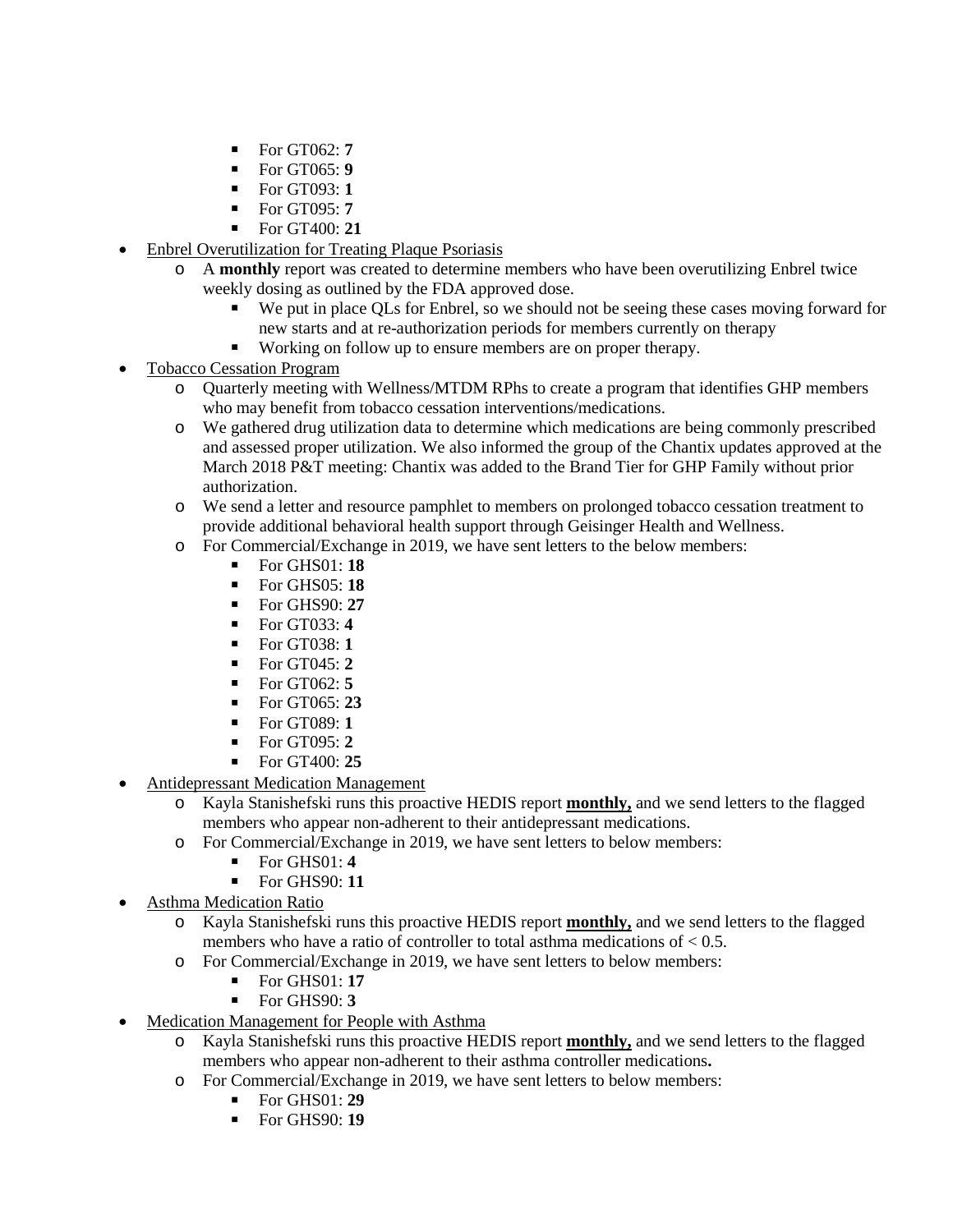# **Completed**

- Commercial/Exchange DUR/FWA Program Fliers
	- o Last updated 10/2019 next update January 2020
- Current Provider Letters
	- Congestive Heart Failure DUE
	- Coronary Artery Disease DUE
	- Polypharmacy DUE
	- Statin Use in Persons with Diabetes DUE
	- Adherence to Antidepressants DUE
	- Asthma Med Ratio DUE
	- Opioid Overutilization
	- Severity Report
	- Duplicate Anticoagulant Report
- **Current Member Letters** 
	- Ending opioid Authorizations
		- Stent Antiplatelet Adherence Program
	- Antidepressant Medication Management-AMM
	- **Asthma Medication Ratio-AMR**
	- **Medication Management for People with Asthma-MMA**

# **QUARTERLY CASE AUDIT RESULTS**

The Quarterly Case Audit was held on December 5th. The audit resulted in an update for Vascepa based on the results of the Reduce-It trial, but Vascepa received FDA approval in the meantime for that indication so a Fast Facts was done instead. Will continue to look for opportunities to create more drug specific policies at future quarterly case audit meetings.

# **RESULTS OF ELECTRONIC VOTE**

**The following products were presented to the committee as an electronic vote in December of 2019. The below recommendations were approved by the P&T Committee on December 31, 2019 with 18 votes of approval.**

# **ADHANSIA XR (methylphenidate)**

**Recommendation:** Adhansia XR is a pharmacy benefit that will not be added to the pharmacy formularies. It will require a prior authorization and will be added to the existing Commercial/Exchange Policy 94.0.

**Policy 94.0 Adhansia XR, Aptensio XR, Daytrana, Quillichew ER, Dexmethylphenidate, and Quillivant XR** An exception for coverage of Adhansia XR, Aptensio XR, Daytrana, dexmethylphenidate HCl ER, QuilliChew ER, or Quillivant XR may be made for members who meet the following criteria:

- Medical record documentation of a diagnosis of attention deficit disorder (ADD) or attention deficit hyperactivity disorder (ADHD) **AND**
- Medical record documentation of therapeutic failure on, intolerance to, or contraindication to Metadate CD **AND** amphetamine/dextroamphetamine SR combination.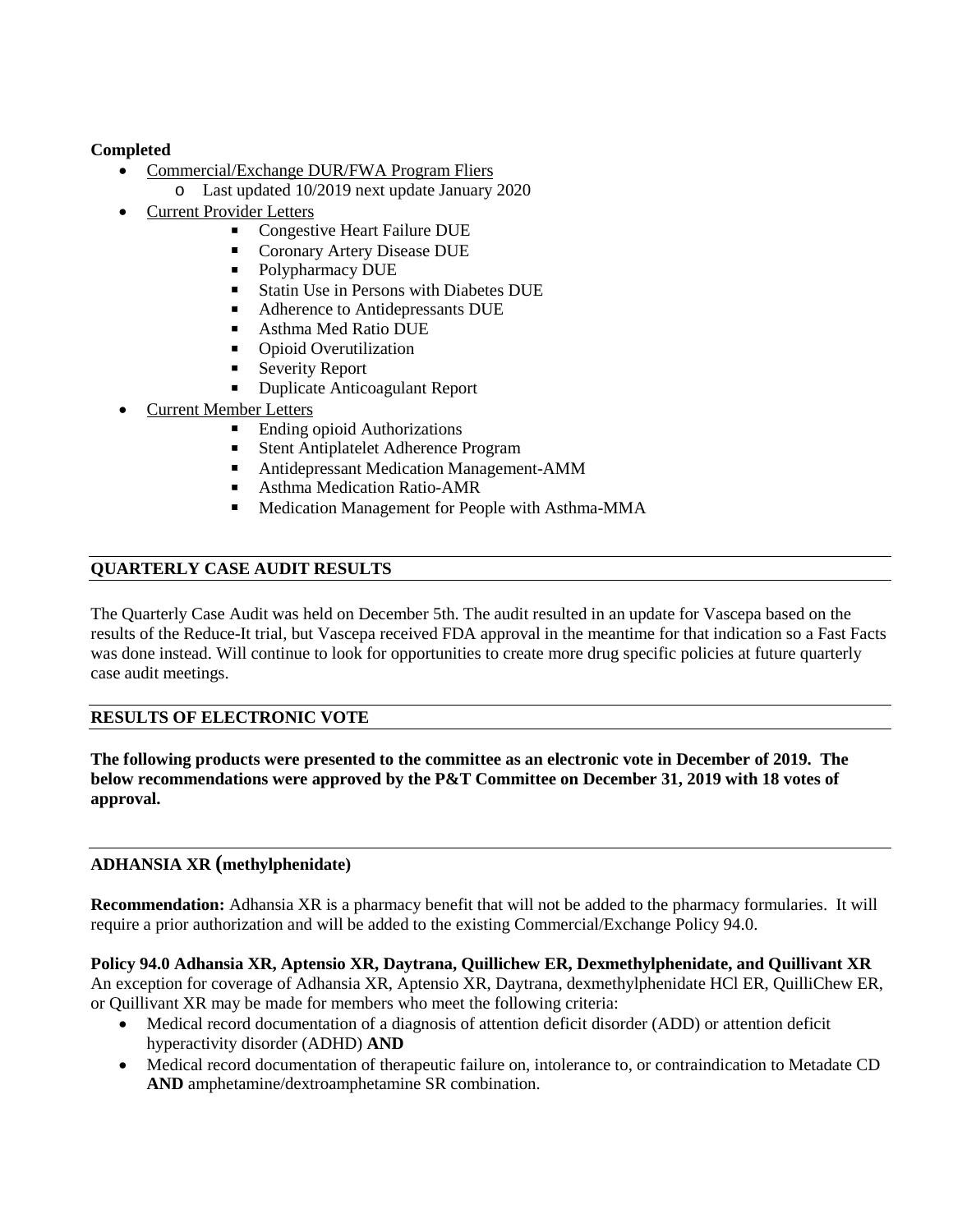**QUANTITY LIMIT:** Pharmacist note to CSR: *Authorization should be entered by HICL and only checking the Formulary PA required box (no QLs need to be entered within the authorization*).

• Adhansia XR: 1 capsule per day

Additional evidence of the criteria used to make this decision can be found in the drug review presented to the committee.

# **BIJUVA (estradiol/progesterone)**

**Recommendation:** Bijuva is a pharmacy benefit that will not be added to the pharmacy formularies. The following prior authorization criteria will apply:

- Medical record documentation of use for treatment of moderate to severe vasomotor symptoms due to menopause AND
- Medical record documentation of an intact uterus AND
- Medical record documentation of therapeutic failure on, intolerance to, or contraindication to estradiol used in combination with progesterone.

# **QUANTITY LIMIT:** 1 tablet per day

Additional evidence of the criteria used to make this decision can be found in the drug review presented to the committee.

# **CEQUA (cyclosporine)**

**Recommendation:** Cequa will be a pharmacy benefit and will not be added to the pharmacy formularies. The following prior authorization criteria will apply:

- Medical record documentation of a diagnosis of keratoconjunctivitis sicca (dry eye).
- Medical record documentation of a therapeutic failure on, intolerance to, or contraindication to Xiidra (lifitegrast) AND Restasis (cyclosporine).

# **QUANTITY LIMIT:** 2 vials per day

Additional evidence of the criteria used to make this decision can be found in the drug review presented to the committee.

# **DRIZALMA (duloxetine)**

**Recommendation:** Drizalma Sprinkle is a pharmacy benefit that will not be added to the pharmacy formularies. The following prior authorization criteria will apply:

- Medical record documentation of one of the following:
	- o Medical record documentation major depressive disorder, diabetic peripheral neuropathic pain, or chronic musculoskeletal pain in member age ≥ 18 years **OR**
	- o Medical record documentation of generalized anxiety disorder in members age  $\geq 7$  years

# **AND**

- Medical record documentation of difficulty swallowing **OR**
- Medical record documentation of administration through a nasogastric tube **OR**
- Medical record documentation of therapeutic failure on, intolerance to, or contraindication to three (3) formulary alternatives, one of which must be duloxetine capsules.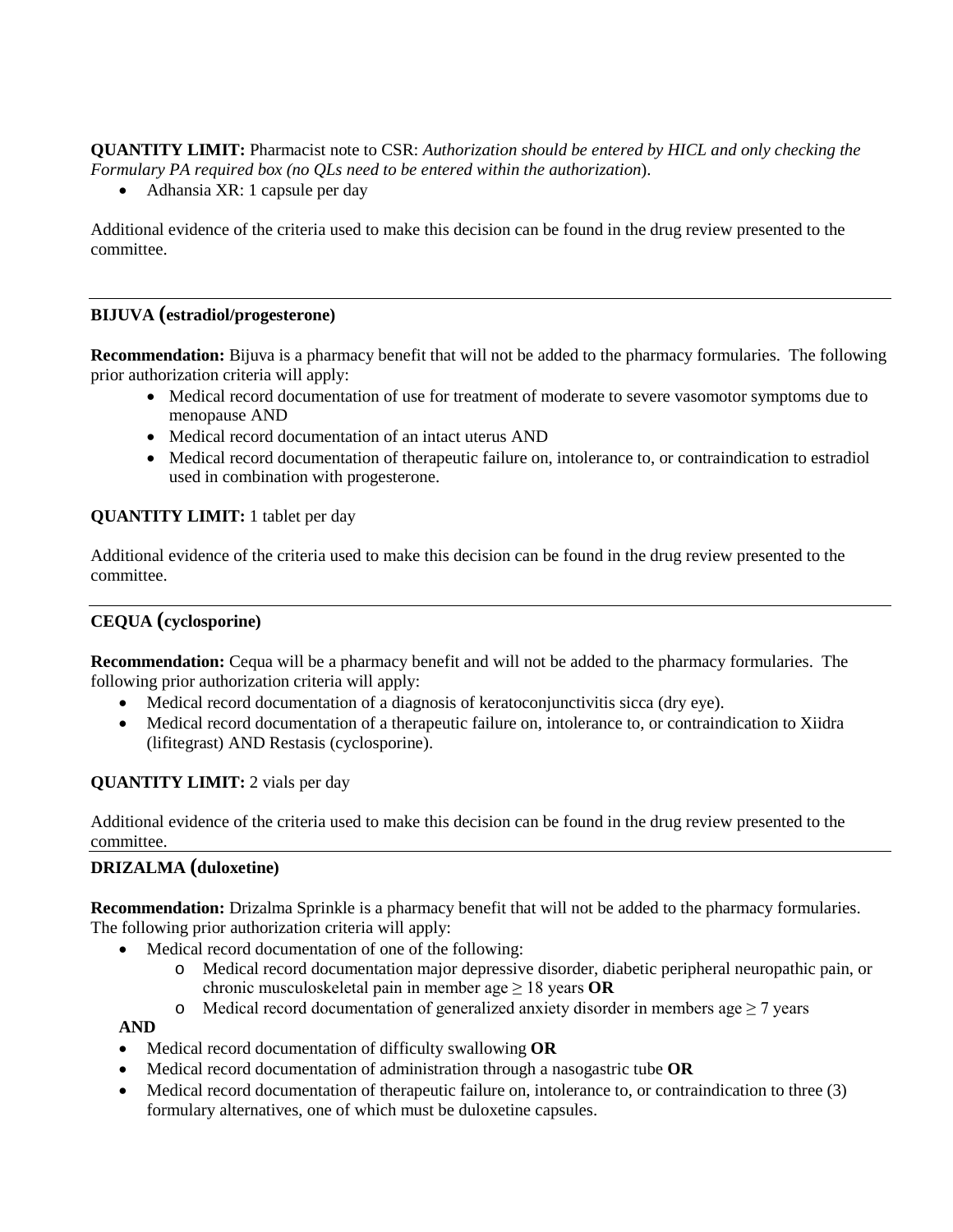# **QUANTITY LIMIT:** 2 capsules per day

Additional evidence of the criteria used to make this decision can be found in the drug review presented to the committee.

#### **EZALLOR (rosuvastatin)**

**Recommendation:** Ezallor Sprinkle is a pharmacy benefit that will not be added to the pharmacy formularies. The following prior authorization criteria will apply:

- Medical record documentation of difficulty swallowing **OR**
- Medical record documentation of administration through a nasogastric tube **OR**
- Medical record documentation of therapeutic failure on, intolerance to, or contraindication to three (3) formulary alternatives, one of which must be rosuvastatin.

# **QUANTITY LIMIT:** 1 capsule per day

Additional evidence of the criteria used to make this decision can be found in the drug review presented to the committee.

# **JORNAY PM (methylphenidate)**

Jornay PM will be a pharmacy benefit that will not be added to the pharmacy formularies at this time. Jornay PM will require prior authorization and will be added to the existing Commercial/Exchange Policy 94.0.

### **Policy 94.0 Adhansia XR, Aptensio XR, Daytrana, Dexmethylphenidate, Jornay PM, Quillichew ER, and Quillivant XR**

An exception for coverage of Adhansia XR, Aptensio XR, Daytrana, dexmethylphenidate HCl ER, QuilliChew ER, Quillivant XR, or Jornay PM may be made for members who meet the following criteria:

- Medical record documentation of a diagnosis of attention deficit disorder (ADD) or attention deficit hyperactivity disorder (ADHD) AND
- Medical record documentation of therapeutic failure on, intolerance to, or contraindication to Metadate CD AND amphetamine/dextroamphetamine SR combination

**QUANTITY LIMIT:** Pharmacist note to CSR: *Authorization should be entered by HICL and only checking the Formulary PA required box (no QLs need to be entered within the authorization*).

• Jornay PM: 1 capsule per day

Additional evidence of the criteria used to make this decision can be found in the drug review presented to the committee.

### **KAPSPARGO (metoprolol succinate ER)**

**Recommendation:** Kapspargo is a pharmacy benefit that will not be added to the pharmacy formularies. The following prior authorization criteria will apply:

• Medical record documentation of difficulty swallowing **OR**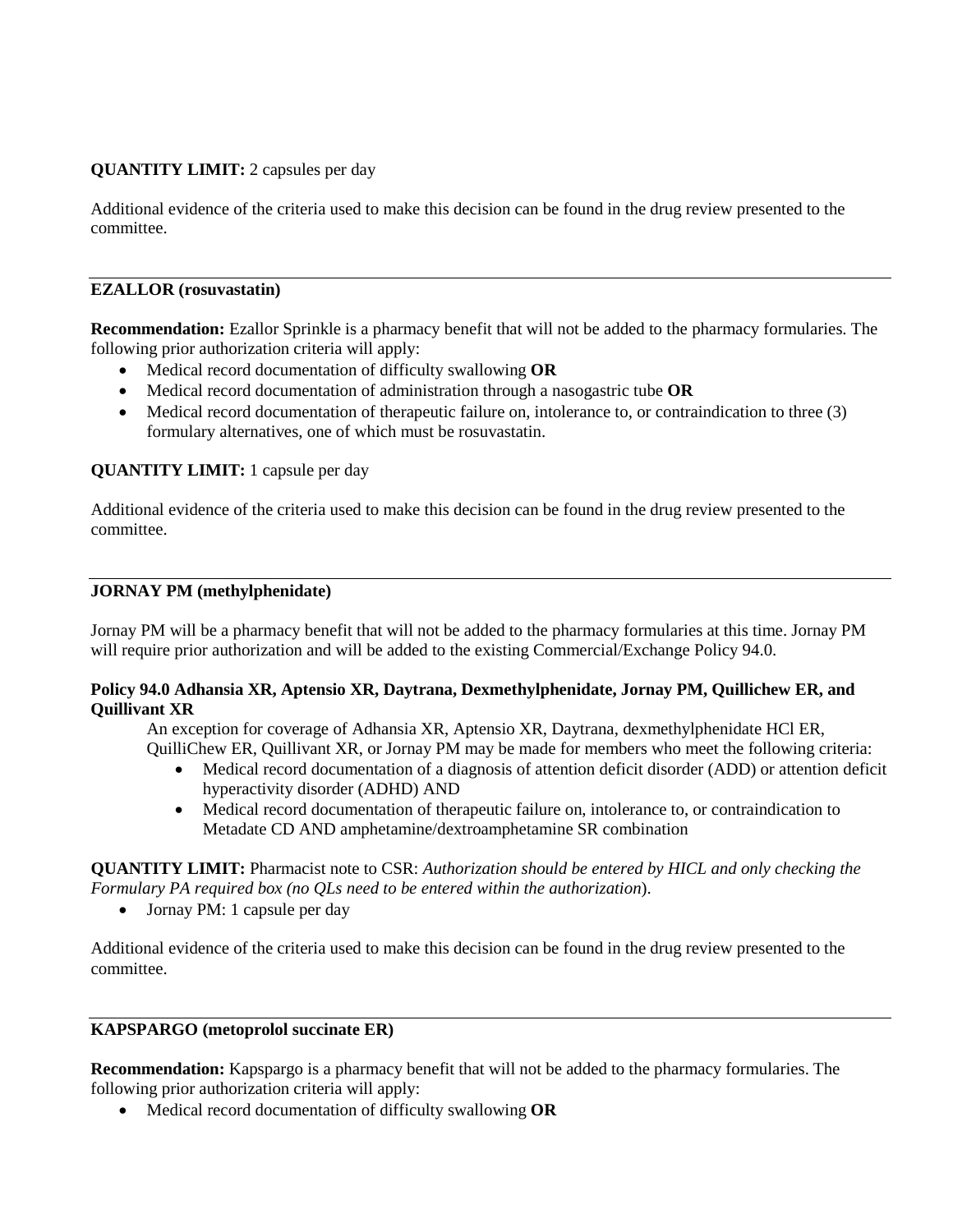- Medical record documentation of use through nasogastric tube **OR**
- Medical record documentation of a therapeutic failure on, intolerance to, or contraindication to three (3) generic formulary beta-blocking agents, one of which must be metoprolol succinate.

**QUANTITY LIMIT:** 25 mg, 50 mg, 100 mg capsule: 1 capsule/day 200 mg capsule: 2 capsules/day

Additional evidence of the criteria used to make this decision can be found in the drug review presented to the committee.

# **KHAPZORY (levoleucovorin)**

**Recommendation:** Khapzory is a medical benefit and will not be added to the pharmacy formularies. The following prior authorization criteria should apply.

• Medical record documentation of intolerance to or contraindication to preferred levoleucovorin calcium products.

Additional evidence of the criteria used to make this decision can be found in the drug review presented to the committee.

# **QMIIZ ODT (meloxicam ODT)**

**Recommendation:** Qmiiz ODT is a pharmacy benefit that will not be added to the Commercial and Exchange. The following prior authorization criteria will apply:

- Medical record documentation of one of the following:
	- o Medical record documentation of a diagnosis of osteoarthritis or rheumatoid arthritis **OR**
	- o Medical record documentation of diagnosis juvenile rheumatoid arthritis in member age  $\geq 2$  years and weighing at least 60 kg

### **AND**

- Medical record documentation of difficulty swallowing **OR**
- Medical record documentation of a therapeutic failure on, intolerance to, or contraindication to three (3) formulary medications, one of which must be meloxicam.

# **QUANTITY LIMIT:** 1 tablet per day

Additional evidence of the criteria used to make this decision can be found in the drug review presented to the committee.

### **SIKLOS (hydroxyurea)**

**Recommendation:** Siklos is be a pharmacy benefit that will added to the pharmacy formularies at the Specialty tier of Brand Non-Preferred tier for members with a three tier benefit. The following prior authorization criteria will apply:

- Prescription written by or in consultation with a hematologist AND
- Medical record documentation of the member being  $\geq 2$  years of age AND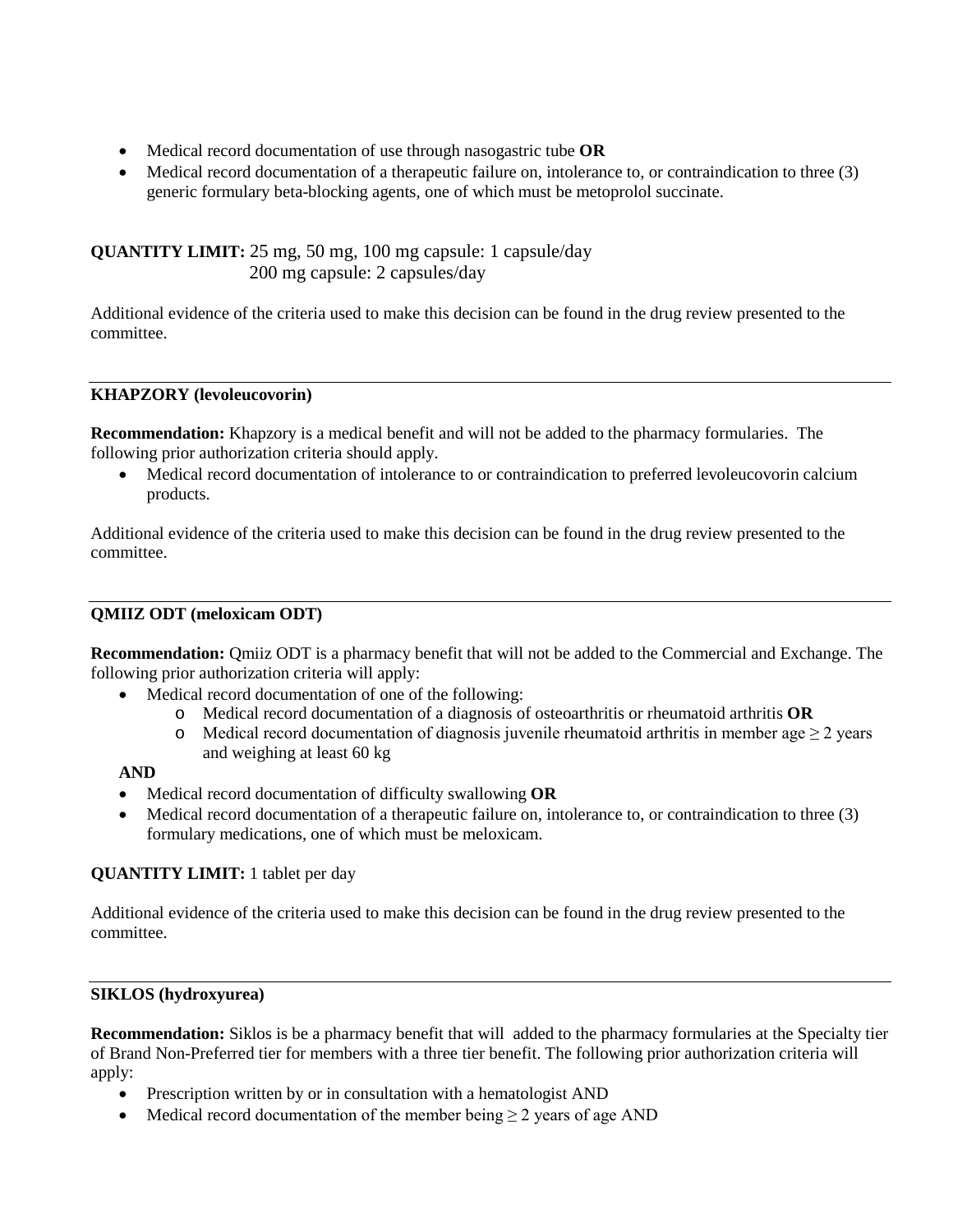- Medical record documentation of a diagnosis of sickle cell anemia AND
- Medical record documentation of intolerance to, or contraindication to, or therapeutic failure on a minimum 3 month trial of generic hydroxyurea.

# Note:

Siklos can be dispersed in a small quantity of water in a teaspoon and administered immediately.

Hydroxyurea is available as 500 mg capsules.

Droxia (hydroxyurea) is available as 200 mg, 300 mg, 400 mg capsules.

Siklos is available in 100 mg and 1,000 mg tablets. The 100 mg tablets can be split into 2 parts (50 mg each). The 1,000 mg tablets can be split into 4 parts (250 mg each).

**Other Recommendations:** Endari requires "medical record documentation of therapeutic failure on, intolerance to, or contraindication to hydroxyurea", with a note to the reviewer explaining per the NHLBI guidelines, a clinical response to treatment with hydroxyurea may take 3-6 months. To match the language for Siklos, it is recommended to replace that specific criterion with the following for all lines of business.

"Medical record documentation of intolerance to, or contraindication to, or therapeutic failure on a minimum 3 month trial of generic hydroxyurea."

The following note can be removed from the Endari policies for all lines of business: "Per the NHLBI guidelines, a clinical response to treatment with hydroxyurea may take 3-6 months"

Additional evidence of the criteria used to make this decision can be found in the drug review presented to the committee.

# **SYMPAZAN (clobazam)**

**Recommendation:** Sympazan is a pharmacy benefit that will be added to the brand non-preferred tier of the pharmacy formularies at this time. The following prior authorization criteria will apply:

- Medical record documentation of a diagnosis of Lennox-Gastaut syndrome **AND**
- Medical record documentation that Sympazan is being prescribed by or in consultation with a neurologist **AND**
- Medical record documentation of age greater than or equal to 2 years **AND**
- Medical record documentation of a therapeutic failure on, intolerance to, or contraindication to two formulary alternatives, one of which must be generically available clobazam tablets or oral suspension

**QUANTITY LIMIT:** Pharmacist note to CSR: Authorization should be entered by HICL and only checking the Formulary PA required box (no QLs need to be entered within the authorization).

• 2 films per day

Additional evidence of the criteria used to make this decision can be found in the drug review presented to the committee.

# **XELPROS (latanoprost)**

**Recommendation:** Xelpros is a pharmacy benefit and will be added to the Brand Preferred tier of the pharmacy formularies. The following step therapy criteria will apply: